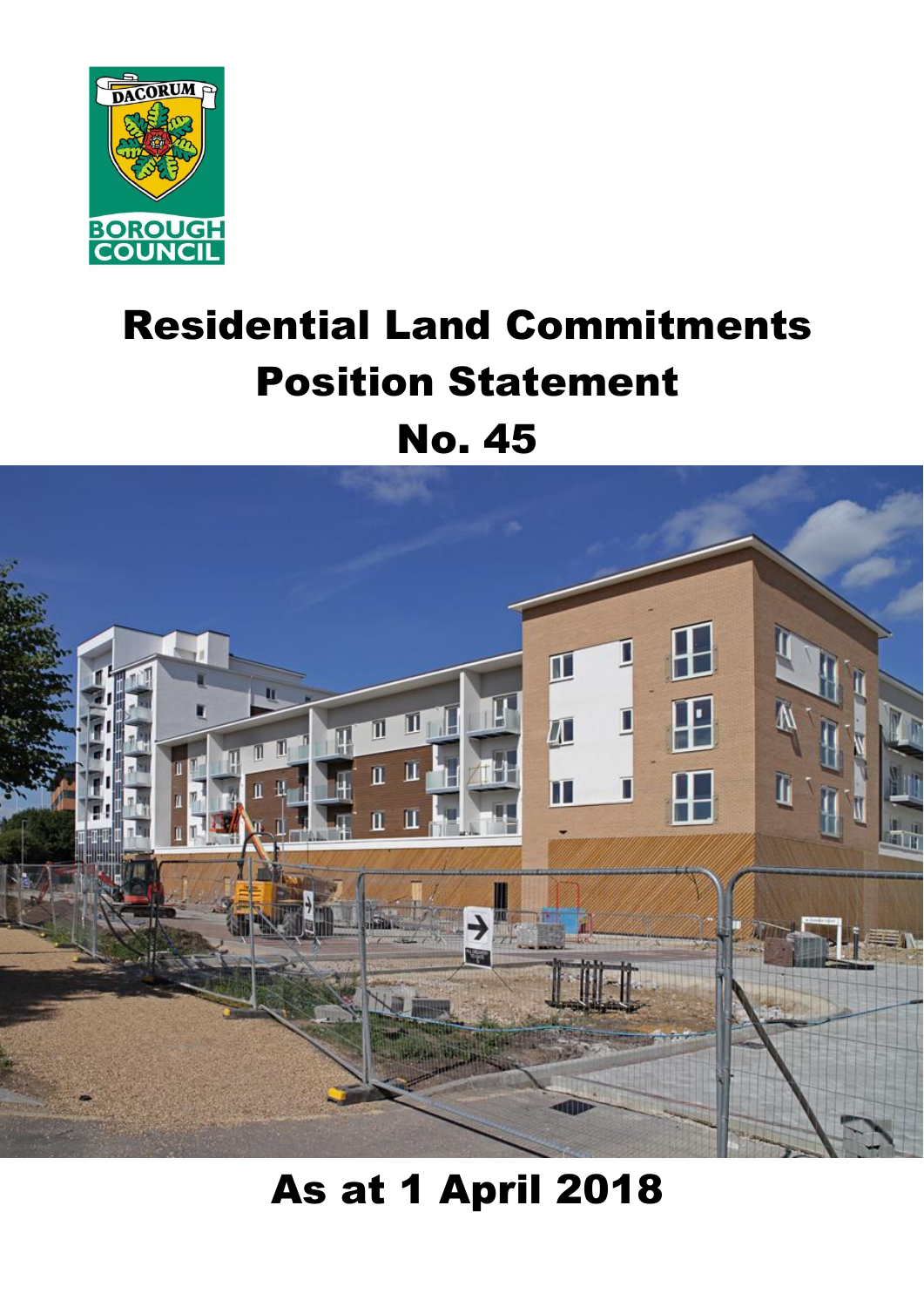# *CONTENTS*

|    |                                                                                                                                                                                                                                                                         | Page<br>No.               |
|----|-------------------------------------------------------------------------------------------------------------------------------------------------------------------------------------------------------------------------------------------------------------------------|---------------------------|
| 1. | <b>Introduction</b>                                                                                                                                                                                                                                                     |                           |
| 2. | <b>Explanatory Notes</b>                                                                                                                                                                                                                                                | Ϊİ                        |
| 3. | <b>General Notes</b>                                                                                                                                                                                                                                                    | iij                       |
| 4. | <b>Commitments schedule</b>                                                                                                                                                                                                                                             | 1                         |
| 5. | Summary of Commitments (as at 1 <sup>st</sup> April 2018)                                                                                                                                                                                                               | 25                        |
| 6. | Dwelling Completions (1 April 2017 – 31 March 2018)                                                                                                                                                                                                                     | 27                        |
| 7. | <b>Finally Completed Sites</b>                                                                                                                                                                                                                                          | 29                        |
| 8. | Planning applications awaiting the Completion of s.106<br>Agreements                                                                                                                                                                                                    | 35                        |
| 9. | Progress towards Core Strategy Housing Requirement - April<br>2018                                                                                                                                                                                                      | 36                        |
|    | Graphs:<br>Conversions/Changes of Use as at 1 April 2018<br>Large Housing Commitments as at 1 April 2018<br>Small Housing Commitments as at 1 April 2018<br>Total Housing Commitments in Dacorum as at 1 April 2018<br>Housing Completion Rates April 2006 - March 2018 | 8<br>13<br>24<br>26<br>28 |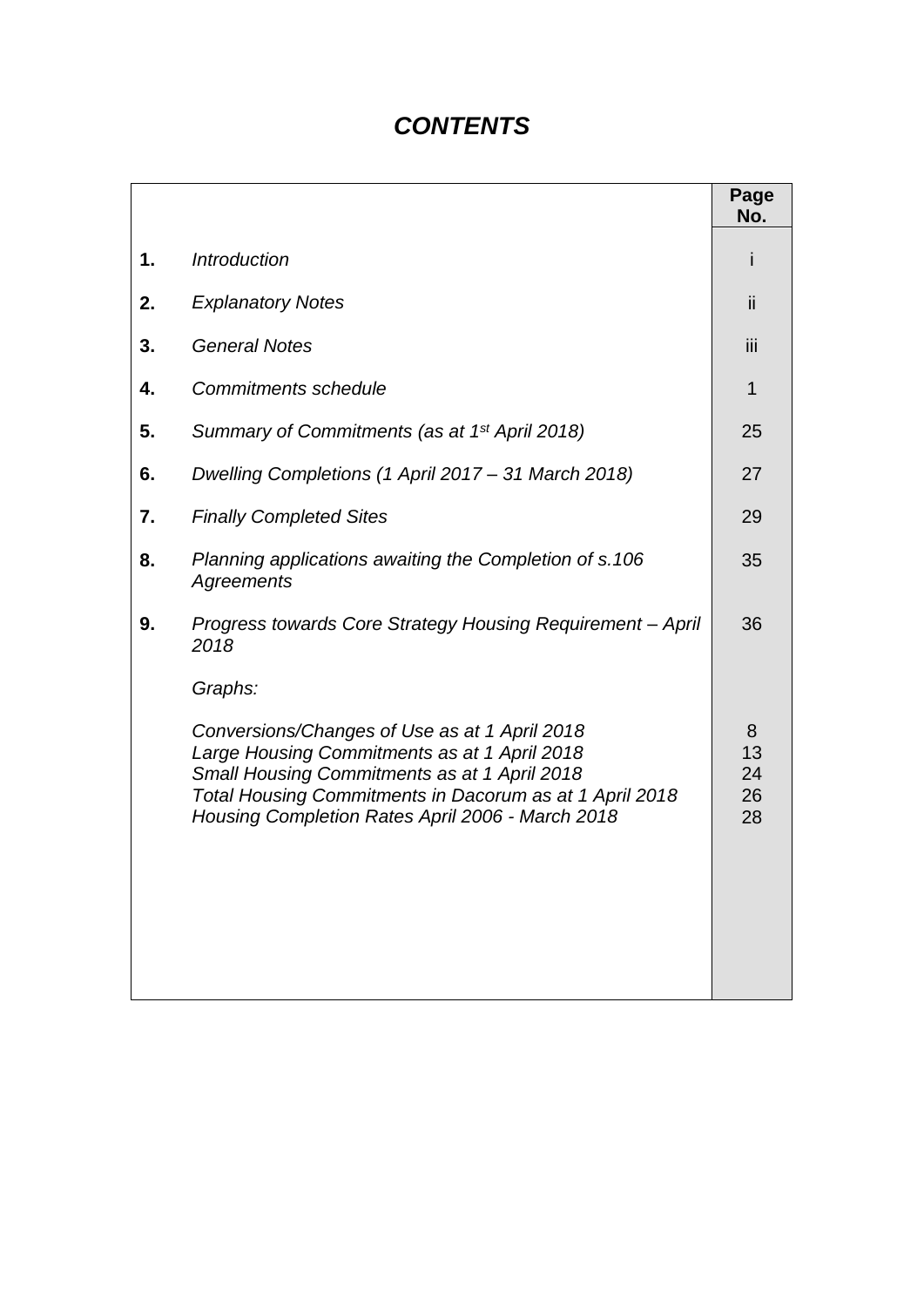#### **1. INTRODUCTION**

- 1.1 The Council needs to keep its information on the nature, progress and distribution of housing in the Borough up to date to help inform its decisions and policies on new housing and related development. The information can also be used to test the Council's performance against a number of Government set requirements regarding the supply and delivery of new homes.
- 1.2 This Position Statement is intended to provide a snapshot of housing land availability and completions within the Borough. The statement is published annually and represents the position on 1 April 2018. The full period covered by the statement is 1 April 2017 – 31 March 2018. It helps set out the progress towards meeting the Borough's Core Strategy housing requirement over the period 2006 - 2031 and provides basic data for the Authority Monitoring Report.
- 1.3 Additional information on the Position Statement can be obtained from the Strategic Planning team as follows:

| Tel: 01442 228383                                                                                                                                   |
|-----------------------------------------------------------------------------------------------------------------------------------------------------|
| e-mail:<br>strategic.planning@dacorum.gov.uk                                                                                                        |
| <b>Strategic Planning &amp; Regeneration</b><br>Dacorum Borough Council<br>The Forum<br><b>Marlowes</b><br><b>Hemel Hempstead</b><br>Herts, HP1 1DN |

Note: The information presented in the Position Statement is given in good faith and without prejudice on the part of Dacorum Borough Council.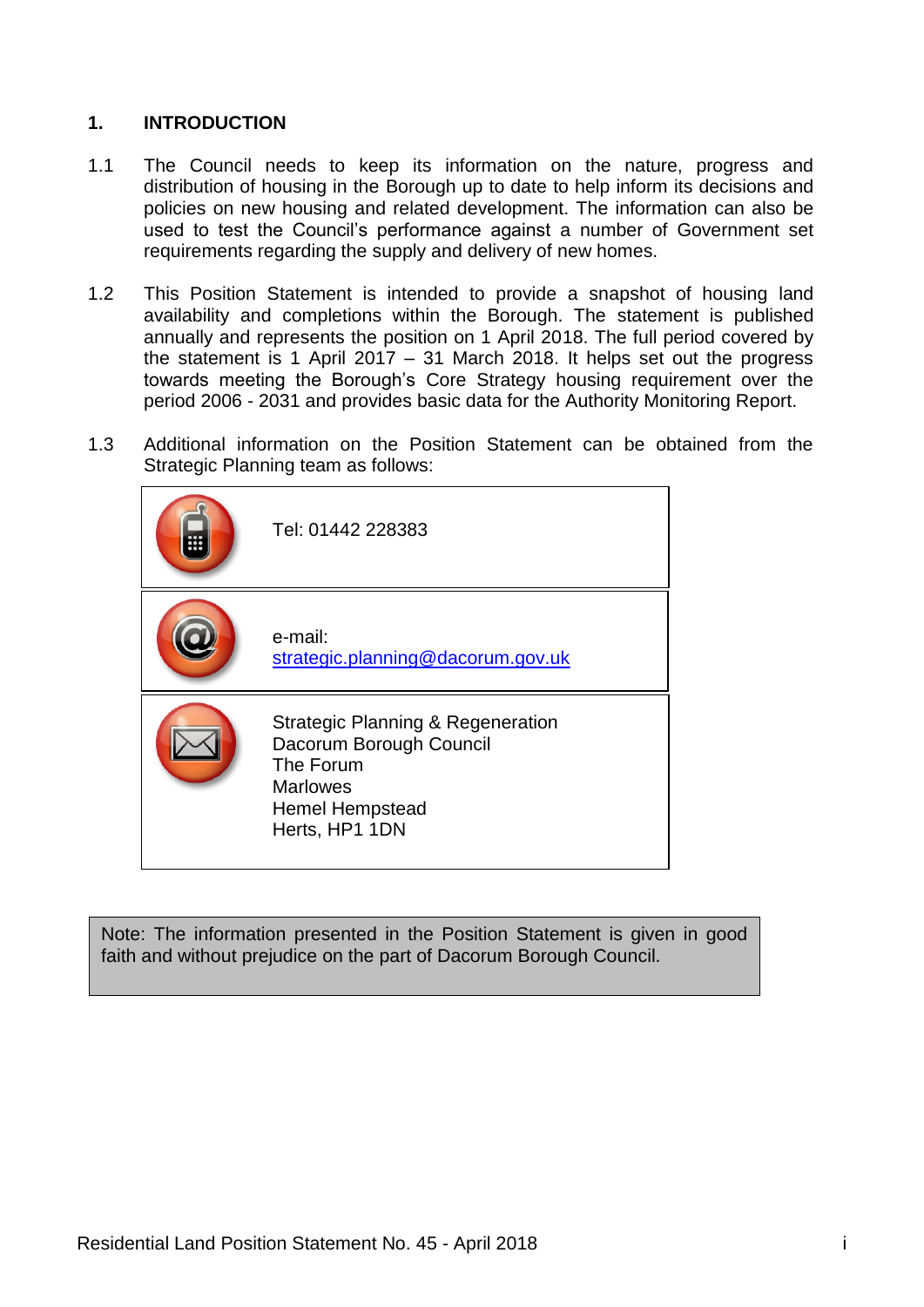### **2. EXPLANATORY NOTES**

#### **(a) General:**

- All sites in Section 4 have a current planning permission for residential development.
- Sites subject to planning obligation (s.106 Agreements)<sup>1</sup> are included in the Position Statement as a separate schedule (see Section 8). Until the legal agreement is completed, the sites do not appear in the main housing schedule.
- **Developments involving a net loss of housing units are included in the Position** Statement (e.g. a scheme solely resulting in the demolition of dwellings) together with schemes involving no net increase (e.g. replacement dwellings).
- In the case of several permissions on the same site, it is the consent that establishes the highest total that is recorded.

#### **(b) Schedules:**

The following column headings are used throughout the Position Statement:

| <b>Column</b><br><b>Heading</b> | <b>Comments</b>                                                                                                                                                                                                                                                                                                                                                                                                                                                                                |
|---------------------------------|------------------------------------------------------------------------------------------------------------------------------------------------------------------------------------------------------------------------------------------------------------------------------------------------------------------------------------------------------------------------------------------------------------------------------------------------------------------------------------------------|
| <b>Settlement</b>               | Refers to a site falling within an identified urban settlement or<br>village within the Core Strategy. Settlements headed "Rest of<br>Dacorum" are those sites in the Green Belt that are either<br>close to but outside of these settlements or are in villages not<br>identified in the Plan. Similarly, settlements headed "Rural<br>Area" are those sites in the Rural Area that are either close to<br>but outside of these settlements or are in villages not identified<br>in the Plan. |
| <b>Planning Status</b>          | $U/C - Site$ is under construction.                                                                                                                                                                                                                                                                                                                                                                                                                                                            |
|                                 | <b>Outstanding</b> – Site not yet started.                                                                                                                                                                                                                                                                                                                                                                                                                                                     |
| App No.                         | The planning application number.                                                                                                                                                                                                                                                                                                                                                                                                                                                               |
| <b>PDL</b>                      | Previously Developed Land. Generally refers to whether the<br>site is brownfield (Y) or greenfield (N) land.                                                                                                                                                                                                                                                                                                                                                                                   |
| Site Area                       | Measured in hectares.                                                                                                                                                                                                                                                                                                                                                                                                                                                                          |
| <b>Address</b>                  | These are not in street name order.                                                                                                                                                                                                                                                                                                                                                                                                                                                            |
| <b>Commitments</b>              | This sets out the number of units remaining to be built taking                                                                                                                                                                                                                                                                                                                                                                                                                                 |
|                                 | into account any that are already completed or lost.                                                                                                                                                                                                                                                                                                                                                                                                                                           |
|                                 | $N/S$ – not started                                                                                                                                                                                                                                                                                                                                                                                                                                                                            |
| Permission                      | <b>CON/COU</b> – conversions/changes of use                                                                                                                                                                                                                                                                                                                                                                                                                                                    |
| Classification                  | Large Site – new build housing site of 5 or more homes.                                                                                                                                                                                                                                                                                                                                                                                                                                        |
|                                 | <b>Small Site</b> – new build housing site of 4 or less homes.                                                                                                                                                                                                                                                                                                                                                                                                                                 |

 $\overline{a}$ <sup>1</sup> A planning obligation is generally a legal agreement between the local planning authority and the developer or a unilateral undertaking by the developer. Planning permission is not granted until the planning obligation is completed.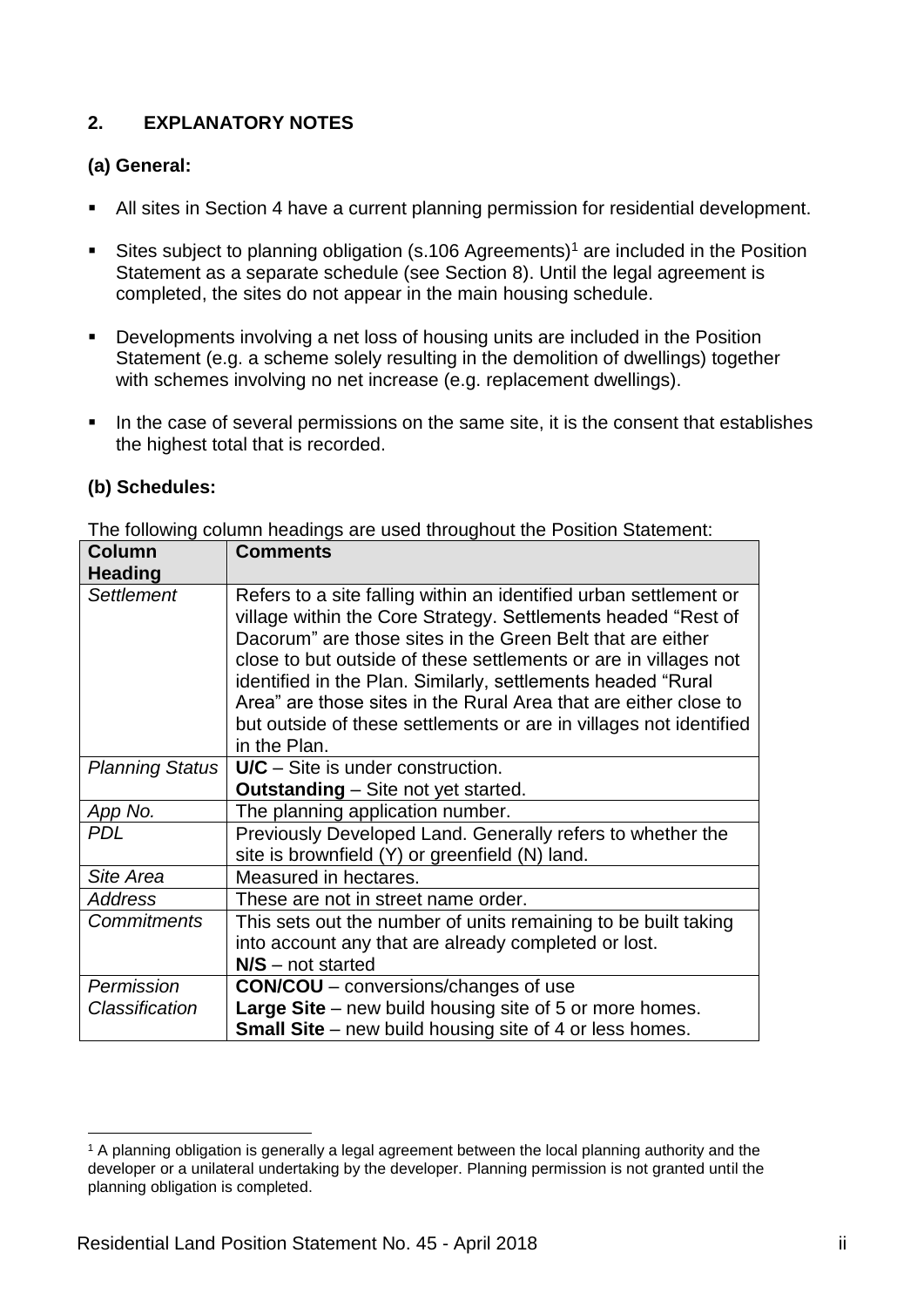#### **3. GENERAL NOTES**

- a) The Council adopted its Core Strategy on 25<sup>th</sup> September 2013 and, for the purposes of monitoring, it confirms a housing target of 430 dwellings per year (or 10,750 over the 25-year lifetime of the plan). This is reflected in the Position Statement.
- b) In May 2013 the Government introduced new permitted development rights for the next three years to allow conversion from B1a (offices) to C3 (residential). This initiative has now been made permanent. A number of schemes now benefit from such rights and these have had the effect of boosting the number of conversion and change of use commitments (see Section 4). In addition, new permitted development rights will enable the change of use of light industrial buildings and launderettes to new homes and will be subject to a similar prior approval process by the local planning authority.
- c) The relaxation of planning controls has been extended to include the conversion of agricultural buildings to residential without the need for planning permission. Each scheme will be subject to a number of conditions and restrictions relating to its size and the number of units allowed.
- d) In reality, application 4/2539/16 in section 8 is a much larger scheme of 600 homes that straddles into St Albans City and District. The 415 homes stated is an estimate of those in the Dacorum part of the development.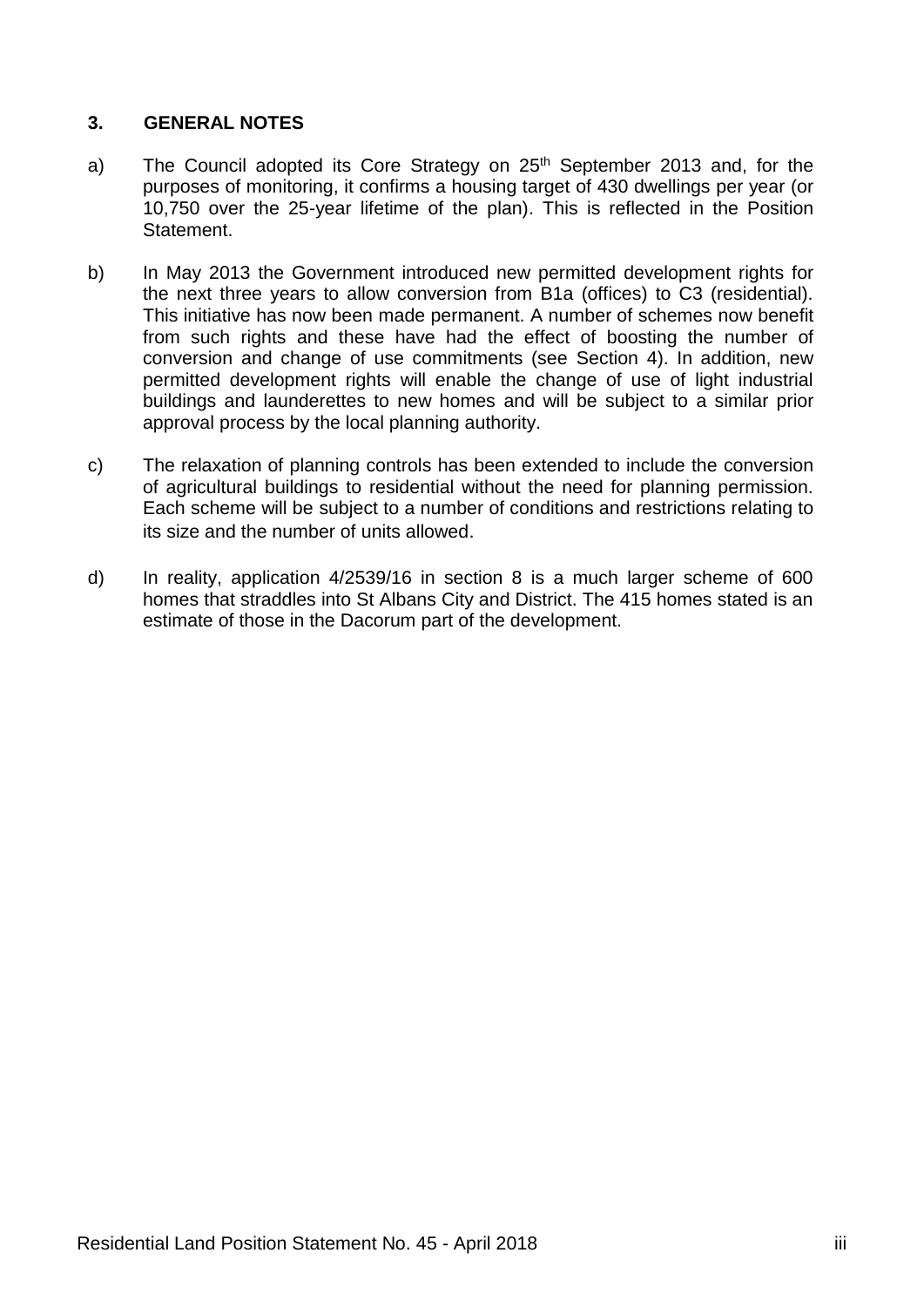#### **4. Commitment Schedule**

| <b>Planning Status</b><br>at 31st March  | <b>Appl No.</b>            | <b>Address</b>                                                                | <b>PDL</b> | <b>Site</b><br>Area |                | Proposed       |                    | <b>Completed to Date</b> |          |                | <b>Commitments</b> |                         |                |
|------------------------------------------|----------------------------|-------------------------------------------------------------------------------|------------|---------------------|----------------|----------------|--------------------|--------------------------|----------|----------------|--------------------|-------------------------|----------------|
|                                          |                            |                                                                               |            |                     | Gain           | <b>Loss</b>    | <b>Net</b><br>Gain | <b>Gross</b>             |          | Net Gross      | U/C                | N/S                     | <b>Net</b>     |
| <b>Permission Classification CON/COU</b> |                            |                                                                               |            |                     |                |                |                    |                          |          |                |                    |                         |                |
|                                          |                            |                                                                               |            |                     |                |                |                    |                          |          |                |                    |                         |                |
| - Settlement                             | <b>Berkhamsted</b>         |                                                                               |            |                     |                |                |                    |                          |          |                |                    |                         |                |
|                                          |                            |                                                                               |            |                     |                |                |                    |                          |          |                |                    |                         |                |
| Outstanding                              | 4/00650/15/OPA             | SAXON HOUSE, 211-219, HIGH STREET, BERKHAMSTED, HP4 1AD                       |            | 0.125               | 8              | $\Omega$       | 8                  |                          |          | 8              | 0                  | 8                       | 8              |
| Outstanding                              | 4/03031/14/FUL             | 13 SHRUBLANDS ROAD, BERKHAMSTED, HP4 3HY                                      | v          | 0.075               | $\overline{7}$ | $\overline{1}$ | 6                  |                          | $\Omega$ | $\overline{7}$ | $\Omega$           | $\overline{7}$          | 6              |
| Outstanding                              | 4/02795/15/FUL             | 1st, 2nd & 3rd floors, 134 HIGH STREET, BERKHAMSTED, HP4 3AT                  | v          | 0.011               | 3              | $\Omega$       | $\overline{3}$     | $\Omega$                 | $\Omega$ | 3              | 0                  | $\overline{\mathbf{3}}$ | 3              |
| Outstanding                              | 4/00521/16/FUL             | CHURCHILL HOUSE, 107 HIGH STREET, BERKHAMSTED, HP4 2DG                        | v          | 0.009               |                | $\overline{0}$ |                    |                          | $\Omega$ |                | $\Omega$           |                         | 11             |
| Outstanding                              | 4/01522/16/FUL             | 1 LOWER KINGS ROAD AND 206 HIGH STREET, BERKHAMSTED, HP4 2AE                  |            | 0.011               | 3              |                |                    |                          |          | 3              |                    | 3                       | $2 \,$         |
| Outstanding                              | 4/02704/16/FUL             | NORMAN HOUSE, BLACK PRINCE YARD, 207-209 HIGH STREET,<br>BERKHAMSTED, HP4 1AD |            | 0.010               |                | $\Omega$       |                    |                          |          |                | U                  |                         |                |
| Outstanding                              | 4/00573/17/FUL             | 92 HIGH STREET, BERKHAMSTED, HP4 2BL                                          | ٧          | 0.007               | $\mathfrak{p}$ | $\overline{0}$ | $\mathcal{P}$      |                          | $\Omega$ | $\overline{2}$ | $\Omega$           | $\overline{2}$          | $2 \,$         |
| Outstanding                              |                            | 4/01272/17/OPA   FELLS HOUSE, PRINCE EDWARD STREET, BERKHAMSTED, HP4 3EZ      |            | 0.110               | 13             | $\Omega$       | 13                 |                          |          | 13             | 0                  | 13                      | 13             |
| U/C                                      | 4/01109/17/FUL             | BARN AT REAR OF, 1 MIDDLE ROAD., BERKHAMSTED, HP4 3EQ                         | v          | 0.009               |                | $\Omega$       |                    |                          | $\Omega$ |                |                    | $\Omega$                | 1 <sup>1</sup> |
|                                          | <b>Berkhamsted Totals:</b> |                                                                               |            |                     |                | $\overline{2}$ | 37                 | $\Omega$                 | $\Omega$ | 39             |                    | 38 <sup>1</sup>         | 37             |

| - Settlement             | Bovingdon                                            |  |  |                                                                      |       |       |  |  |  |  |  |
|--------------------------|------------------------------------------------------|--|--|----------------------------------------------------------------------|-------|-------|--|--|--|--|--|
|                          |                                                      |  |  |                                                                      |       |       |  |  |  |  |  |
| U/C                      | 4/01011/16/FUL 1 BOVINGDON GREEN, BOVINGDON, HP3 0LD |  |  |                                                                      | 0.151 |       |  |  |  |  |  |
| Outstanding              |                                                      |  |  | 4/00866/17/FUL 24 HIGH STREET, BOVINGDON, HEMEL HEMPSTEAD, HP3 0HG   |       | 0.030 |  |  |  |  |  |
| Outstanding              |                                                      |  |  | 4/02800/17/LPA 44 HIGH STREET, BOVINGDON, HEMEL HEMPSTEAD, HP3 0HJ   |       | 0.050 |  |  |  |  |  |
| Outstanding              |                                                      |  |  | 4/03169/16/FUL 26 HAMILTON MEAD, BOVINGDON, HEMEL HEMPSTEAD, HP3 0JF |       | 0.027 |  |  |  |  |  |
| <b>Bovingdon Totals:</b> |                                                      |  |  |                                                                      |       |       |  |  |  |  |  |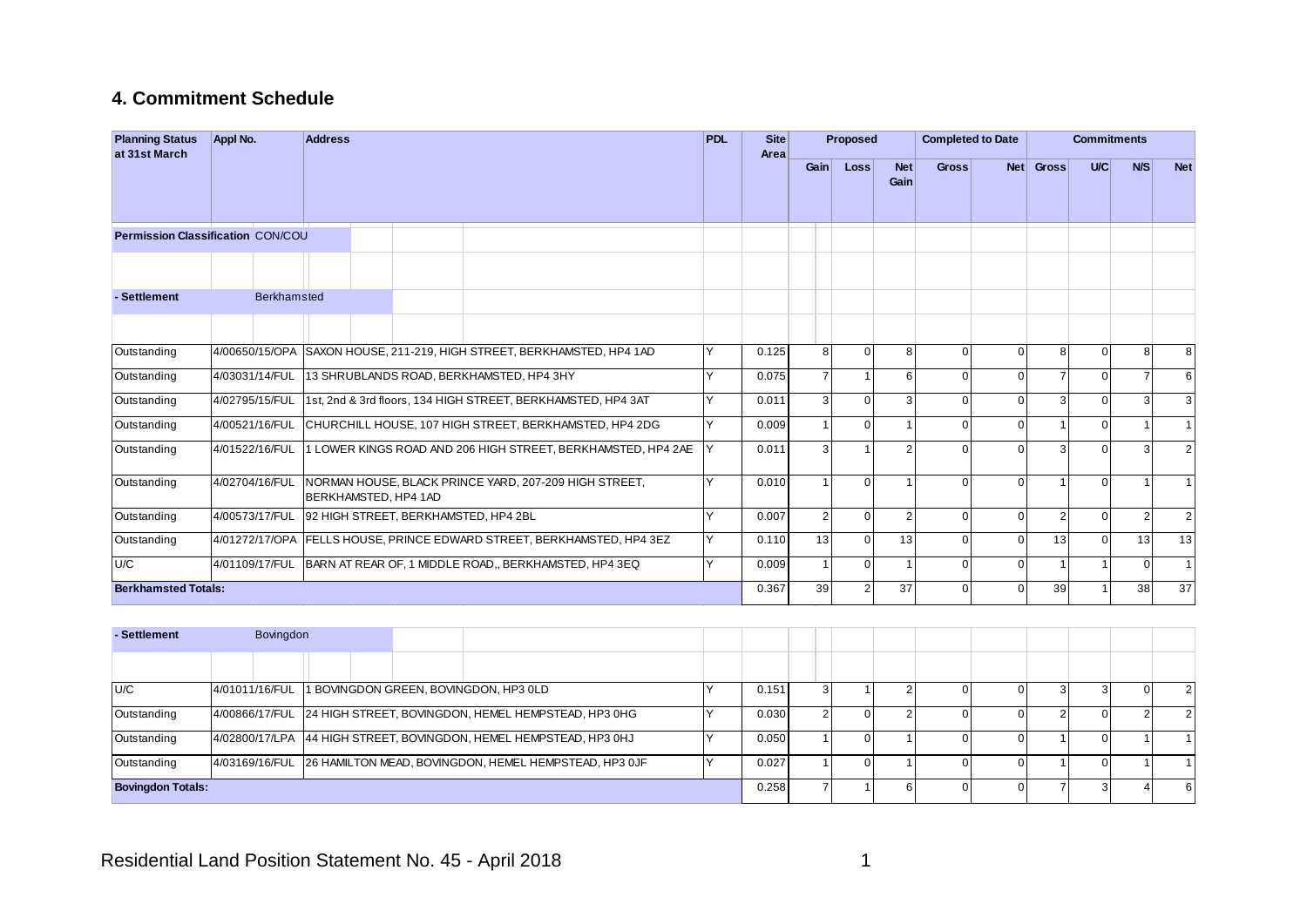| - Settlement |                | <b>Hemel Hempstead</b>                                                   |                                                          |                                                                            |       |                |                 |                |                |                |                |                          |                |                 |                 |
|--------------|----------------|--------------------------------------------------------------------------|----------------------------------------------------------|----------------------------------------------------------------------------|-------|----------------|-----------------|----------------|----------------|----------------|----------------|--------------------------|----------------|-----------------|-----------------|
|              |                |                                                                          |                                                          |                                                                            |       |                |                 |                |                |                |                |                          |                |                 |                 |
| U/C          | 4/00529/11/FUL | HEMEL HEMPSTEAD, HP2 5BS                                                 |                                                          | ALEXANDRA ROAD CONGREGATIONAL CHURCH, ALEXANDRA ROAD,                      |       | 0.053          | 3               |                | $\overline{2}$ | $\overline{2}$ |                | $\overline{1}$           | $\Omega$       |                 | $\overline{0}$  |
| U/C          | 4/01441/12     |                                                                          |                                                          | 23-25, MARLOWES, HEMEL HEMPSTEAD, HP1 1LG                                  | v     | 0.041          | 4               | $\mathbf{1}$   | 3              | 4              | 3              | $\Omega$                 | $\overline{0}$ | $\Omega$        | $\overline{0}$  |
| U/C          | 4/00195/13/FUL | HP3 9GT                                                                  |                                                          | NASH HOUSE, DICKINSON SQUARE, NASH MILLS, HEMEL HEMPSTEAD,                 | Y     | 0.030          | $\mathcal{R}$   | $\Omega$       | 3              | $\Omega$       | $\Omega$       | 3                        | 3              | $\Omega$        | $\mathbf{3}$    |
| U/C          | 4/01464/13/FUL |                                                                          |                                                          | 3 MARLOWES COURT, 67, MARLOWES, HEMEL HEMPSTEAD, HP1 1LE                   | v     | 0.010          |                 | $\Omega$       | 1              | $\Omega$       | $\Omega$       | $\mathbf{1}$             | $\mathbf{1}$   | $\Omega$        | 1               |
| U/C          | 4/02261/14/FUL |                                                                          |                                                          | 20 CODICOTE ROW, HEMEL HEMPSTEAD, HP2 7JE                                  | v     | 0.034          | $\overline{2}$  | $\mathbf{1}$   | 1              | $\Omega$       | $\Omega$       | $\overline{1}$           | $\mathbf{1}$   | $\Omega$        | $\overline{0}$  |
| U/C          | 4/02672/14/MFA |                                                                          |                                                          | 1st floor, 162 MARLOWES, HEMEL HEMPSTEAD, HP1 1BA                          | Υ     | 0.103          | 10 <sup>1</sup> | $\Omega$       | 10             | $\Omega$       | $\Omega$       | 10 <sup>1</sup>          | 10             | $\Omega$        | 10 <sup>1</sup> |
| U/C          | 4/00749/15/FUL | HP3 0BB                                                                  |                                                          | LAND ADJ WILTON LODGE, FELDEN LANE, FELDEN, HEMEL HEMPSTEAD,               | İΝ    | 0.027          |                 | $\mathbf{0}$   |                | $\Omega$       | $\Omega$       | -1                       | -1             | $\Omega$        | 11              |
| U/C          | 4/00697/15/FUL |                                                                          |                                                          | SWAN COURT, WATERHOUSE STREET, HEMEL HEMPSTEAD, HP1 1DS                    | v     | 0.184          | 74              | $\Omega$       | 74             | 65             | 65             | 9                        | 9              | $\Omega$        | 9               |
| U/C          |                |                                                                          |                                                          | 4/01325/15/FUL 14A QUEENSWAY, HEMEL HEMPSTEAD, HP1 1LR                     | v     | 0.016          | 2               | $\Omega$       | $\overline{2}$ | $\Omega$       | $\Omega$       | 2                        | $\overline{2}$ | $\Omega$        | 2 <sup>1</sup>  |
| Outstanding  | 4/01422/15/FUL |                                                                          |                                                          | 58 WINDMILL ROAD, HEMEL HEMPSTEAD, HP2 4BN                                 | Ÿ     | 0.036          | $\overline{2}$  | $\overline{1}$ | $\mathbf{1}$   | $\Omega$       | $\Omega$       | $\overline{2}$           | $\Omega$       | $\overline{2}$  | 1 <sup>1</sup>  |
| Outstanding  | 4/01697/15/FUL | 1 ROWCROFT, HEMEL HEMPSTEAD, HP1 2JF                                     |                                                          |                                                                            |       | 0.027          | $\overline{2}$  | 2              | $\Omega$       | $\Omega$       | $\Omega$       | $\overline{2}$           | $\Omega$       | $\overline{2}$  | $\overline{0}$  |
| Outstanding  | 4/03090/15/FUL |                                                                          | 67 WIDMORE DRIVE, HEMEL HEMPSTEAD, HP2 5JL               | v                                                                          | 0.027 | $\overline{2}$ | $\mathbf{1}$    | 1              | $\Omega$       | $\Omega$       | $\overline{2}$ | $\overline{0}$           | 2 <sub>l</sub> | 1 <sup>1</sup>  |                 |
| U/C          | 4/03535/15/FUL | 178 MARLOWES, HEMEL HEMPSTEAD, HP1 1BH                                   |                                                          |                                                                            | v     | 0.011          |                 | $\Omega$       | 1              | $\Omega$       | $\Omega$       | $\overline{1}$           | $\mathbf{1}$   | $\Omega$        | $\overline{1}$  |
| U/C          |                |                                                                          |                                                          | 4/03763/14/MFA   IMAGE DEVELOPMENT, LEIGHTON BUZZARD ROAD, HEMEL HEMPSTEAD | Y     | 0.158          | 15              | $\Omega$       | 15             | $\Omega$       | $\Omega$       | 15                       | 15             | $\Omega$        | 15              |
| U/C          | 4/00124/16/FUL | 143 Fletcher Way, Hemel Hempstead, HP2 5RZ                               |                                                          |                                                                            | Y     | 0.019          | $\overline{2}$  | $\mathbf{1}$   | 1              | $\Omega$       | $\Omega$       | $\overline{2}$           | $\overline{2}$ | $\Omega$        | 1 <sup>1</sup>  |
| U/C          |                |                                                                          |                                                          | 4/00259/16/OPA CHARLESTON HOUSE, 13 HIGH STREET, HEMEL HEMPSTEAD, HP1 3AA  | Y     | 0.043          |                 | $\overline{0}$ | $\Delta$       | $\Omega$       | $\Omega$       | $\boldsymbol{\Delta}$    | $\overline{4}$ | $\Omega$        | $\overline{4}$  |
| Outstanding  |                |                                                                          |                                                          | 4/00383/16/OPA 1 & 4 CLIFTON COURT, CORNER HALL, HEMEL HEMPSTEAD, HP3 9HN  | Υ     | 0.032          | 10 <sup>1</sup> | $\Omega$       | 10             | $\Omega$       | $\Omega$       | 10                       | $\Omega$       | 10 <sup>1</sup> | 10 <sup>1</sup> |
| Outstanding  |                |                                                                          | 4/03991/15/FUL 215 LONDON ROAD, HEMEL HEMPSTEAD, HP3 9SE | Y                                                                          | 0.044 | $\Delta$       | $\Omega$        | $\overline{4}$ | $\Omega$       | $\Omega$       | $\overline{4}$ | $\Omega$                 | $\Delta$       | $\overline{4}$  |                 |
| Outstanding  | 4/00934/16/FUL | 18 DICKINSON QUAY, HEMEL HEMPSTEAD, HP3 9WT                              | Ÿ                                                        | 0.004                                                                      |       | $\overline{0}$ | $\mathbf{1}$    | $\Omega$       | $\Omega$       | $\mathbf{1}$   | $\Omega$       | $\mathbf{1}$             | 1 <sup>1</sup> |                 |                 |
| U/C          | 4/00048/16/FUL | 11 BRIDGE STREET, HEMEL HEMPSTEAD, HP1 1EG                               |                                                          |                                                                            |       | 0.100          | $\overline{9}$  | $\Omega$       | 9              | $\Omega$       | $\Omega$       | 9                        | 9              | $\Omega$        | 9               |
| Outstanding  | 4/01204/16/FUL | 83-85 MARLOWES, HEMEL HEMPSTEAD, HP1 1EG                                 |                                                          |                                                                            |       | 0.033          |                 | $\mathbf{0}$   | 4              | $\Omega$       | $\Omega$       | $\boldsymbol{\varDelta}$ | $\overline{0}$ |                 | $\overline{4}$  |
| Outstanding  |                | 4/01140/16/OPA 1st & 2nd floor, 9-11 QUEENSWAY, HEMEL HEMPSTEAD, HP1 1LS |                                                          |                                                                            |       | 0.008          | 2 <sup>1</sup>  | $\Omega$       | $\overline{2}$ | $\Omega$       | $\Omega$       | $\overline{2}$           | $\Omega$       | $\overline{2}$  | 2 <sub>l</sub>  |
| Outstanding  |                |                                                                          |                                                          | 4/01673/16/FUL 12 RIBBLESDALE, HEMEL HEMPSTEAD, HP2 5TS                    |       | 0.016          | $\overline{2}$  | $\mathbf{1}$   |                | $\Omega$       | $\Omega$       | $\overline{2}$           | $\Omega$       | $\overline{2}$  |                 |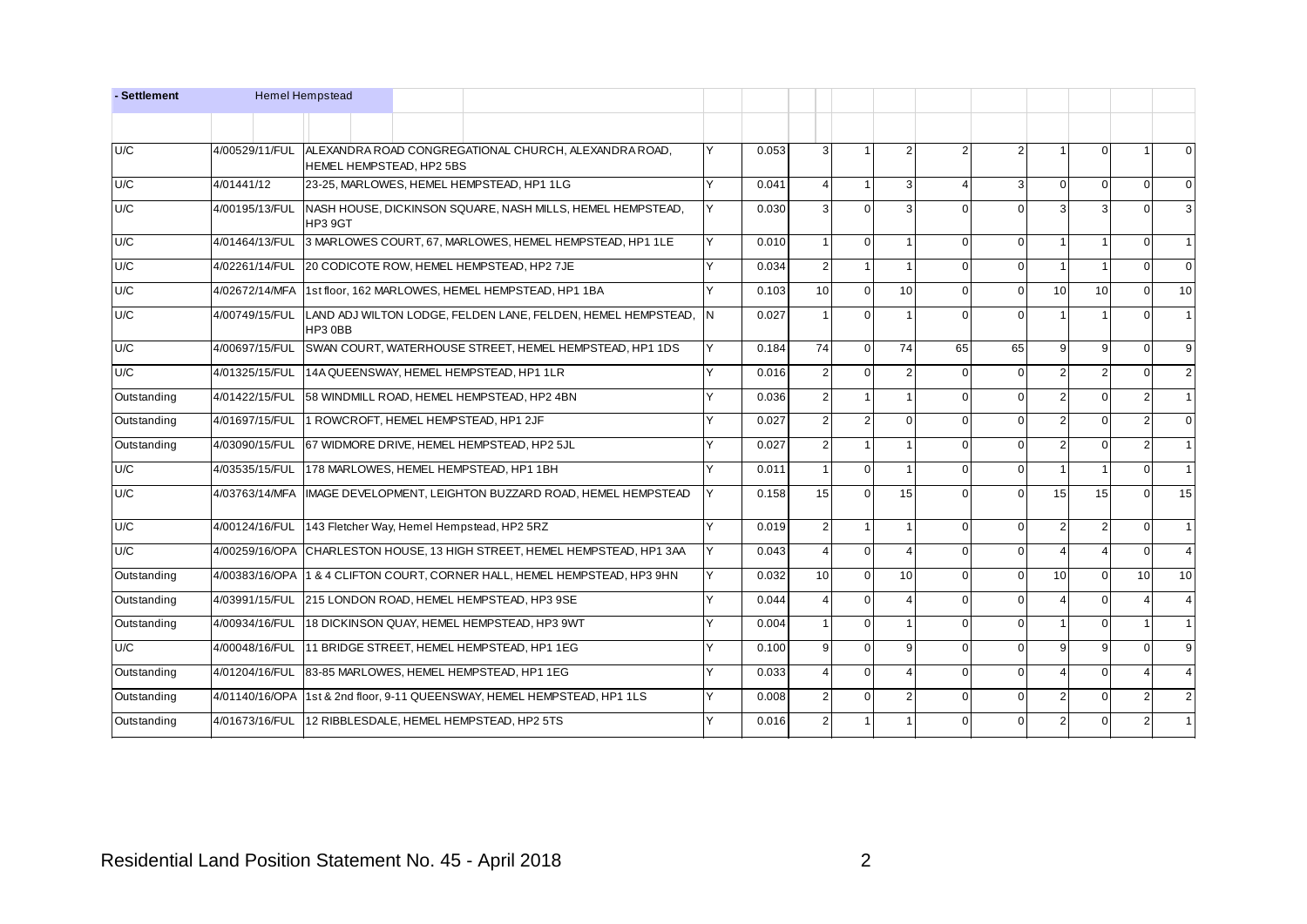| Outstanding | 4/02482/16/FUL | 45 ROSEHEATH, HEMEL HEMPSTEAD, HP1 2NG                                                  |   | 0.030 | 2 <sub>1</sub>          | $\mathbf{1}$   |                | $\Omega$ | $\mathbf 0$ | 2              | $\mathbf 0$ | 2              |                |
|-------------|----------------|-----------------------------------------------------------------------------------------|---|-------|-------------------------|----------------|----------------|----------|-------------|----------------|-------------|----------------|----------------|
| Outstanding | 4/02347/16/FUL | 1 ALLDICKS ROAD, HEMEL HEMPSTEAD, HP3 9JJ                                               |   | 0.044 | $\overline{2}$          | $\mathbf{1}$   |                | $\Omega$ | $\Omega$    | $\overline{2}$ | $\Omega$    | $\overline{2}$ |                |
| U/C         |                | 4/02442/16/FUL 451, LONDON ROAD, HEMEL HEMPSTEAD, HP3 9BE                               |   | 0.032 |                         | $\overline{1}$ | $\Omega$       | $\Omega$ | $\Omega$    |                |             | $\Omega$       |                |
| Outstanding |                | 4/03185/16/FUL 439, LONDON ROAD, HEMEL HEMPSTEAD, HP3 9BD                               | v | 0.010 | $\mathcal{P}$           | $\mathbf{1}$   | $\mathbf{1}$   | $\Omega$ | $\Omega$    | $\overline{2}$ | $\Omega$    | $\mathfrak{p}$ |                |
| Outstanding | 4/03245/16/FUL | SHEPPARDS YARD, FIGTREE HILL, HEMEL HEMPSTEAD, HP2 5HT                                  | Υ | 0.014 | $\overline{2}$          | $\overline{0}$ | $\overline{2}$ | $\Omega$ | $\Omega$    | $\overline{2}$ | $\Omega$    |                |                |
| U/C         | 4/03477/16/FUL | OLD SCHOOL HOUSE, GEORGE STREET, HEMEL HEMPSTEAD, HP2 5HJ                               | Y | 0.009 |                         | $\overline{0}$ |                | $\Omega$ | $\Omega$    |                |             | $\Omega$       |                |
| Outstanding | 4/00329/17/OPA | 5 CLIFTON COURT, CORNER HALL, HEMEL HEMPSTEAD, HP3 9XY                                  | Υ | 0.007 | $6 \overline{6}$        | $\mathbf{0}$   | 6              | $\Omega$ | $\Omega$    | 6              | $\Omega$    | 6              | 6              |
| U/C         |                | 4/00245/17/OPA 1 AND 4 THE OLD SCHOOL HOUSE, GEORGE STREET, HEMEL<br>HEMPSTEAD, HP2 5HJ |   | 0.120 | 5 <sup>1</sup>          | $\overline{0}$ | 5              | $\Omega$ | $\Omega$    | 5              | 5           |                |                |
| Outstanding |                | 4/00191/17/OPA VANTAGE HOUSE, 23 MARK ROAD, HEMEL HEMPSTEAD, HP2 7DN                    |   | 0.260 | 17                      | $\overline{0}$ | 17             | $\Omega$ | $\Omega$    | 17             | $\Omega$    | 17             | 17             |
| U/C         | 4/00310/17/OPA | 1st FLOOR, CHARLESTON HOUSE, 13 HIGH STREET, HEMEL HEMPSTEAD, Y<br><b>HP1 3AA</b>       |   | 0.037 | Δ                       | $\overline{0}$ |                | $\Omega$ | $\Omega$    |                |             | $\Omega$       |                |
| U/C         |                | 4/00649/17/FUL 2 CASTLE MEAD, HEMEL HEMPSTEAD, HP1 1PR                                  | v | 0.030 | 2 <sup>1</sup>          | $\mathbf{1}$   |                | $\Omega$ | $\mathbf 0$ | $\overline{2}$ | 2           | $\Omega$       |                |
| U/C         |                | 4/00480/17/FUL 2 CEDAR WALK, HEMEL HEMPSTEAD, HP3 9EB                                   | ٧ | 0.018 | $\overline{\mathbf{3}}$ | $\mathbf{1}$   | $\overline{2}$ | $\Omega$ | $\Omega$    | 3              | 3           | $\Omega$       |                |
| Outstanding | 4/00867/17/OPA | 235 - 245, MARLOWES, AND 1 SELDEN HILL, HEMEL HEMPSTEAD, HP1<br>1PI                     | ٧ | 0.092 | 20 <sup>1</sup>         | $\overline{0}$ | 20             | $\Omega$ | $\Omega$    | 20             | $\Omega$    | 20             | 20             |
| Outstanding |                | 4/00241/17/FUL 81 MARLOWES, HEMEL HEMPSTEAD, HP1 1LF                                    |   | 0.031 | 1                       | $\overline{0}$ |                | $\Omega$ | $\Omega$    |                | $\mathbf 0$ |                |                |
| U/C         |                | 4/00821/17/FUL 11-13 ALEXANDRA ROAD, HEMEL HEMPSTEAD, HP2 5BS                           |   | 0.019 | 6                       | $\Omega$       | 6              | $\Omega$ | $\Omega$    | 6              | 6           | $\Omega$       |                |
| Outstanding |                | 4/00913/17/FUL 26 RITCROFT STREET, HEMEL HEMPSTEAD, HP3 8PF                             |   | 0.018 | $\overline{2}$          | $\mathbf{1}$   | 1              | $\Omega$ | $\Omega$    | $\overline{2}$ | $\Omega$    | 2              |                |
| Outstanding | 4/01111/17/FUL | 44 ALEXANDRA ROAD, HEMEL HEMPSTEAD, HP2 5BP                                             |   | 0.020 | $\overline{2}$          | $\mathbf{1}$   |                | $\Omega$ | $\Omega$    | $\overline{2}$ | $\Omega$    | $\mathfrak{p}$ |                |
| Outstanding | 4/02875/16/FUL | 2 BRACKNELL PLACE, HEMEL HEMPSTEAD, HP2 6BT                                             | Υ | 0.019 |                         | $\mathbf{1}$   | 3              | $\Omega$ | $\Omega$    | $\overline{4}$ | $\Omega$    |                |                |
| Outstanding | 4/00743/17/FUL | LAND ADJ. KINGS MEWS, GEORGE STREET, HEMEL HEMPSTEAD, HP2 5JD Y                         |   | 0.100 | 3                       | $\overline{0}$ | 3              | $\Omega$ | $\Omega$    | 3              | $\Omega$    |                |                |
| Outstanding | 4/01110/17/FUL | 12 FERNVILLE LANE, HEMEL HEMPSTEAD, HP2 4AL                                             | v | 0.015 | 2                       | $\Omega$       | $\overline{2}$ | $\Omega$ | $\Omega$    | $\overline{2}$ | $\Omega$    | 2              | $\overline{2}$ |
| Outstanding |                | 4/01293/17/FUL 74 ROSEHEATH, HEMEL HEMPSTEAD, HP1 2NG                                   | Y | 0.030 | $\overline{2}$          | $\mathbf{1}$   | 1              | $\Omega$ | $\Omega$    | $\overline{2}$ | $\Omega$    | 2              |                |
| Outstanding | 4/00557/17/OPA | GROVELANDS BUSINESS CENTRE, GROVELANDS, HEMEL HEMPSTEAD,<br>HP2 7TE                     |   | 0.950 | 56                      | $\overline{0}$ | 56             | $\Omega$ | $\Omega$    | 56             | $\Omega$    | 56             | 56             |
| U/C         |                | 4/01825/17/OPA 11 BRIDGE STREET. HEMEL HEMPSTEAD. HP1 1EG                               |   | 0.120 | 28                      | $\Omega$       | 28             | $\Omega$ | $\Omega$    | 28             | 28          | $\Omega$       | 28             |
| Outstanding | 4/01821/17/OPA | 89 MARLOWES, HEMEL HEMPSTEAD, HP1 1LF                                                   | Υ | 0.130 | 16                      | $\overline{0}$ | 16             | $\Omega$ | $\Omega$    | 16             | $\mathbf 0$ | 16             | 16             |
| Outstanding | 4/02285/17/FUL | 211 WINDMILL ROAD, HEMEL HEMPSTEAD, HP2 4BY                                             |   | 0.032 | $\overline{2}$          | $\mathbf{1}$   |                | $\Omega$ | $\mathbf 0$ | $\overline{2}$ | $\Omega$    | 2              |                |
| U/C         | 4/00644/17/MFA | BRYANSTON COURT, SELDEN HILL, HEMEL HEMPSTEAD, HP2 4TN                                  | Y | 0.340 | 109                     | $\overline{0}$ | 109            | $\Omega$ | $\Omega$    | 109            | 109         | $\Omega$       | 109            |
| Outstanding |                | 4/02544/17/FUL 40 HIGH STREET, HEMEL HEMPSTEAD, HP1 3AE                                 |   | 0.009 |                         | $\Omega$       |                | $\Omega$ | $\Omega$    |                |             |                |                |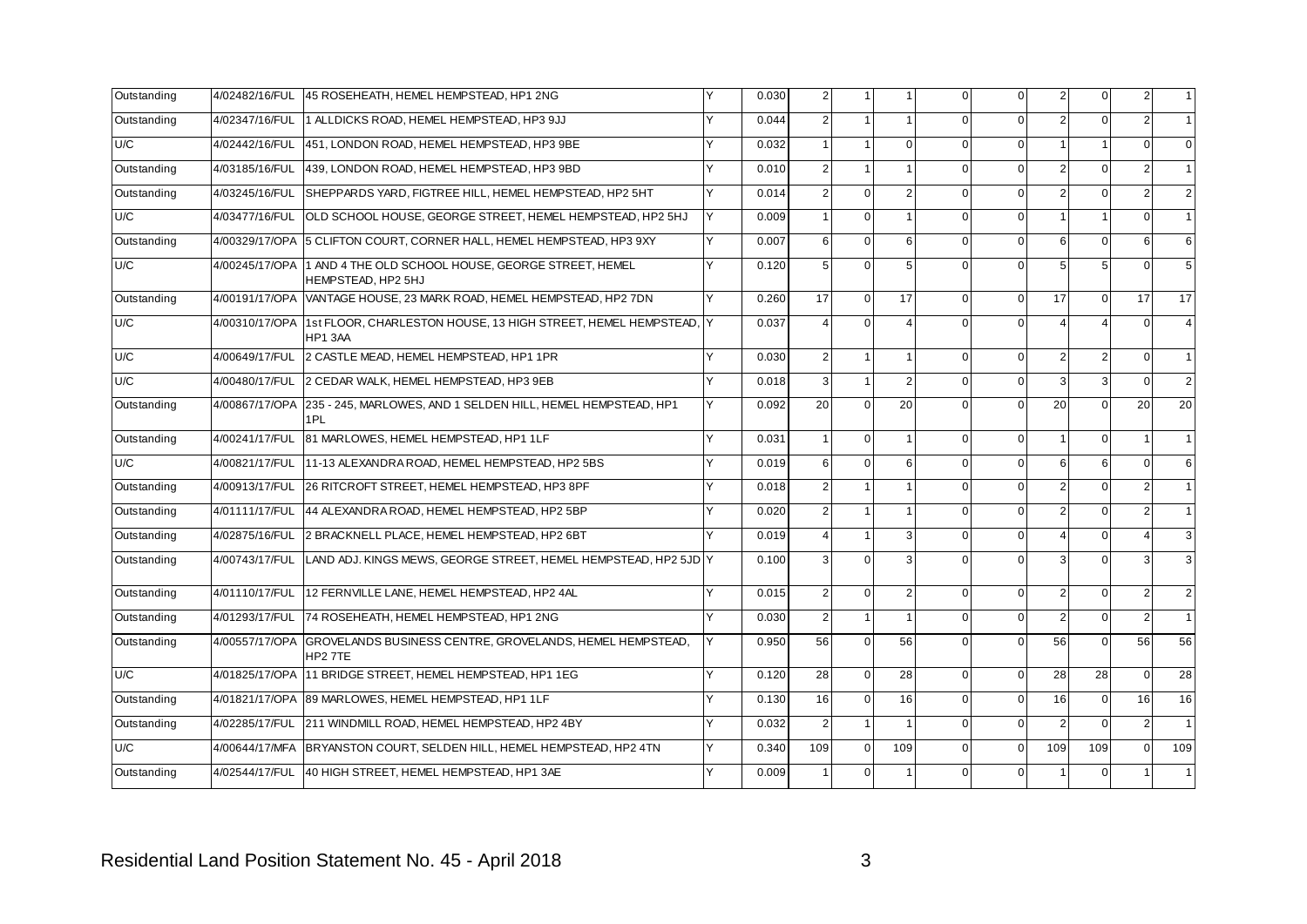| Outstanding                    | 4/02954/17/FUL       | 5BS                                                    |       | 2 OLD HEMPSTEAD MEWS, ALEXANDRA ROAD, HEMEL HEMPSTEAD, HP2       |                | 0.005 |                 | $\Omega$       |                |          | $\cap$         |                | U              |                |                |
|--------------------------------|----------------------|--------------------------------------------------------|-------|------------------------------------------------------------------|----------------|-------|-----------------|----------------|----------------|----------|----------------|----------------|----------------|----------------|----------------|
| Outstanding                    | 4/02828/17/FUL       |                                                        |       | 33A MARLOWES, HEMEL HEMPSTEAD, HP1 1LA                           | $\checkmark$   | 0.016 | 2 <sub>1</sub>  | $\Omega$       | $\overline{2}$ |          | $\Omega$       | $\overline{2}$ |                | $\mathcal{P}$  | 2              |
| Outstanding                    |                      |                                                        |       | 4/02677/17/FUL 64 GLENVIEW ROAD, HEMEL HEMPSTEAD, HP1 1TB        |                | 0.019 |                 |                | 3              |          | $\Omega$       | Δ              | $\Omega$       |                |                |
| Outstanding                    | 4/02845/17/FUL       | 1 AIREDALE, HEMEL HEMPSTEAD, HP2 5TP                   |       |                                                                  |                | 0.009 |                 |                | $\Omega$       |          | $\Omega$       |                | U              |                | $\Omega$       |
| Outstanding                    | 4/02434/17/FUL       |                                                        |       | 6 CRAWLEY DRIVE, HEMEL HEMPSTEAD, HP2 6BS                        |                | 0.024 | $\overline{2}$  | $\mathbf 1$    |                |          | $\Omega$       | $\overline{2}$ | $\Omega$       | 2              |                |
| Outstanding                    | 4/03150/17/OPA       |                                                        |       | HAMILTON HOUSE, 111 MARLOWES, HEMEL HEMPSTEAD, HP1 1BB           |                | 0.095 | 70 <sup>1</sup> | $\Omega$       | 70             |          | $\Omega$       | 70             | $\Omega$       | 70             | 70             |
| Outstanding                    | 4/03305/17/LDP       |                                                        |       | 241 MARLOWES, HEMEL HEMPSTEAD, HP1 1BL                           | $\checkmark$   | 0.008 | $\overline{2}$  | $\Omega$       | 2              |          | $\cap$         | $\overline{2}$ | $\Omega$       |                | $\overline{2}$ |
| Outstanding                    | 4/03306/17/LDP       |                                                        |       | 239 MARLOWES, HEMEL HEMPSTEAD, HP1 1BL                           | $\checkmark$   | 0.008 | $\overline{2}$  | $\Omega$       | $\overline{2}$ |          | $\Omega$       | $\overline{2}$ | $\Omega$       |                | 2              |
| Outstanding                    | 4/03302/17/LDP       |                                                        |       | 243B MARLOWES, HEMEL HEMPSTEAD, HP1 1BL                          |                | 0.036 | $\overline{2}$  | $\overline{0}$ |                |          | $\Omega$       | $\overline{2}$ | n              |                | 2              |
| Outstanding                    | 4/03303/17/LDP       | 245 MARLOWES, HEMEL HEMPSTEAD, HP1 1BL                 |       |                                                                  | $\checkmark$   | 0.035 |                 | $\Omega$       |                | $\Omega$ | $\Omega$       |                | $\Omega$       |                |                |
| Outstanding                    |                      |                                                        |       | 4/03304/17/LDP 243A MARLOWES, HEMEL HEMPSTEAD, HP1 1BL           |                | 0.011 | $\overline{2}$  | $\Omega$       | $\mathfrak{p}$ |          | $\Omega$       | $\overline{2}$ | $\Omega$       |                |                |
| U/C                            | 4/03197/17/FUL       |                                                        |       | 2 PEARTREE CLOSE, HEMEL HEMPSTEAD, HP1 3QP                       | v              | 0.035 | Δ               | $\mathbf 1$    | 3              |          | $\Omega$       | 4              | $\overline{2}$ |                | 3              |
| Outstanding                    |                      | 4/02045/17/FUL 19 OAK STREET, HEMEL HEMPSTEAD, HP3 9TT |       |                                                                  |                | 0.028 | $\overline{2}$  | $\mathbf{1}$   |                | $\Omega$ | $\Omega$       | $\overline{2}$ | $\Omega$       | $\mathfrak{p}$ |                |
| Outstanding                    | 4/00193/18/OPA       |                                                        |       | HEMPSTEAD HOUSE, 2 SELDEN HILL, HEMEL HEMPSTEAD, HP2 4TN         |                | 0.075 | 64              | $\Omega$       | 64             |          | $\Omega$       | 64             | $\Omega$       | 64             | 64             |
| <b>Hemel Hempstead Totals:</b> |                      |                                                        |       |                                                                  |                | 3.996 | 620             | 25             | 595            | 71       | 70             | 548            | 219            | 329            | 524            |
| - Settlement                   | <b>Kings Langley</b> |                                                        |       |                                                                  |                |       |                 |                |                |          |                |                |                |                |                |
|                                |                      |                                                        |       |                                                                  |                |       |                 |                |                |          |                |                |                |                |                |
| U/C                            | 4/01388/15/FUL       | 44 HIGH STREET, KINGS LANGLEY, WD4 9HT                 |       |                                                                  |                | 0.084 | 6 <sup>1</sup>  |                | 5              | $\Omega$ | $\Omega$       | 6              | 6              | $\Omega$       |                |
| Outstanding                    |                      |                                                        |       | 4/01664/16/FUL 31, 31A & 31B HIGH STREET, KINGS LANGLEY, WD4 8AB |                | 0.025 | $\overline{2}$  | $\overline{ }$ |                | ∩        | $\Omega$       | $\overline{2}$ | 0              | 2              |                |
| <b>Kings Langley Totals:</b>   |                      |                                                        | 0.109 | 8                                                                | $\overline{2}$ | 6     | $\Omega$        | $\Omega$       | 8              | 6        | $\overline{2}$ | 6              |                |                |                |

| - Settlement            | Markyate                                         |        |  |                                                                          |  |       |       |  |  |   |          |
|-------------------------|--------------------------------------------------|--------|--|--------------------------------------------------------------------------|--|-------|-------|--|--|---|----------|
|                         |                                                  |        |  |                                                                          |  |       |       |  |  |   |          |
| Outstanding             | 4/01296/15/FUL 44 HIGH STREET, MARKYATE, AL3 8PA |        |  |                                                                          |  | 0.008 |       |  |  | U | $\Omega$ |
| U/C                     |                                                  | AL38AA |  | 4/01306/16/FUL MONTESSORI SCHOOL, CHEVERELLS GREEN, MARKYATE, ST ALBANS, |  | 0.230 |       |  |  |   |          |
| <b>Markyate Totals:</b> |                                                  |        |  |                                                                          |  |       | 0.238 |  |  |   |          |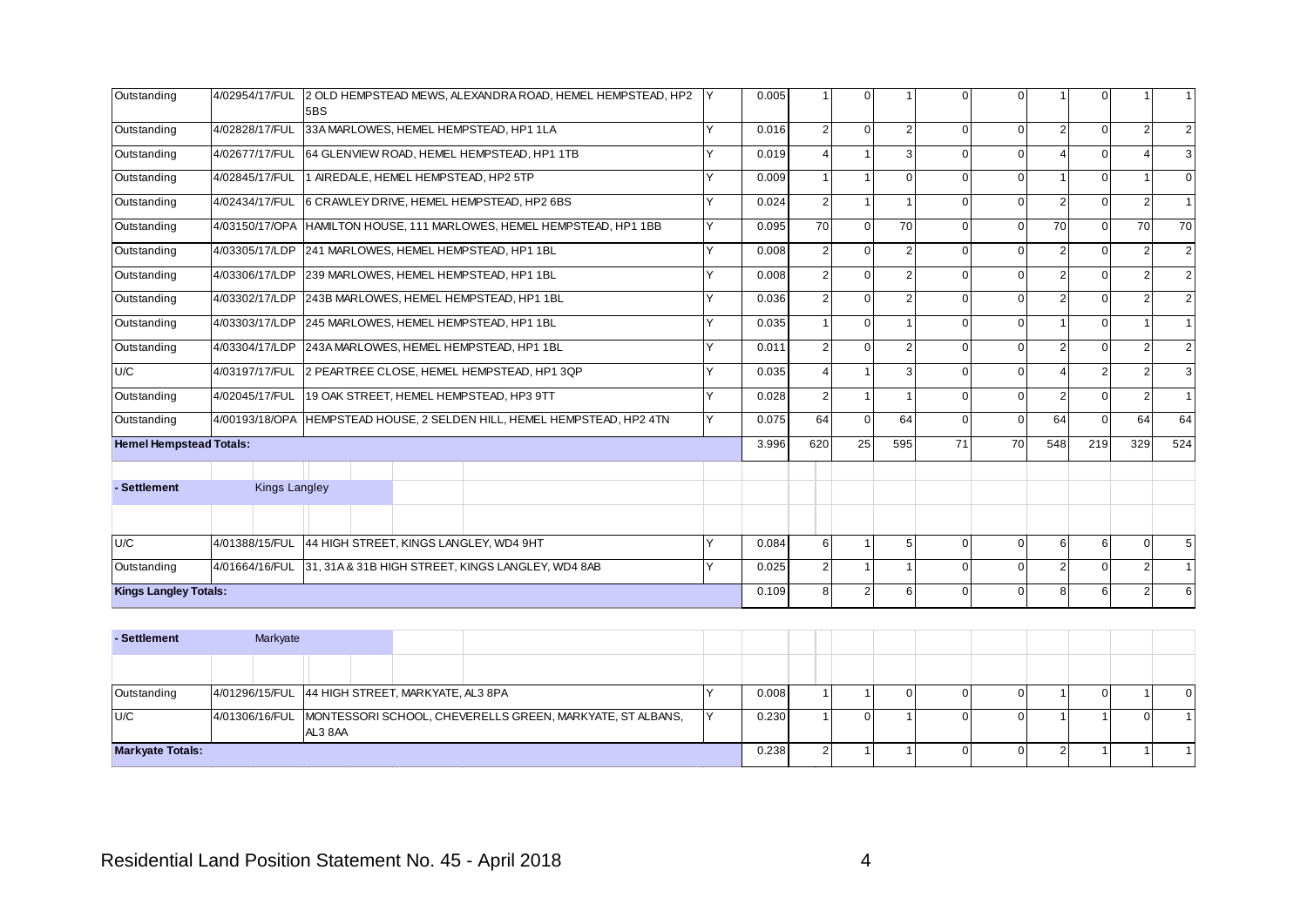| - Settlement | <b>Rest of Dacorum</b> |                                                         |                                                            |                                                         |                                                                  |                |          |                |                |                |             |             |                |                |                         |               |
|--------------|------------------------|---------------------------------------------------------|------------------------------------------------------------|---------------------------------------------------------|------------------------------------------------------------------|----------------|----------|----------------|----------------|----------------|-------------|-------------|----------------|----------------|-------------------------|---------------|
|              |                        |                                                         |                                                            |                                                         |                                                                  |                |          |                |                |                |             |             |                |                |                         |               |
| U/C          | 4/01524/09/FUL         |                                                         |                                                            | BUNKERS FARM, BUNKERS LANE, HEMEL HEMPSTEAD, HP3 8SW    |                                                                  | <b>N</b>       | 0.803    | 10             | $\mathbf{0}$   | 10             | $\Omega$    | $\Omega$    | 10             | 10             | $\Omega$                | 10            |
| U/C          | 4/00202/15/FUL         |                                                         |                                                            |                                                         | HILL GREEN FARM, HILL GREEN LANE, WIGGINTON, TRING, HP23 6HD     | <b>Y</b>       | 0.583    |                | $\Omega$       |                |             | $\Omega$    |                |                | $\Omega$                |               |
| Outstanding  | 4/00982/14/FUL         | BERKHAMSTED, HP4 3TD                                    |                                                            | HAMBERLINS FARM, HAMBERLINS LANE, NORTHCHURCH.          |                                                                  | N              | 0.013    |                | $\Omega$       |                |             | $\Omega$    |                | $\Omega$       |                         |               |
| U/C          | 4/01835/15/OPA         | 3DQ                                                     |                                                            |                                                         | ground floor, CROSSWAYS YARD, NETTLEDEN, HEMEL HEMPSTEAD, HP1    | Y              | 0.010    |                | $\mathbf 0$    | $\overline{1}$ |             | $\Omega$    | -1             |                | $\Omega$                |               |
| Outstanding  | 4/01817/15/FUL         |                                                         |                                                            | GUTTERIDGE FARM. IVY HOUSE LANE. BERKHAMSTED            |                                                                  | <b>N</b>       | 0.190    | 3              | $\Omega$       | 3              | $\Omega$    | $\Omega$    | 3              | $\Omega$       | $\overline{\mathbf{3}}$ | 3             |
| U/C          | 4/02313/15/APA         |                                                         |                                                            |                                                         | GREINAN FARM, TOWER HILL, CHIPPERFIELD, KINGS LANGLEY, WD4 9LU Y |                | 0.075    | 2              | $\mathbf 0$    | $\mathfrak{p}$ |             | $\Omega$    | $\mathfrak{p}$ | 2              | $\Omega$                | $\mathcal{P}$ |
| U/C          | 4/02883/15/FUL         | 2RT                                                     |                                                            |                                                         | THE STABLES, LITTLE HEATH LANE, LITTLE HEATH, BERKHAMSTED, HP4   |                | 0.046    | $\mathcal{P}$  | $\Omega$       | 2              |             | $\Omega$    | $\overline{2}$ | 2              | $\Omega$                | $\mathcal{P}$ |
| Outstanding  | 4/02863/15/FUL         | HP3 0EJ                                                 |                                                            |                                                         | DUCKHALL FARM, NEWHOUSE ROAD, BOVINGDON, HEMEL HEMPSTEAD,        | IN.            | 0.125    |                | $\mathbf 0$    |                | $\Omega$    | $\Omega$    |                |                | $\Omega$                |               |
| Outstanding  | 4/02716/15/FUL         | HP <sub>26</sub> JH                                     |                                                            |                                                         | Unit 4, MARCHMONT FARM, PICCOTTS END LANE, HEMEL HEMPSTEAD,      | Υ              | 0.067    |                | $\mathbf 0$    |                |             | $\Omega$    |                | $\mathbf 0$    |                         |               |
| Outstanding  | 4/03678/15/APA         | THE MARES, CHIPPERFIELD ROAD, BOVINGDON, HP3 0JW        |                                                            |                                                         | <b>N</b>                                                         | 0.131          | 3        | $\mathbf 0$    | 3              | $\Omega$       | $\Omega$    | 3           | $\Omega$       | 3              | 3                       |               |
| U/C          | 4/03902/15/FUL         |                                                         |                                                            | CURA GOLDFISH FARM, NOAKE MILL LANE, WATER END, HP1 3BB | <b>N</b>                                                         | 0.099          |          | $\mathbf 0$    | $\mathbf{1}$   | $\Omega$       | $\mathbf 0$ |             |                | $\Omega$       |                         |               |
| Outstanding  | 4/00356/16/APA         |                                                         |                                                            | WOOD FARM, DODDS LANE, HEMEL HEMPSTEAD, HP2 6JJ         |                                                                  | <b>N</b>       | 0.030    | 2              | $\Omega$       | 2              |             | $\Omega$    | $\mathcal{P}$  | $\Omega$       | 2                       |               |
| Outstanding  | 4/02315/16/FUL         | 6JE                                                     | LAND ADJ SOUTH ACRES, CHESHAM ROAD, WIGGINTON, TRING, HP23 | Unkno<br>wn                                             | 0.090                                                            |                | $\Omega$ |                |                | $\Omega$       |             | $\Omega$    |                |                |                         |               |
| Outstanding  | 4/02349/16/FUL         |                                                         |                                                            |                                                         | WILLOW TREE FARM, PIPERS LANE, MARKYATE, ST ALBANS, AL3 8QG      | Y              | 0.055    | $\overline{1}$ | $\mathbf{0}$   | $\mathbf 1$    | $\Omega$    | $\mathbf 0$ |                | $\mathbf 0$    |                         |               |
| U/C          | 4/03500/16/APA         |                                                         |                                                            |                                                         | THE BARN, CASTLE HILL FARM, CASTLE HILL, BERKHAMSTED, HP4 1HH    | IN.            | 0.180    |                | $\mathbf 0$    |                | $\Omega$    | $\Omega$    |                |                | $\Omega$                |               |
| Outstanding  | 4/01658/16/FUL         | HEMPSTEAD, HP3 0PW                                      |                                                            |                                                         | BARN 1, FLAUNDEN HOUSE STABLES, BIRCH LANE, FLAUNDEN, HEMEL      | <b>N</b>       | 0.098    | $\mathfrak{p}$ | $\Omega$       | 2              |             | $\Omega$    |                | $\Omega$       |                         |               |
| U/C          | 4/02937/16/FUL         | HEMPSTEAD, HP3 0PW                                      |                                                            |                                                         | BARN 2, FLAUNDEN HOUSE STABLES, BIRCH LANE, FLAUNDEN, HEMEL      | <b>N</b>       | 0.130    | $\mathfrak{p}$ | $\Omega$       | $\mathfrak{p}$ |             | $\Omega$    | $\mathfrak{p}$ | $\overline{2}$ | $\Omega$                | 2             |
| Outstanding  | 4/00167/17/FUL         | 8QN                                                     |                                                            |                                                         | SUNBURY HILL COTTAGE, LANGLEY LODGE LANE, KINGS LANGLEY, WD4     |                | 0.101    | $\mathcal{P}$  | $\overline{1}$ |                |             | $\Omega$    | $\overline{2}$ | $\Omega$       | $\mathcal{P}$           |               |
| Outstanding  | 4/00889/17/APA         | PIX FARM HOUSE, PIX FARM LANE, HEMEL HEMPSTEAD, HP1 2RY |                                                            |                                                         |                                                                  | <b>N</b>       | 0.070    | 3              | $\mathbf 0$    | 3              | $\Omega$    | $\Omega$    | 3              | $\mathbf 0$    | 3                       |               |
| Outstanding  | 4/01541/17/APA         |                                                         |                                                            |                                                         | BALLS POND FARM, CHIPPERFIELD ROAD, KINGS LANGLEY, WD4 9JB       | <b>N</b>       | 0.207    |                | $\mathbf 0$    | $\mathbf 1$    | $\Omega$    | $\Omega$    |                | $\Omega$       |                         |               |
| Outstanding  | 4/01357/17/FUL         | HEMPSTEAD, HP3 OJL                                      |                                                            | LONGCROFT STABLES, LONGCROFT LANE, BOVINGDON, HEMEL     |                                                                  | N              | 0.270    |                | $\mathbf 0$    |                |             | $\Omega$    |                | $\mathbf 0$    |                         |               |
| Outstanding  | 4/02059/17/APA         |                                                         |                                                            | SHARLOWES FARM, FLAUNDEN, HEMEL HEMPSTEAD, HP3 0PP      |                                                                  | $\overline{N}$ | 0.030    | 3              | $\Omega$       | 3              | $\Omega$    | $\Omega$    | 3              | $\Omega$       | 3                       | 3             |
| Outstanding  | 4/01945/17/FUL         | REDBOURN, ST ALBANS, AL3 7AW                            |                                                            | THE PIGGERY, HOLTSMERE END FARM, HOLTSMERE END LANE,    |                                                                  |                | 0.080    | 2              | $\mathbf 0$    | 2              |             | $\Omega$    | $\overline{2}$ | $\Omega$       | $\mathcal{P}$           | 2             |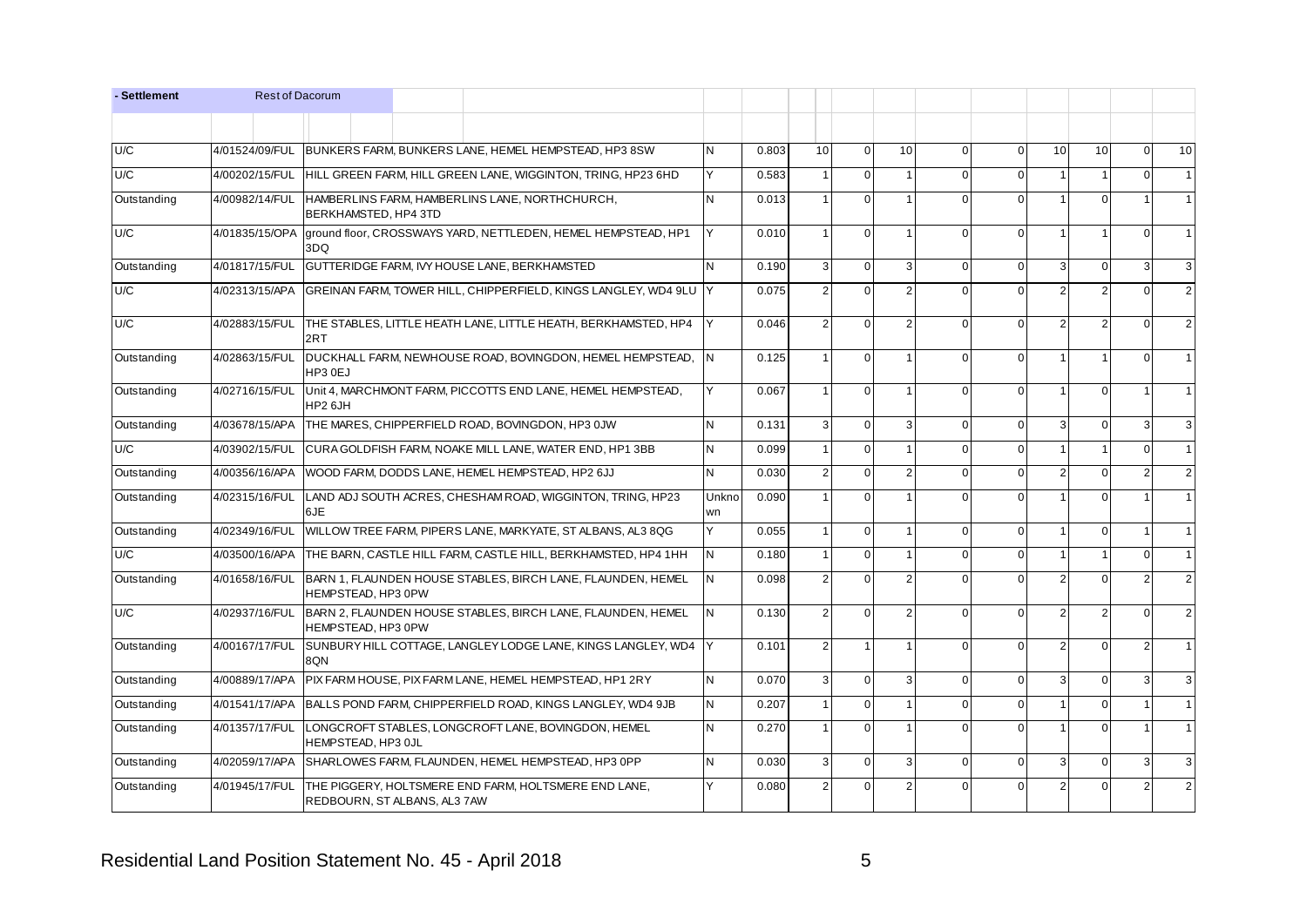| Outstanding                    |                                          | 4/02027/17/FUL HASTOE HILL RIDING STABLES, HASTOE HILL, HASTOE, TRING, HP23 6LP Y              |   | 0.660 |                | $\Omega$       |    |          | $\Omega$    | $\overline{\mathcal{A}}$ | $\Omega$       |          |    |
|--------------------------------|------------------------------------------|------------------------------------------------------------------------------------------------|---|-------|----------------|----------------|----|----------|-------------|--------------------------|----------------|----------|----|
| Outstanding                    | 4/01702/17/FUL                           | TINKERS LODGE, BOTTOM HOUSE LANE, WIGGINTON, TRING, HP23 6DP                                   | N | 0.120 |                | $\Omega$       |    |          | $\Omega$    | -1                       | $\Omega$       |          |    |
| Outstanding                    | 4/02555/17/LPA                           | WINGFIELD STUDIO, 126 FLAUNDEN, HEMEL HEMPSTEAD, HP3 OPL                                       |   | 0.170 |                | $\mathbf{0}$   |    | $\Omega$ | $\Omega$    | $\mathbf 1$              | $\Omega$       |          |    |
| Outstanding                    | 4/03154/17/FUL                           | FINCH COTTAGE, TOWER HILL, CHIPPERFIELD, KINGS LANGLEY, WD4<br>9LN                             |   | 0.090 |                | $\Omega$       |    |          | $\Omega$    |                          | $\Omega$       |          |    |
| Outstanding                    | 4/00098/18/APA                           | BARN AT COTTINGHAM FARM., FLAUNDEN LANE, BOVINGDON, HEMEL<br>HEMPSTEAD, HP3 0PD                | N | 0.033 | 3              | $\mathbf{0}$   | 3  |          | $\Omega$    | 3                        | $\overline{0}$ |          | 3  |
| Outstanding                    | 4/02062/17/MFA                           | NEW GROUND FARM, NEW GROUND ROAD, ALDBURY, TRING., HP23 5RD N                                  |   | 0.300 | 10             | $\Omega$       | 10 |          | $\Omega$    | 10                       | $\Omega$       | 10       | 10 |
| Outstanding                    |                                          | 4/00221/18/FUL IVY FARM, WINDMILL ROAD, PEPPERSTOCK, LUTON, LU1 4LQ                            |   | 0.400 | 6              | $\Omega$       | 6  |          | $\Omega$    | 6                        | $\Omega$       | 6        | 6  |
| <b>Rest of Dacorum Totals:</b> |                                          |                                                                                                |   | 5.256 | 73             | $\mathbf{1}$   | 72 |          | $\Omega$    | 73                       | 21             | 52       | 72 |
| - Settlement                   | Rural area                               |                                                                                                |   |       |                |                |    |          |             |                          |                |          |    |
| U/C                            | 4/02733/03/FUL<br>Grange Farm, Puttenham |                                                                                                | N | 0.155 | 2              | $\mathbf{0}$   | 2  |          | $\mathbf 0$ | $\overline{2}$           | $\overline{2}$ | $\Omega$ |    |
| U/C                            | 4/02774/14/APA                           | Agricultural buildings, Station Road, Long Marston, Tring, HP23 4QX                            |   | 0.460 | $\mathfrak{p}$ | $\Omega$       |    |          | $\Omega$    | $\overline{2}$           | $\overline{2}$ | $\Omega$ |    |
| U/C                            | 4/03813/14/FUL                           | STARTOP FARM, MARSWORTH, TRING, HP23 4LL                                                       | N | 0.090 |                | $\Omega$       |    |          | $\Omega$    | $\mathbf 1$              |                | $\Omega$ |    |
| Outstanding                    | 4/02688/15/FUL                           | MANOR FARM, DUNSTABLE ROAD, MARKYATE, ST ALBANS, AL3 8QL                                       |   | 0.178 | $\overline{2}$ | $\overline{1}$ |    |          | $\Omega$    | $\overline{2}$           | $\Omega$       | っ        |    |
| Outstanding                    | 4/00977/16/FUL                           | TRINGFORD PIGGERIES, TRINGFORD ROAD, TRING, HP23 4LH                                           | N | 0.130 |                | $\Omega$       |    |          | $\Omega$    | 1                        | $\Omega$       |          |    |
| U/C                            | 4/01679/16/FUL                           | PAMPARD HOUSE, BRADDEN LANE, GADDESDEN ROW, HEMEL<br>HEMPSTEAD, HP2 6JB                        |   | 0.230 |                | $\Omega$       |    |          | $\Omega$    |                          |                |          |    |
| Outstanding                    |                                          | 4/00929/17/FUL HILLTOP FARM COTTAGE, CHEDDINGTON LANE, LONG MARSTON, TRING,<br><b>HP23 4QP</b> |   | 0.176 | 3              | $\Omega$       |    |          | $\Omega$    | 3                        | $\Omega$       |          |    |
| Outstanding                    | 4/01490/17/FUL                           | OLD BEECHWOOD, CHEVERELLS GREEN, AL3 8AB                                                       | N | 0.130 | $\overline{1}$ | $\mathbf{0}$   |    | $\Omega$ | $\mathbf 0$ | $\mathbf{1}$             | $\overline{0}$ |          |    |
| Outstanding                    | 4/02201/17/APA                           | STEEL BARN, STATION ROAD, LONG MARSTON, TRING, HP23 4QX                                        | Y | 0.017 | $\overline{1}$ | $\Omega$       |    |          | $\Omega$    | $\overline{1}$           | $\Omega$       |          |    |
| Outstanding                    | 4/02868/17/FUL                           | KEEPERS COTTAGE, BEECHWOOD HOME FARM, BEECHWOOD PARK,<br>MARKYATE, ST ALBANS, AL3 8AJ          | v | 0.012 | $\overline{2}$ | $\overline{1}$ |    |          | $\Omega$    | $\overline{2}$           | $\Omega$       |          |    |
| Outstanding                    | 4/02362/17/FUL                           | 24 NETTLEDEN ROAD NORTH, LITTLE GADDESDEN, BERKHAMSTED, HP4 Y<br>1NU                           |   | 0.085 |                | $\mathbf 0$    |    |          | $\Omega$    | -1                       | $\overline{0}$ |          |    |
| <b>Rural area Totals:</b>      |                                          |                                                                                                |   | 1.663 | 17             | $\overline{2}$ | 15 | $\Omega$ | $\Omega$    | 17                       | 6              | 11       | 15 |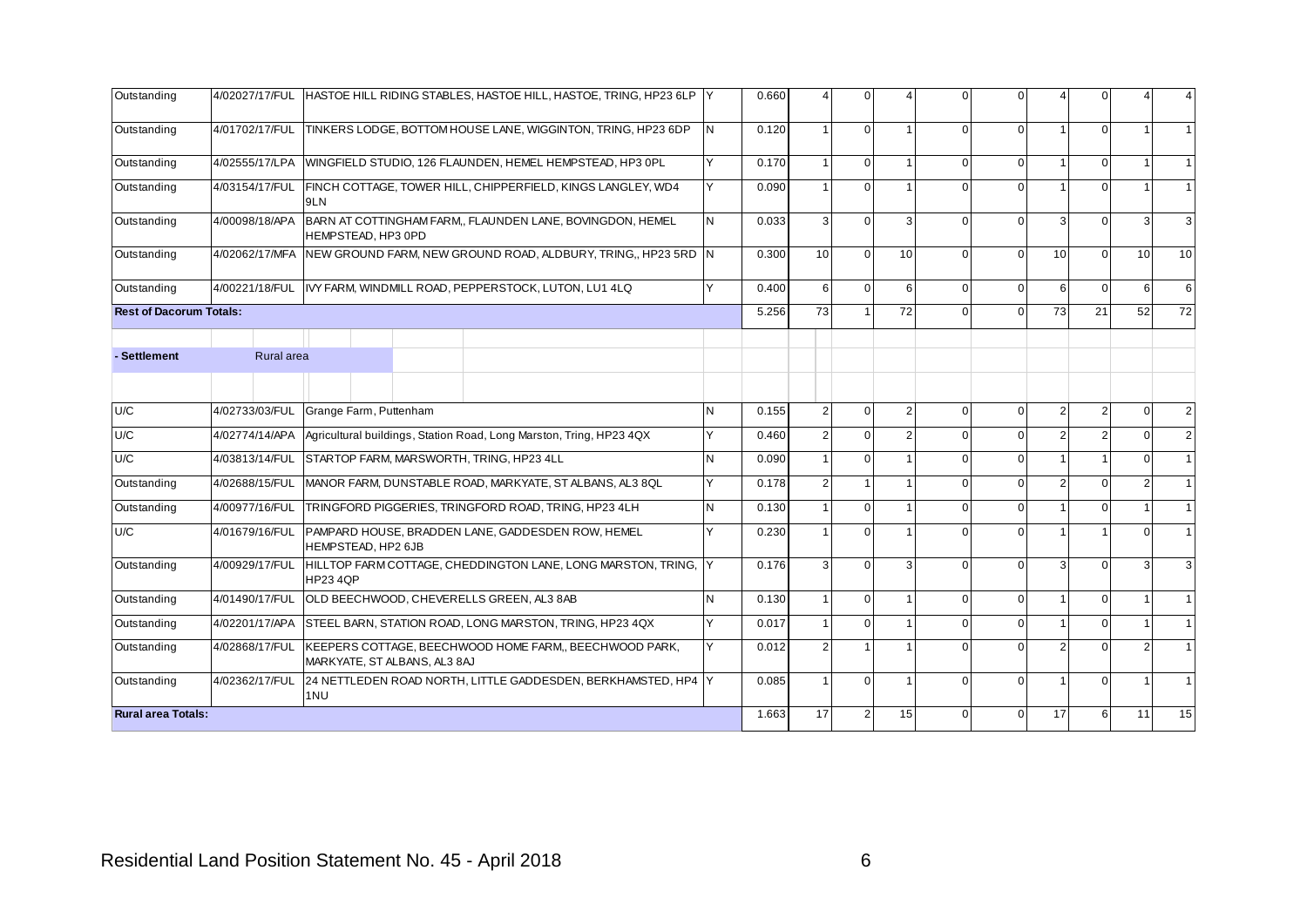| - Settlement           | <b>Tring</b>                                                   |  |  |                                                                     |     |       |     |          |    |     |          |               |          |    |                |
|------------------------|----------------------------------------------------------------|--|--|---------------------------------------------------------------------|-----|-------|-----|----------|----|-----|----------|---------------|----------|----|----------------|
|                        |                                                                |  |  |                                                                     |     |       |     |          |    |     |          |               |          |    |                |
| Outstanding            | 4/00908/15/OPA TRING HOUSE, 77-81, HIGH STREET, TRING, HP234AB |  |  |                                                                     |     | 0.082 |     | $\Omega$ |    |     |          |               | 0        |    |                |
| Outstanding            | 4/02711/15/FUL 1st floor, 20 HIGH STREET, TRING, HP23 5AP      |  |  |                                                                     |     | 0.027 |     | $\Omega$ |    |     |          | $\mathcal{B}$ |          |    | 3              |
| U/C                    | 4/01022/16/OPA 55a HIGH STREET, TRING, HP23 5AG                |  |  |                                                                     |     | 0.010 |     | $\Omega$ |    |     |          |               |          |    |                |
| Outstanding            | 4/01636/16/FUL 41 WESTERN ROAD, TRING, HP23 4BQ                |  |  |                                                                     |     | 0.007 |     | $\Omega$ |    |     |          |               | 0        |    |                |
| Outstanding            |                                                                |  |  | 4/01257/16/OPA AKEMAN BUSINESS PARK, AKEMAN STREET, TRING, HP23 6AF |     | 0.359 | 24  | $\Omega$ | 24 |     |          | 24            | $\Omega$ | 24 | 24             |
| Outstanding            |                                                                |  |  | 4/02762/16/OPA AKEMAN BUSINESS PARK, AKEMAN STREET, TRING, HP23 6AF |     | 0.359 | 17  | $\Omega$ | 17 |     | $\Omega$ | 17            | $\Omega$ | 17 | 17             |
| Outstanding            | 4/00780/17/FUL 49 BROOK STREET, TRING, HP23 5EF                |  |  |                                                                     |     | 0.018 |     |          |    |     |          |               |          |    | 3              |
| Outstanding            | 4/02857/17/FUL 81-82 AKEMAN STREET, TRING, HP23 6AF            |  |  |                                                                     |     | 0.022 |     | $\Omega$ |    |     |          | $\mathcal{P}$ | U        |    | $\overline{2}$ |
| <b>Tring Totals:</b>   |                                                                |  |  | 0.884                                                               | 59  |       | 58  |          |    | 59  |          | 58            | 58       |    |                |
|                        |                                                                |  |  |                                                                     |     |       |     |          |    |     |          |               |          |    |                |
| <b>CON/COU Totals:</b> |                                                                |  |  | 12.771                                                              | 825 | 35    | 790 | 71       | 70 | 753 | 258      | 495           | 719      |    |                |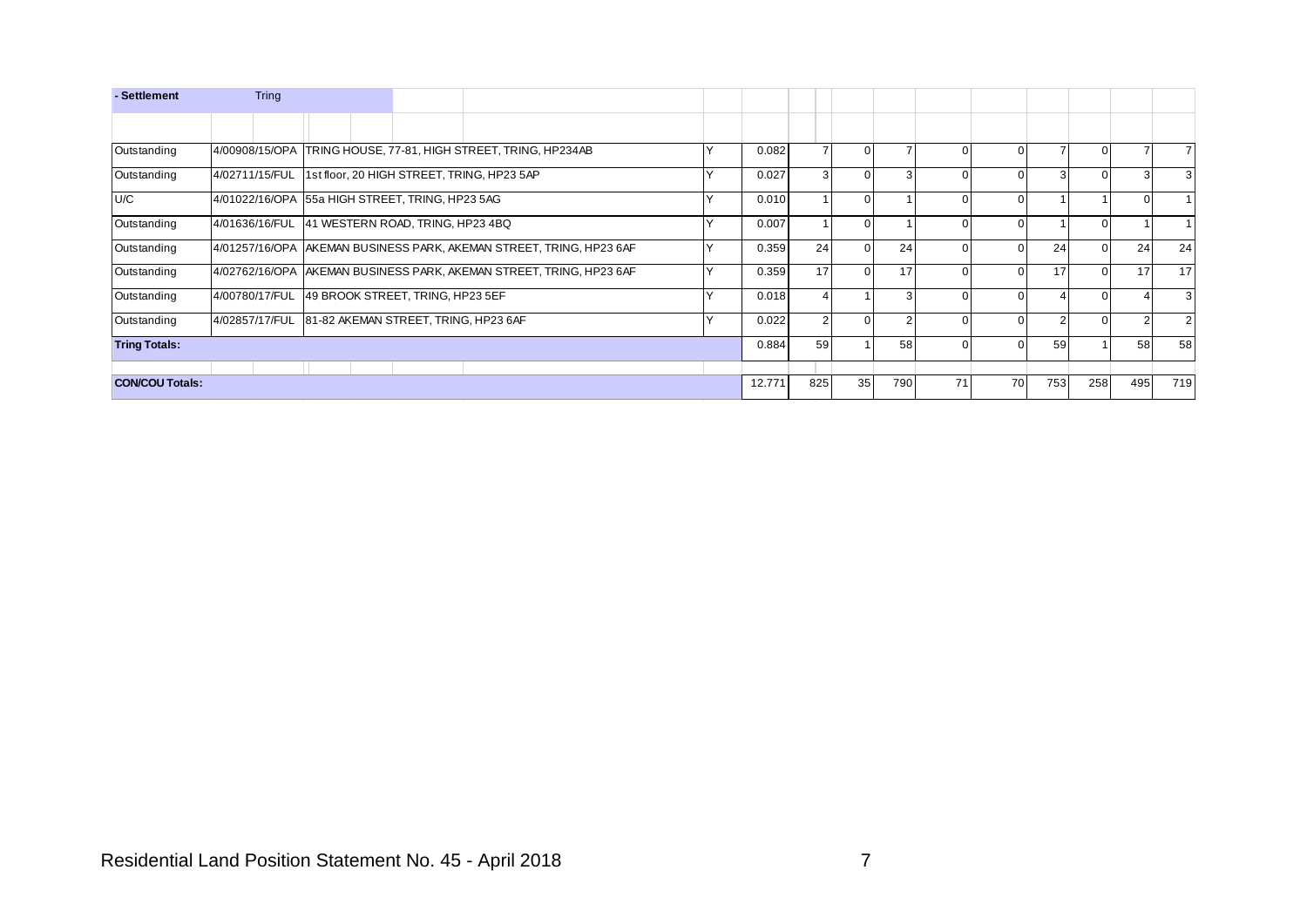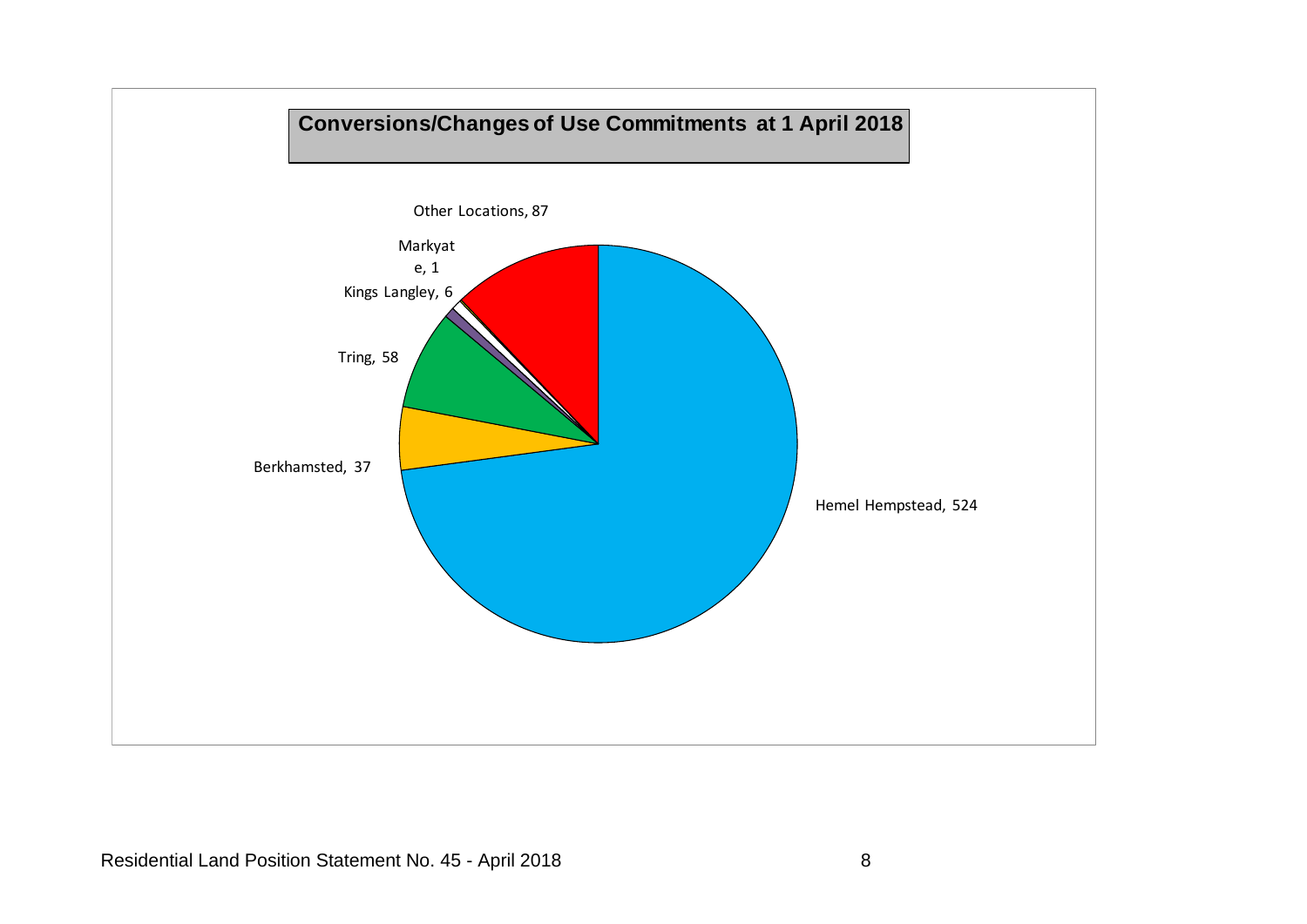| <b>Planning Status</b><br>at 31st March | Appl No. | <b>Address</b> | <b>PDL</b> | Site<br>Areal |      | Proposed |                    | Completed to Date |            |       | <b>Commitments</b> |            |            |
|-----------------------------------------|----------|----------------|------------|---------------|------|----------|--------------------|-------------------|------------|-------|--------------------|------------|------------|
|                                         |          |                |            |               | Gain | Loss     | <b>Net</b><br>Gain | <b>Gross</b>      | <b>Net</b> | Gross | U/C                | <b>N/S</b> | <b>Net</b> |

| <b>Permission Classification Large Site</b> |                 |  |                      |                                                                                                                    |     |        |                |          |     |          |          |                |          |                |                |
|---------------------------------------------|-----------------|--|----------------------|--------------------------------------------------------------------------------------------------------------------|-----|--------|----------------|----------|-----|----------|----------|----------------|----------|----------------|----------------|
|                                             |                 |  |                      |                                                                                                                    |     |        |                |          |     |          |          |                |          |                |                |
| - Settlement                                | Berkhamsted     |  |                      |                                                                                                                    |     |        |                |          |     |          |          |                |          |                |                |
|                                             |                 |  |                      |                                                                                                                    |     |        |                |          |     |          |          |                |          |                |                |
| U/C                                         |                 |  | BERKHAMSTED, HP4 2BX | 4/01895/15/MFA LAND AT 9, 11 & 13 HIGH STREET AND, SWING GATE LANE,                                                |     | 0.101  | 11             | $\Omega$ | 11  | U        | $\Omega$ | 11             | 11       | $\Omega$       | 11             |
| U/C                                         |                 |  |                      | 4/03286/14/MFA FORMER BERKHAMSTED POLICE STATION AND LIBRARY, CORNER OF<br>HIGH STREET AND KINGS ROAD, BERKHAMSTED | v   | 0.283  | 23             | $\Omega$ | 23  | 10       | 10       | 13             | 11       | $\overline{2}$ | 13             |
| <b>Berkhamsted Totals:</b>                  |                 |  |                      |                                                                                                                    |     | 0.384  | 34             | $\Omega$ | 34  | 10       | 10       | 24             | 22       | $\overline{2}$ | 24             |
| - Settlement                                | Bovingdon       |  |                      |                                                                                                                    |     |        |                |          |     |          |          |                |          |                |                |
|                                             |                 |  |                      |                                                                                                                    |     |        |                |          |     |          |          |                |          |                |                |
| U/C                                         |                 |  |                      | 4/00736/17/ROC Bovingdon Service Station, Chesham Road, Bovingdon                                                  |     | 0.152  | 8 <sup>1</sup> | $\Omega$ | 8   | $\Omega$ | $\Omega$ | 8              | $\Omega$ | 8              | 8              |
| <b>Bovingdon Totals:</b>                    |                 |  |                      |                                                                                                                    |     | 0.152  | 8              | $\Omega$ | 8   | $\Omega$ | $\Omega$ | 8              | $\Omega$ | 8              | 8              |
| - Settlement                                | Hemel Hempstead |  |                      |                                                                                                                    |     |        |                |          |     |          |          |                |          |                |                |
|                                             |                 |  |                      |                                                                                                                    |     |        |                |          |     |          |          |                |          |                |                |
| U/C                                         |                 |  |                      | 4/02419/04/FUL LAND ADJ. THE MANOR ESTATE, APSLEY, HEMEL HEMPSTEAD                                                 | IN. | 19.520 | 325            | $\Omega$ | 325 | 153      | 153      | 135            | 56       | 79             | 135            |
| U/C                                         |                 |  |                      | 4/02465/14/FUL 23 KINGSLAND ROAD, HEMEL HEMPSTEAD, HP1 1QD                                                         |     | 0.074  | 5              | $\Omega$ | 5   | U        | U        | -5             | 5        | 0              | 5              |
| U/C                                         |                 |  |                      | 4/01362/15/FUL 11 GREAT ROAD, HEMEL HEMPSTEAD, HP2 5LB                                                             | v   | 0.215  | $\overline{7}$ |          | 6   | U        | $-1$     | $\overline{7}$ | 7        | $\Omega$       | $\overline{7}$ |
| U/C                                         |                 |  |                      | 4/00347/14/FUL 35 & 37, ADEYFIELD ROAD, HEMEL HEMPSTEAD                                                            | IN. | 0.160  | $\overline{9}$ | $\Omega$ | 9   | $\Omega$ | $\Omega$ | 9              | 9        | $\Omega$       | 9              |
| Outstanding                                 |                 |  |                      | 4/01801/15/FUL MARCHMONT HOUSE, 83-85, MARLOWES, HEMEL HEMPSTEAD, HP1 1LF                                          |     | 0.068  | q              | $\cap$   |     |          | $\Omega$ | q              |          |                | 9              |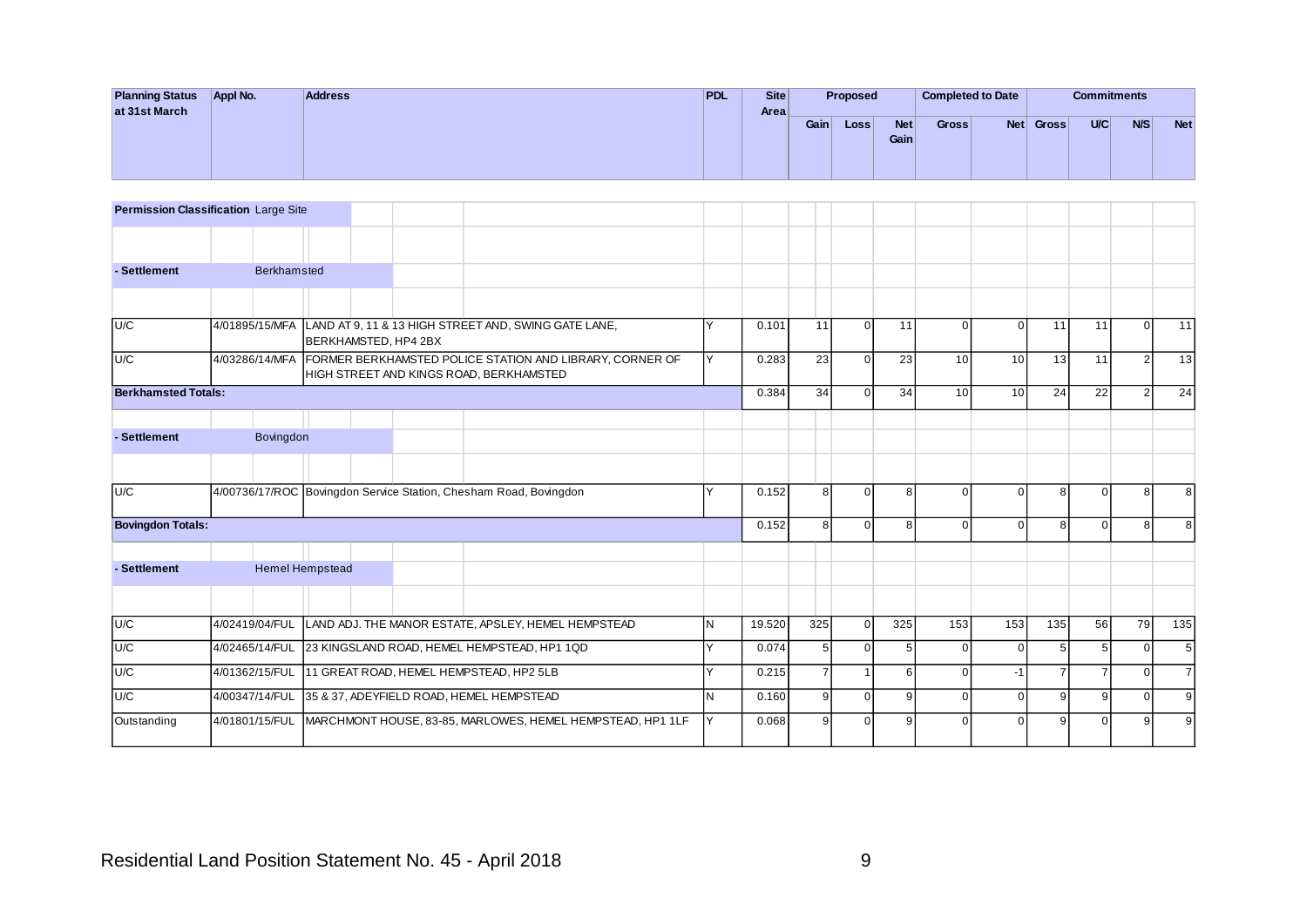| U/C         |                | 4/02351/13/RES LAND AT NE HEMEL HEMPSTEAD, (ADJ. NICKEY LINE), THREE CHERRY<br>TREES LANE, HEMEL HEMPSTEAD     | IN. | 12.400 | 357              | $\boldsymbol{0}$ | 357              | 276      | 276         | 81             | 70             | 11               | 81              |
|-------------|----------------|----------------------------------------------------------------------------------------------------------------|-----|--------|------------------|------------------|------------------|----------|-------------|----------------|----------------|------------------|-----------------|
| Outstanding |                | 4/03624/14/MOA LAND OFF DACORUM WAY BETWEEN MARLOWES, COMBE STREET AND<br>RIVER GADE, HEMEL HEMPSTEAD, HP1 1HL | Y   | 1.155  | 207              | $\mathbf 0$      | 207              | $\Omega$ | $\mathbf 0$ | 207            | $\mathbf 0$    | 207              | 207             |
| U/C         | 4/00931/13/MFA | DREW HOUSE AND THE FACTORY, EBBERNS ROAD, HEMEL HEMPSTEAD,<br><b>HP3 9QS</b>                                   |     | 0.433  | 29               | $\boldsymbol{0}$ | 29               | 25       | 25          | $\overline{4}$ | $\overline{4}$ | $\Omega$         | $\overline{4}$  |
| Outstanding | 4/02665/15/FUL | 17 ALEXANDRA ROAD, HEMEL HEMPSTEAD, HP2 5BS                                                                    | Y   | 0.036  | 5                | $\mathbf 0$      | 5                | $\Omega$ | $\mathbf 0$ | 5              | $\mathbf{0}$   | 5 <sub>1</sub>   | $5\phantom{.0}$ |
| Outstanding | 4/00689/14/MOA | LAND AT 66 & 72 WOOD LANE END, MAYLANDS AVENUE, HEMEL<br>HEMPSTEAD, HP2 4RF                                    | Y   | 1.888  | 82               | $\mathbf 0$      | 82               | $\Omega$ | $\mathbf 0$ | 82             | $\mathbf 0$    | 82               | 82              |
| U/C         |                | 4/03252/15/MFA  WOOD HOUSE, MAYLANDS AVENUE, HEMEL HEMPSTEAD, HP2 7DE                                          |     | 0.490  | 79               | $\mathbf 0$      | 79               | $\Omega$ | $\mathbf 0$ | 79             | 79             | $\Omega$         | 79              |
| U/C         | 4/02431/15/MFA | HEATH HOUSE, EBBERNS ROAD, HEMEL HEMPSTEAD, HP3 9RD                                                            |     | 0.191  | 21               | $\mathbf 0$      | 21               | $\Omega$ | $\mathbf 0$ | 21             | 21             | $\Omega$         | 21              |
| Outstanding | 4/03344/15/MFA | LAND AT APSLEY MILLS, ADJ. THE COTTAGE, LONDON ROAD, APSLEY,<br><b>HEMEL HEMPSTEAD</b>                         |     | 0.330  | 31               | $\mathbf 0$      | 31               | $\Omega$ | $\mathbf 0$ | 31             | $\mathbf 0$    | 31               | 31              |
| Outstanding | 4/03686/15/FUL | R/O, 43 MARLOWES, HEMEL HEMPSTEAD, HP1 1LD                                                                     | Y   | 0.060  | $\overline{1}$   | $\mathbf 0$      | $\mathbf{1}$     | $\Omega$ | $\mathbf 0$ | $\overline{1}$ | $\mathbf 0$    |                  |                 |
| Outstanding | 4/00493/16/FUL | ST MARYS DOMINICAN CONVENT, GREEN END ROAD, HEMEL<br>HEMPSTEAD, HP1 1QW                                        |     | 0.800  | 21               | $\mathbf 0$      | 21               | $\Omega$ | $\Omega$    | 21             | $\mathbf{0}$   | 21               | 21              |
| Outstanding | 4/03441/15/MFA | SYMBIO PLACE, WHITELEAF ROAD, HEMEL HEMPSTEAD, HP3 9PH                                                         | Υ   | 0.220  | 272              | $\mathbf 0$      | 272              |          | $\Omega$    | 272            | $\Omega$       | 272              | 272             |
| Outstanding | 4/03552/15/MFA | FORMER HEWDEN HIRE LTD, TWO WATERS ROAD, HEMEL HEMPSTEAD,<br>HP3 9BX                                           | Y   | 0.320  | 36               | $\mathbf 0$      | 36               | $\Omega$ | $\mathbf 0$ | 36             | $\mathbf 0$    | 36               | 36              |
| Outstanding | 4/01250/16/FUL | GARAGE COURT TO THE SOUTH OF, 71-81, BURNS DRIVE, HEMEL<br>HEMPSTEAD, HP2 7NW                                  | Y   | 0.084  | $6 \overline{6}$ | $\mathbf{0}$     | $6 \overline{6}$ | $\Omega$ | $\Omega$    | 6              | $\mathbf{0}$   | 6                | 6               |
| U/C         | 4/02772/15/MFA | VIKING HOUSE., SWALLOWDALE LANE, HEMEL HEMPSTEAD, HP2 7EA                                                      | Υ   | 0.810  | 87               | $\mathbf{0}$     | 87               | $\Omega$ | $\Omega$    | 87             | 87             | $\Omega$         | 87              |
| Outstanding | 4/01655/17/MFA | 188-190 MARLOWES, HEMEL HEMPSTEAD, HP1 1BH                                                                     |     | 0.042  | 10               | $\mathbf 0$      | 10               | $\Omega$ | $\mathbf 0$ | 10             | $\mathbf 0$    | 10               | 10              |
| Outstanding | 4/03125/16/MFA | 239-245, MARLOWES, HEMEL HEMPSTEAD, HP1 1PL                                                                    |     | 0.093  | 10               | $\mathbf 0$      | 10               | $\Omega$ | $\mathbf 0$ | 10             | $\mathbf 0$    | 10               | 10              |
| U/C         |                | 4/00900/17/ROC 29 BOX LANE, HEMEL HEMPSTEAD, HP3 0DH                                                           |     | 0.270  | 9                | $\mathbf{1}$     | 8                | $\Omega$ | $-1$        | 9              | 9              | $\mathbf 0$      | 9               |
| U/C         | 4/01519/17/MFA | WESTWICK FARM, WESTWICK ROW, LEVERSTOCK GREEN, HP2 4UD                                                         |     | 1.020  | 25               | $\mathbf{1}$     | 24               | $\Omega$ | $-1$        | 25             | $\overline{2}$ | 23               | 25              |
| Outstanding | 4/01630/17/MFA | MARTINDALE JMI SCHOOL, BOXTED ROAD, HEMEL HEMPSTEAD, HP1 2QS Y                                                 |     | 1.430  | 65               | $\mathbf 0$      | 65               | $\Omega$ | $\mathbf 0$ | 65             | $\mathbf{0}$   | 65               | 65              |
| Outstanding |                | 4/01223/17/OUT 89 SUNNYHILL ROAD, HEMEL HEMPSTEAD, HP1 1TA                                                     | N   | 1.100  | 8                | $\mathbf{0}$     | 8                | $\Omega$ | $\mathbf 0$ | 8              | $\Omega$       | 8                | 8               |
| U/C         | 4/00545/17/MFA | GARAGE COURT ADJ 83, TURNERS HILL, HEMEL HEMPSTEAD                                                             | Y   | 0.113  | 14               | $\mathbf 0$      | 14               | $\Omega$ | $\mathbf 0$ | 14             | 14             | $\Omega$         | 14              |
| Outstanding | 4/00749/17/FUL | 34, ALEXANDRA ROAD, HEMEL HEMPSTEAD, HP2 5BS                                                                   | Y   | 0.047  | 8                | $\mathbf{0}$     | 8                | $\Omega$ | $\mathbf 0$ | 8              | $\mathbf{0}$   | 8                | 8               |
| Outstanding | 4/02649/17/FUL | GARAGE SITE ON CORNER OF, TEESDALE AND, WESTERDALE, HEMEL<br><b>HEMPSTEAD</b>                                  | Υ   | 0.080  | 6                | $\mathbf{0}$     | 6                |          | $\mathbf 0$ | 6              | $\mathbf{0}$   | 6                | 6               |
| Outstanding | 4/02647/17/FUL | GARAGES, ADJ STORNOWAY, NORTHEND, HEMEL HEMPSTEAD                                                              | Y   | 0.080  | 6                | $\mathbf 0$      | 6                | $\Omega$ | $\mathbf 0$ | 6              | $\mathbf{0}$   | $6 \overline{6}$ | 6               |
| Outstanding | 4/03014/17/FUL | THE STORES. ST PAULS ROAD. HEMEL HEMPSTEAD, HP2 5DB                                                            |     | 0.060  | $\overline{7}$   | $\mathbf{1}$     | 6                |          | $\Omega$    | $\overline{7}$ | $\Omega$       |                  | 6               |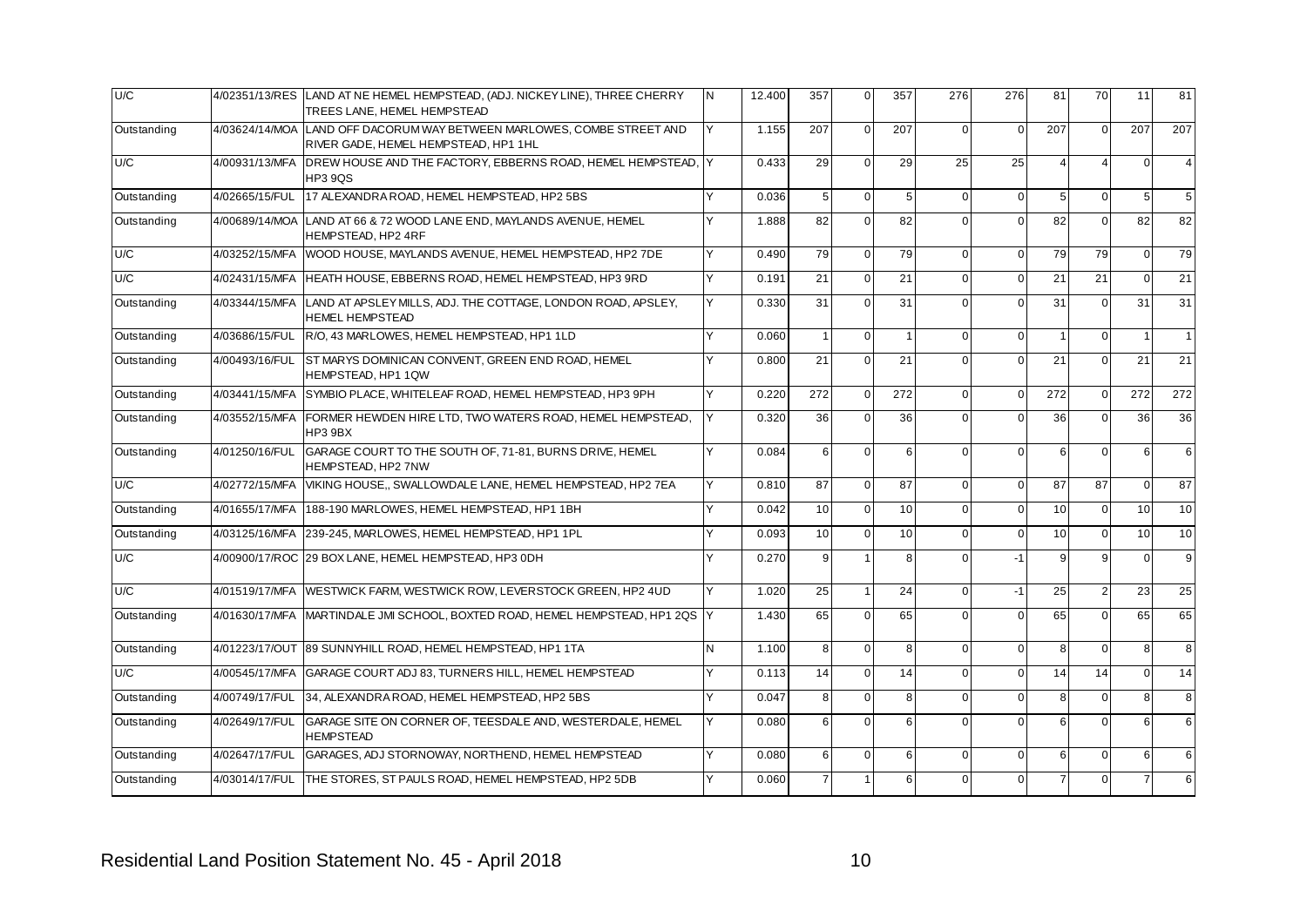| Outstanding                    | 4/03122/17/FUL |                        |                                      | 5 CLIFTON COURT, CORNER HALL, HEMEL HEMPSTEAD, HP3 9XY       | Υ   | 0.017  | 6              | $\mathbf 0$  | 6              | $\mathbf 0$    | $\Omega$       | 6              | $\mathbf 0$ | 6              | 6              |
|--------------------------------|----------------|------------------------|--------------------------------------|--------------------------------------------------------------|-----|--------|----------------|--------------|----------------|----------------|----------------|----------------|-------------|----------------|----------------|
| Outstanding                    |                |                        |                                      | 4/02493/17/ROC 89 SUNNYHILL ROAD, HEMEL HEMPSTEAD, HP1 1TA   | lN. | 0.360  | 13             | $\mathbf{1}$ | 12             | $\mathbf{0}$   | $\overline{0}$ | 13             | $\mathbf 0$ | 13             | 12             |
| Outstanding                    | 4/02859/17/FUL |                        |                                      | GARAGE BLOCK, JUNO ROAD, HEMEL HEMPSTEAD, HP2 5NY            |     | 0.210  | $\overline{7}$ | $\mathsf 0$  | $\overline{7}$ | $\mathbf 0$    | $\mathbf 0$    | $\overline{7}$ | $\pmb{0}$   | $\overline{7}$ | $\overline{7}$ |
| Outstanding                    | 4/03202/17/FUL | 9ST                    |                                      | A G C ENGINEERING CO LTD, LONDON ROAD, HEMEL HEMPSTEAD, HP3  |     | 0.077  | 8              | $\mathbf 0$  | 8              | $\mathbf 0$    | $\mathbf 0$    | 8              | $\mathbf 0$ | 8              | 8              |
| Outstanding                    | 4/02269/17/MFA |                        |                                      | LAND NORTH EAST OF 25, GOLDCROFT,, HEMEL HEMPSTEAD, HP3 8ET  |     | 0.122  | 11             | $\mathbf 0$  | 11             | $\overline{0}$ | 0              | 11             | $\mathbf 0$ | 11             | 11             |
| <b>Hemel Hempstead Totals:</b> |                |                        |                                      |                                                              |     | 44.375 | 1802           | 5            | 1797           | 454            | 451            | 1311           | 363         | 948            | 1309           |
| - Settlement                   | Markyate       |                        |                                      |                                                              |     |        |                |              |                |                |                |                |             |                |                |
|                                |                |                        |                                      |                                                              |     |        |                |              |                |                |                |                |             |                |                |
| U/C                            | 4/01173/11/MFA |                        |                                      | LAND AT HICKS ROAD, MARKYATE, AL3 8LH                        |     | 1.900  | 75             | $\mathbf 0$  | 75             | 73             | 73             | $\overline{2}$ | $\mathbf 0$ | 2              | $\overline{2}$ |
| <b>Markyate Totals:</b>        |                |                        |                                      |                                                              |     | 1.900  | 75             | $\mathsf 0$  | 75             | 73             | 73             | $\overline{2}$ | $\Omega$    | $\overline{2}$ | $\overline{2}$ |
| - Settlement                   |                | <b>Rest of Dacorum</b> |                                      |                                                              |     |        |                |              |                |                |                |                |             |                |                |
|                                |                |                        |                                      |                                                              |     |        |                |              |                |                |                |                |             |                |                |
| U/C                            | 4/03241/14/MFA | <b>BERKHAMSTED</b>     |                                      | LAND AT JUNCTION OF, DURRANTS LANE &, SHOOTERSWAY,           | N   | 11.140 | 92             | $\mathbf 0$  | 92             | 92             | 92             | $\mathbf 0$    | $\mathbf 0$ | $\mathbf 0$    | $\overline{0}$ |
| Outstanding                    | 4/00604/15/FUL | 8AL                    |                                      | CHISWELL POOLS LTD, 126 HEMPSTEAD ROAD, KINGS LANGLEY, WD4   | Υ   | 0.200  | 9              | $\mathsf 0$  | 9              | $\overline{0}$ | $\overline{0}$ | 9              | $\mathbf 0$ | 9              | 9              |
| U/C                            | 4/03698/15/MFA |                        |                                      | HARDINGS GARAGE, HEMPSTEAD ROAD, BOVINGDON, HP3 OHE          |     | 0.380  | 34             | $\mathsf 0$  | 34             | $\mathbf 0$    | $\Omega$       | 34             | 34          | $\mathbf 0$    | 34             |
| Outstanding                    | 4/00597/17/RES | <b>HP1 2UJ</b>         |                                      | BOURNE END MILLS, UPPER BOURNE END LANE, HEMEL HEMPSTEAD,    | Y   | 4.100  | 45             | $\mathsf 0$  | 45             | $\mathbf 0$    | $\mathbf 0$    | 45             | $\mathbf 0$ | 45             | 45             |
| Outstanding                    | 4/02185/17/FUL |                        |                                      | ASHLYNS FARM, CHESHAM ROAD, BERKHAMSTED, HP4 2ST             | lN. | 0.820  | 5 <sub>l</sub> | $\mathsf 0$  | 5              | $\overline{0}$ | 0              | 5              | $\mathbf 0$ | 5              | 5 <sub>5</sub> |
| <b>Rest of Dacorum Totals:</b> |                |                        |                                      |                                                              |     | 16.640 | 185            | $\mathbf 0$  | 185            | 92             | 92             | 93             | 34          | 59             | 93             |
| - Settlement                   | Rural area     |                        |                                      |                                                              |     |        |                |              |                |                |                |                |             |                |                |
|                                |                |                        |                                      |                                                              |     |        |                |              |                |                |                |                |             |                |                |
| U/C                            | 4/00637/06     |                        | Toms Hill Estate, Toms Hill, Aldbury |                                                              |     | 1.810  | $\overline{3}$ | $\mathbf 0$  | 3              | $\mathbf{3}$   | 3              | $\mathbf 0$    | $\mathbf 0$ | $\mathbf{0}$   | $\overline{0}$ |
| U/C                            | 4/00434/14/MFA | <b>HP23 4FA</b>        |                                      | FORMER EGG PACKING FACILITY, LUKES LANE, GUBBLECOTE, TRING,  | Υ   | 1.480  | 21             | $\mathbf 0$  | 21             | 21             | 21             | $\Omega$       | $\mathbf 0$ | $\mathbf 0$    | $\overline{0}$ |
| Outstanding                    | 4/01870/15/MFA |                        |                                      | STAGS END EQUESTRIAN CENTRE, GADDESDEN ROW, HEMEL            | Υ   | 1.460  | 6              | $\mathbf 0$  | 6              | $\mathbf 0$    | $\mathbf 0$    | 6              | $\mathbf 0$ | 6              | 6              |
| Outstanding                    | 4/02833/16/MFA | HEMPSTEAD, HP2 6HN     |                                      | VICTORY HOUSE, WILSTONE BRIDGE, TRING ROAD, WILSTONE, TRING, |     | 0.270  | 8              | $\mathbf{1}$ | 7              | $\mathbf 0$    | $\mathbf 0$    | 8              | $\mathbf 0$ | 8              | $\overline{7}$ |
| <b>Rural area Totals:</b>      |                | HP23 4PQ               |                                      |                                                              |     | 5.020  | 38             |              | 37             | 24             | 24             | 14             | $\mathbf 0$ | 14             | 13             |
|                                |                |                        |                                      |                                                              |     |        |                |              |                |                |                |                |             |                |                |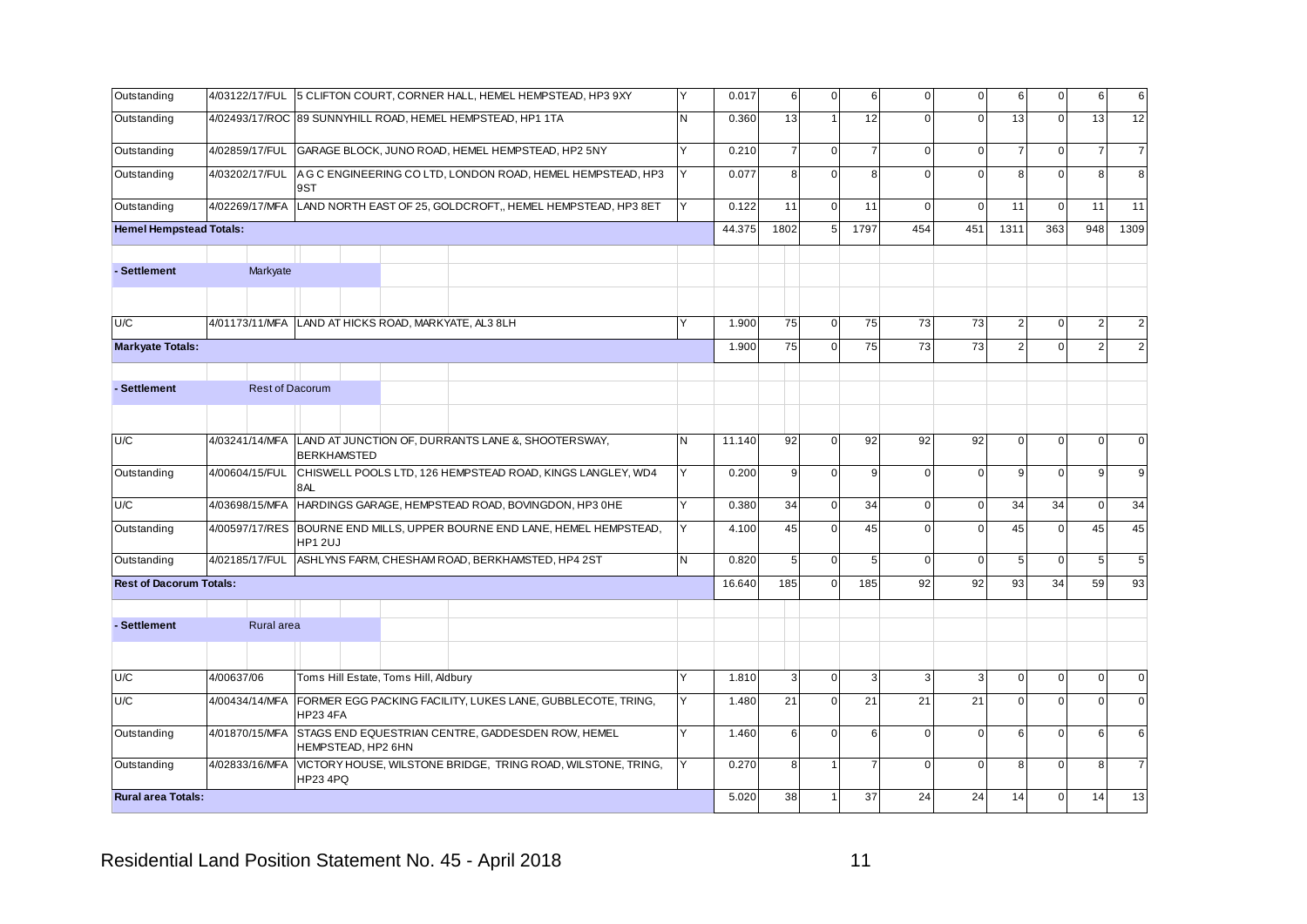| - Settlement              | <b>Tring</b> |                       |                                 |                                                                   |        |                 |          |      |     |             |      |     |      |          |
|---------------------------|--------------|-----------------------|---------------------------------|-------------------------------------------------------------------|--------|-----------------|----------|------|-----|-------------|------|-----|------|----------|
|                           |              |                       |                                 |                                                                   |        |                 |          |      |     |             |      |     |      |          |
| U/C                       | 4/00442/88   | 55 King Street, Tring |                                 |                                                                   | 0.114  |                 |          |      |     |             |      |     |      | $\Omega$ |
| U/C                       |              |                       |                                 | 4/01204/17/NMA LAND REAR OF 27-33 GROVE ROAD, TRING, HP23 5HA     | 0.177  | 61              |          | 6    |     | $^{\prime}$ | 61   | 61  |      | 6        |
| <b>Outstanding</b>        |              |                       | AYLESBURY ROAD, TRING, HP23 4DL | 4/03167/17/MFA CONVENT OF ST FRANCIS DE SALES PREPARATORY SCHOOL, | 1.340  | 31              | $\Omega$ | 31   |     | 01          | 31   | 01  | 31   | 31       |
| <b>Tring Totals:</b>      |              |                       |                                 |                                                                   | 1.631  | 39 <sup>°</sup> |          | 37   |     |             | 37   | b   |      | 37       |
|                           |              |                       |                                 |                                                                   |        |                 |          |      |     |             |      |     |      |          |
| <b>Large Site Totals:</b> |              |                       |                                 |                                                                   | 70.102 | 2181            | 8        | 2173 | 655 | 650         | 1489 | 425 | 1064 | 1486     |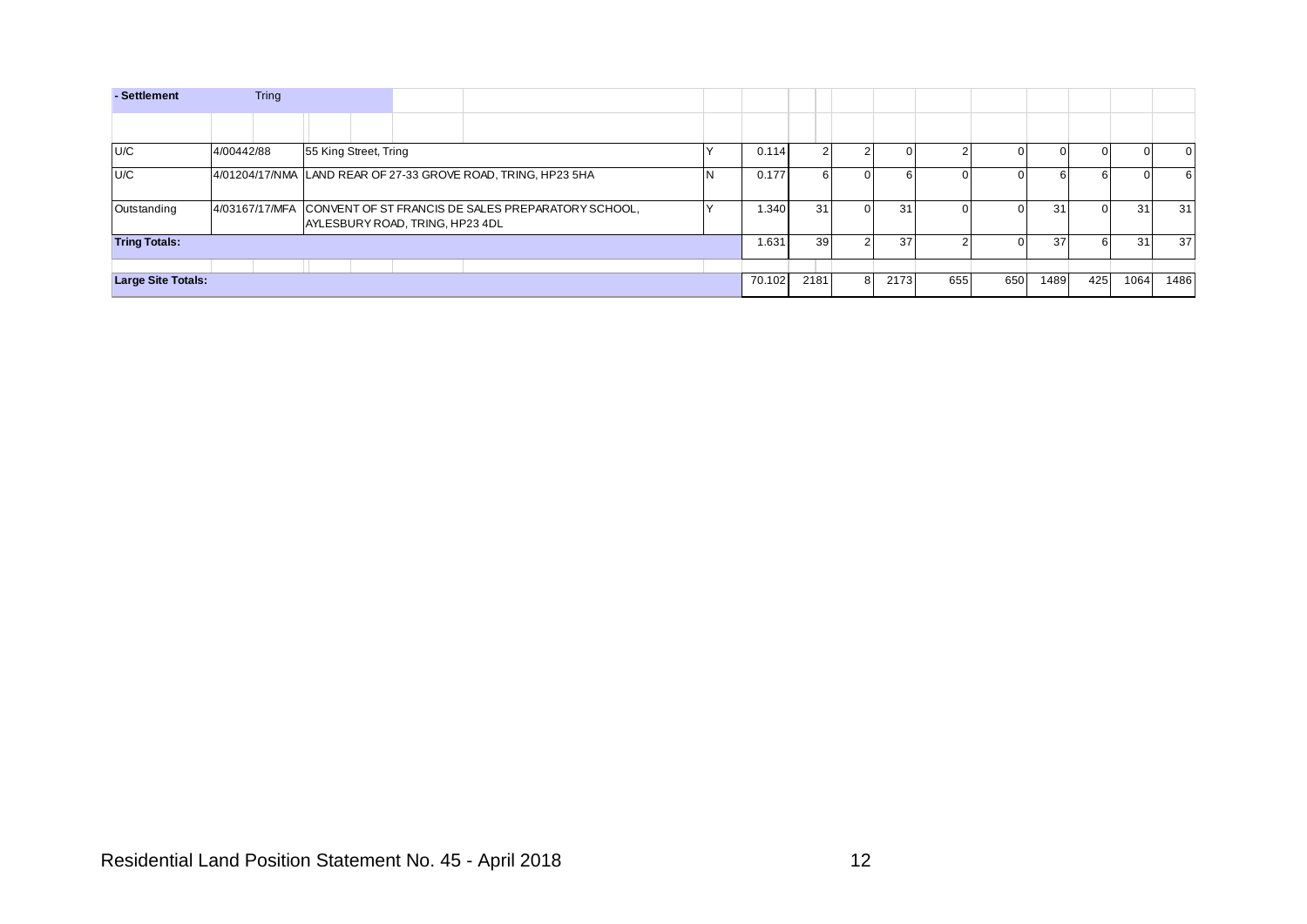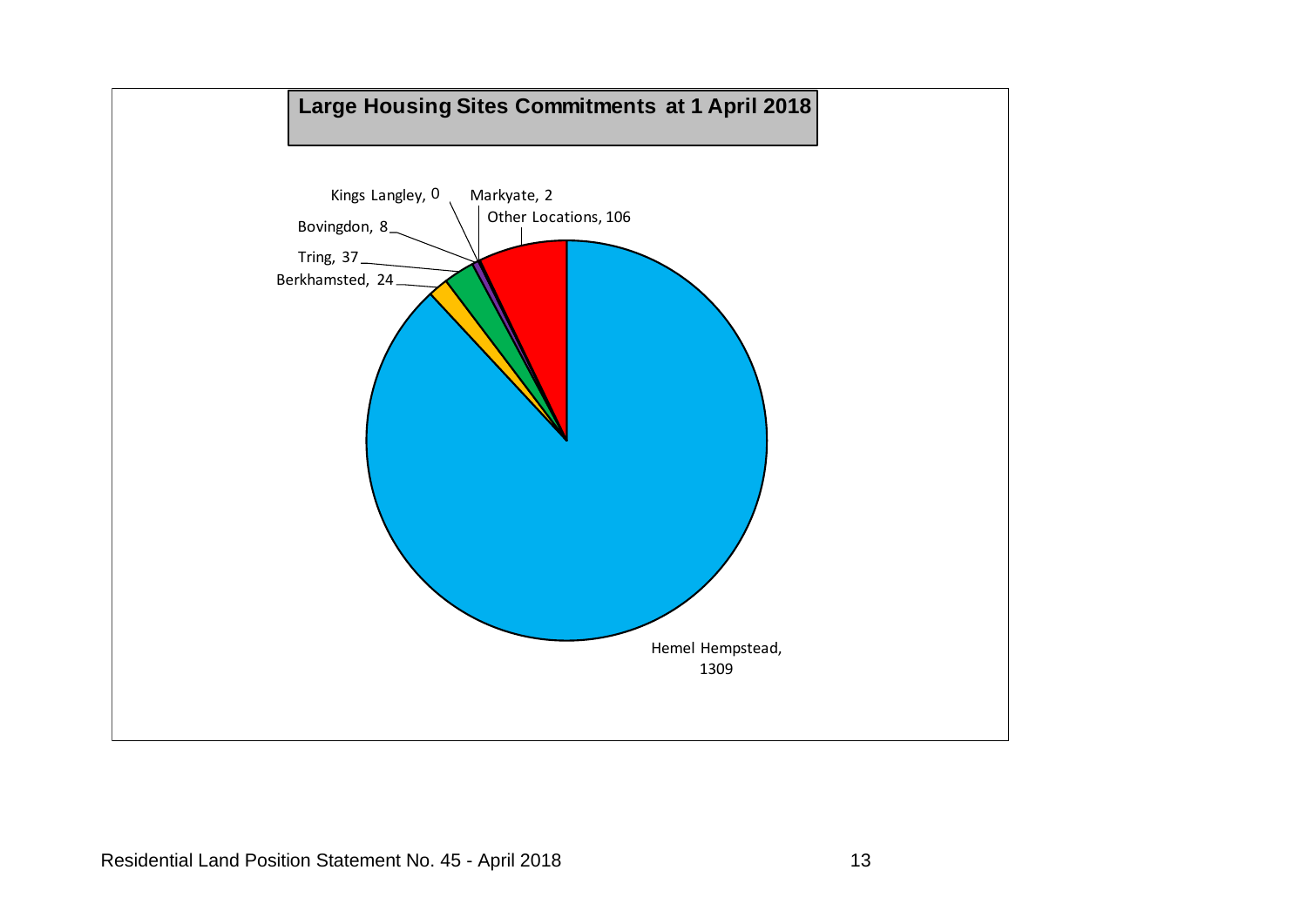| <b>Planning Status</b><br>at 31st March | Appl No. | <b>Address</b> | <b>PDL</b> | Site<br>Areal |      | Proposed |                    | Completed to Date |            |       | <b>Commitments</b> |            |            |
|-----------------------------------------|----------|----------------|------------|---------------|------|----------|--------------------|-------------------|------------|-------|--------------------|------------|------------|
|                                         |          |                |            |               | Gain | Loss     | <b>Net</b><br>Gain | <b>Gross</b>      | <b>Net</b> | Gross | U/C                | <b>N/S</b> | <b>Net</b> |

|                            |                                             |                      |                                                          |             |       | Gain           | <b>Loss</b>     | <b>Net</b><br>Gain | Gross          |                | Net Gross      | <b>U/C</b>              | <b>N/S</b>     | <b>Net</b>     |
|----------------------------|---------------------------------------------|----------------------|----------------------------------------------------------|-------------|-------|----------------|-----------------|--------------------|----------------|----------------|----------------|-------------------------|----------------|----------------|
|                            |                                             |                      |                                                          |             |       |                |                 |                    |                |                |                |                         |                |                |
|                            | <b>Permission Classification Small Site</b> |                      |                                                          |             |       |                |                 |                    |                |                |                |                         |                |                |
|                            |                                             |                      |                                                          |             |       |                |                 |                    |                |                |                |                         |                |                |
| - Settlement               | Berkhamsted                                 |                      |                                                          |             |       |                |                 |                    |                |                |                |                         |                |                |
|                            |                                             |                      |                                                          |             |       |                |                 |                    |                |                |                |                         |                |                |
| U/C                        | 4/00985/14/FUL                              |                      | BROWNLOW HOUSE, RAVENS LANE, BERKHAMSTED, HP4 2DX        | Y           | 0.047 | $\mathbf{1}$   | $\mathbf 0$     | $\overline{1}$     | $\mathbf{0}$   | $\mathbf 0$    |                | $\overline{\mathbf{1}}$ | $\mathbf 0$    | $\overline{1}$ |
| U/C                        | 4/00116/14/FUL                              |                      | Land adj, 41 TRESCO ROAD, BERKHAMSTED, HP4 3LA           | N.          | 0.040 | 1              | $\mathbf{0}$    | $\overline{1}$     | $\overline{0}$ | $\mathbf 0$    |                |                         | $\mathbf 0$    | $\overline{1}$ |
| Outstanding                | 4/00394/15/FUL                              |                      | LAND AT 11 AND R/O 13 -15, MEADWAY, BERKHAMSTED, HP4 2PL | N           | 0.385 | $\overline{2}$ | $\mathbf 0$     | $\overline{2}$     | $\overline{0}$ | 0              | 2              | $\mathbf 0$             | $\overline{2}$ | $\overline{2}$ |
| U/C                        | 4/03101/15/FUL                              |                      | adj 58 DURRANTS ROAD, BERKHAMSTED, HP4 3PG               | N           | 0.019 | $\mathbf{1}$   | $\mathbf 0$     | $\overline{1}$     | $\overline{0}$ | $\mathbf{0}$   |                | $\overline{\mathbf{1}}$ | $\mathbf 0$    | $\overline{1}$ |
| U/C                        | 4/00276/16/FUL                              |                      | WOODTHORPE, 1B BOXWELL ROAD, BERKHAMSTED, HP4 3ET        | Y           | 0.050 | $\overline{2}$ | $\mathbf{1}$    | -1                 | $\overline{0}$ | $-1$           | 2              | $\overline{2}$          | $\mathbf 0$    | $\overline{2}$ |
| Outstanding                | 4/01724/16/FUL                              |                      | 4 BOURNE ROAD, BERKHAMSTED, HP4 3JU                      | N           | 0.023 | $\mathbf{1}$   | $\mathbf 0$     | $\mathbf{1}$       | $\overline{0}$ | $\mathbf 0$    |                | $\mathbf 0$             | $\mathbf{1}$   | $\overline{1}$ |
| Outstanding                | 4/01842/15/FUL                              |                      | 254 HIGH STREET, BERKHAMSTED, HP4 1AQ                    | Y           | 0.034 | $\overline{2}$ | $\overline{0}$  | 2 <sup>1</sup>     | $\overline{0}$ | $\overline{0}$ | 2              | $\mathbf 0$             | $\overline{2}$ | $\overline{2}$ |
| Outstanding                | 4/02842/16/FUL                              |                      | 16, COBB ROAD, BERKHAMSTED, HP4 3LE                      | N           | 0.038 | $\mathbf{1}$   | $\mathbf 0$     | 1                  | $\mathbf{0}$   | 0              |                | $\Omega$                | $\overline{1}$ | $\overline{1}$ |
| Outstanding                |                                             |                      | 4/03258/16/ROC 25 HALL PARK GATE, BERKHAMSTED, HP4 2NL   | Unkno<br>wn | 0.036 | $\overline{1}$ | $\overline{0}$  | 1                  | $\Omega$       | $\Omega$       |                | $\Omega$                | $\overline{1}$ | $\overline{1}$ |
| U/C                        | 4/00070/17/FUL                              |                      | 22 VERNEY CLOSE, BERKHAMSTED, HP4 3JS                    | N           | 0.024 | $\mathbf{1}$   | $\mathbf 0$     | 1                  | $\overline{0}$ | 0              |                |                         | $\mathbf 0$    | $\overline{1}$ |
| Outstanding                | 4/00314/17/FUL                              |                      | 29 BOXWELL ROAD, BERKHAMSTED, HP4 3ET                    | Y           | 0.030 | $\mathbf{1}$   | $\mathbf{1}$    | $\Omega$           | $\Omega$       | $\Omega$       |                | $\Omega$                | $\overline{1}$ | $\mathbf 0$    |
| U/C                        | 4/00774/17/FUL                              |                      | LAND ADJ. 25 HALL PARK, BERKHAMSTED, HP4 2NU             | Y           | 0.082 | $\mathbf{1}$   | $\overline{0}$  | $\overline{1}$     | $\overline{0}$ | $\overline{0}$ |                | $\overline{\mathbf{1}}$ | $\mathbf 0$    | $\overline{1}$ |
| Outstanding                | 4/03276/16/FUL                              | BERKHAMSTED, HP4 2NT | LAND ADJ. STRONGS PRINTING SERVICES LTD, BANK MILL LANE, | N           | 0.014 | $\mathbf{1}$   | $\mathbf{0}$    | 1                  | $\Omega$       | $\Omega$       |                | $\Omega$                | $\overline{1}$ | $\overline{1}$ |
| Outstanding                |                                             |                      | 4/01019/17/FUL 15 CHESTNUT DRIVE, BERKHAMSTED, HP4 2JL   | Y           | 0.059 | $\overline{2}$ | $\mathbf{1}$    | $\overline{1}$     | $\overline{0}$ | $-1$           | 2              | $\Omega$                | 2              | $\overline{2}$ |
| Outstanding                | 4/01816/17/FUL                              |                      | 52 SWING GATE LANE, BERKHAMSTED, HP4 2LL                 | Y           | 0.098 | 3              | $\mathbf{1}$    | $\overline{2}$     | $\Omega$       | $\Omega$       | 3              | $\Omega$                | 3              | $\overline{2}$ |
| Outstanding                | 4/01370/17/FUL                              |                      | WELLWOOD, 24 MEADWAY, BERKHAMSTED, HP4 2PN               | Y           | 0.195 | $\mathbf{1}$   | $\mathbf{1}$    | $\Omega$           | $\Omega$       | $\Omega$       |                | $\Omega$                | $\overline{1}$ | $\mathbf 0$    |
| Outstanding                | 4/03269/17/FUL                              |                      | 17 CHESTNUT DRIVE, BERKHAMSTED, HP4 2JL                  | N.          | 0.064 | $\mathbf{1}$   | $\overline{0}$  | $\overline{1}$     | $\overline{0}$ | $\overline{0}$ | $\overline{1}$ | $\Omega$                | $\overline{1}$ | $\overline{1}$ |
| Outstanding                | 4/00129/18/FUL                              |                      | 43 KINGS ROAD, BERKHAMSTED, HP4 3BJ                      | Y           | 0.201 | $\mathbf{1}$   | $\overline{0}$  | $\mathbf{1}$       | $\mathbf{0}$   | $\mathbf{0}$   |                | $\mathbf 0$             | $\mathbf{1}$   | $\overline{1}$ |
| <b>Berkhamsted Totals:</b> |                                             |                      |                                                          |             | 1.439 | 24             | $5\phantom{.0}$ | 19                 | $\overline{0}$ | $-2$           | 24             | $\overline{7}$          | 17             | 21             |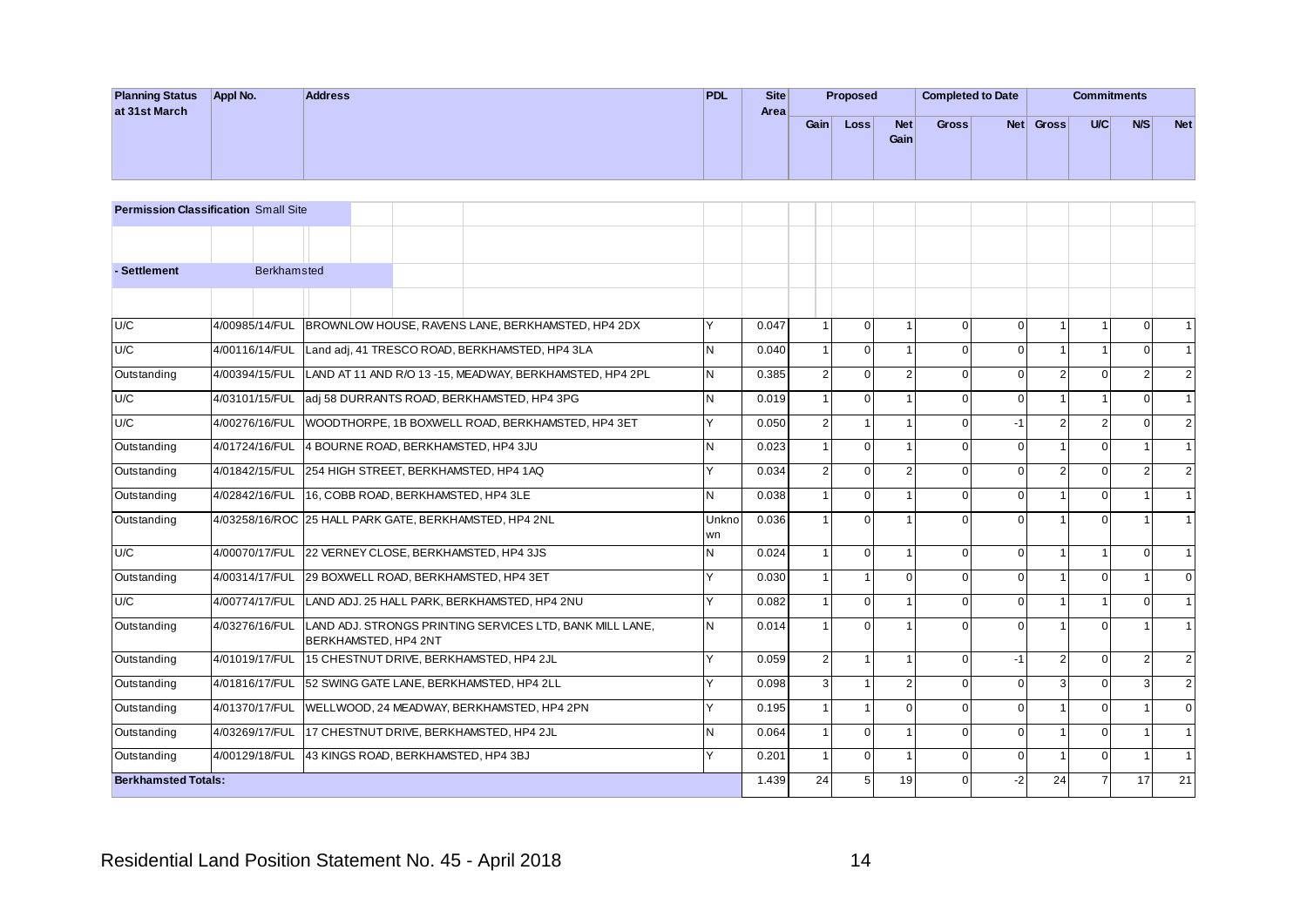| - Settlement                | Bovingdon      |                                       |                                                                |              |       |                       |                |                |          |          |                |             |                |                |
|-----------------------------|----------------|---------------------------------------|----------------------------------------------------------------|--------------|-------|-----------------------|----------------|----------------|----------|----------|----------------|-------------|----------------|----------------|
|                             |                |                                       |                                                                |              |       |                       |                |                |          |          |                |             |                |                |
| Outstanding                 | 4/00311/16/FUL |                                       | Land at, 19 CLAVERTON CLOSE, BOVINGDON, HP3 0QP                | <b>N</b>     | 0.051 |                       | $\mathbf{0}$   | $\mathbf 1$    | $\Omega$ | $\Omega$ |                | $\mathbf 0$ |                |                |
| Outstanding                 | 4/02979/16/FUL |                                       | 44, HIGH STREET, BOVINGDON, HEMEL HEMPSTEAD, HP3 0HJ           | Y            | 0.060 | 3                     | $\overline{1}$ | 2              |          | $\Omega$ | 3              | $\Omega$    | 3              | $\mathfrak{p}$ |
| Outstanding                 | 4/00733/17/FUL | HEMPSTEAD, HP3 OLR                    | ADJ DUDLEY COTTAGE, 12 DUDLEY CLOSE, BOVINGDON, HEMEL          | N            | 0.013 |                       | $\Omega$       |                |          | $\Omega$ |                | $\Omega$    |                |                |
| Outstanding                 | 4/02241/16/FUL |                                       | 40 HIGH STREET, HEMEL HEMPSTEAD, BOVINGDON, HP3 0HJ            | <b>N</b>     | 0.022 | $\overline{2}$        | $\Omega$       | $\mathfrak{p}$ |          | $\Omega$ | $\overline{2}$ | $\Omega$    | $\mathfrak{p}$ | 2              |
| U/C                         | 4/01781/17/FUL |                                       | 77 Green Lane, Bovingdon, Hemel Hempstead, HP3 0LA             | $\checkmark$ | 0.070 |                       | $\overline{1}$ | $\Omega$       |          | $-1$     |                |             | $\Omega$       |                |
| Outstanding                 | 4/00022/17/FUL | 0LT                                   | SYMONSDOWN, VICARAGE LANE, BOVINGDON, HEMEL HEMPSTEAD, HP3     |              | 0.076 | 2                     |                |                |          | $\Omega$ | 2              | $\Omega$    |                |                |
| <b>Bovingdon Totals:</b>    |                |                                       |                                                                |              | 0.292 | 10                    | 3              | 7              |          | $-1$     | 10             |             | q              | 8              |
| - Settlement                | Chipperfield   |                                       |                                                                |              |       |                       |                |                |          |          |                |             |                |                |
|                             |                |                                       |                                                                |              |       |                       |                |                |          |          |                |             |                |                |
| Outstanding                 | 4/00372/15/FUL | WD4 9DS                               | THE ORCHARD, ALEXANDRA ROAD, CHIPPERFIELD, KINGS LANGLEY,      | Υ            | 0.110 |                       | $\overline{1}$ | $\Omega$       | $\Omega$ | $\Omega$ |                | $\Omega$    |                | $\Omega$       |
| U/C                         | 4/00228/17/FUL |                                       | LAND ADJ. DUNSFORD, CHAPEL CROFT, CHIPPERFIELD, WD4 9EH        | IN.          | 0.130 | $\boldsymbol{\Delta}$ | $\Omega$       |                |          | $\Omega$ | $\Delta$       |             | $\Omega$       |                |
| <b>Chipperfield Totals:</b> |                |                                       |                                                                |              | 0.240 | 5                     | $\overline{1}$ |                | $\Omega$ | $\Omega$ | 5              | Δ           |                |                |
| - Settlement                | Flamstead      |                                       |                                                                |              |       |                       |                |                |          |          |                |             |                |                |
|                             |                |                                       |                                                                |              |       |                       |                |                |          |          |                |             |                |                |
| U/C                         | 4/02055/15/FUL | 8BY                                   | BLACKSMITH YARD COTTAGE, RIVER HILL, FLAMSTEAD, ST ALBANS, AL3 | l Y          | 0.092 | 2                     | $\overline{1}$ |                | $\Omega$ | $\Omega$ | $\overline{2}$ |             |                |                |
| Outstanding                 | 4/00659/17/OUT |                                       | LAND ADJ TO DELAWARE, PIE CORNER, FLAMSTEAD, AL3 8BW           | N            | 0.058 |                       | $\Omega$       |                |          | $\Omega$ |                | $\Omega$    |                |                |
| Outstanding                 | 4/01595/17/FUL |                                       | Land adj, 26 PARSONS CLOSE, FLAMSTEAD, AL3 8ED                 | $\checkmark$ | 0.044 |                       | $\mathbf 0$    | $\overline{1}$ |          | $\Omega$ |                | $\Omega$    |                |                |
| Outstanding                 | 4/02287/17/FUL | 30, COLLEGE CLOSE, FLAMSTEAD, AL3 8DJ |                                                                | v            | 0.130 | 2                     | $\mathbf 1$    |                |          | $\Omega$ | $\mathcal{P}$  | $\Omega$    | 2              |                |
| Outstanding                 | 4/03092/17/FUL |                                       | 100 TROWLEY HILL ROAD, FLAMSTEAD, ST ALBANS, AL3 8EA           | Y            | 0.060 |                       | $\mathbf 0$    |                |          | $\Omega$ |                | $\Omega$    |                |                |
| <b>Flamstead Totals:</b>    |                |                                       |                                                                |              | 0.384 |                       | $\overline{2}$ |                |          | $\Omega$ |                |             |                | 5              |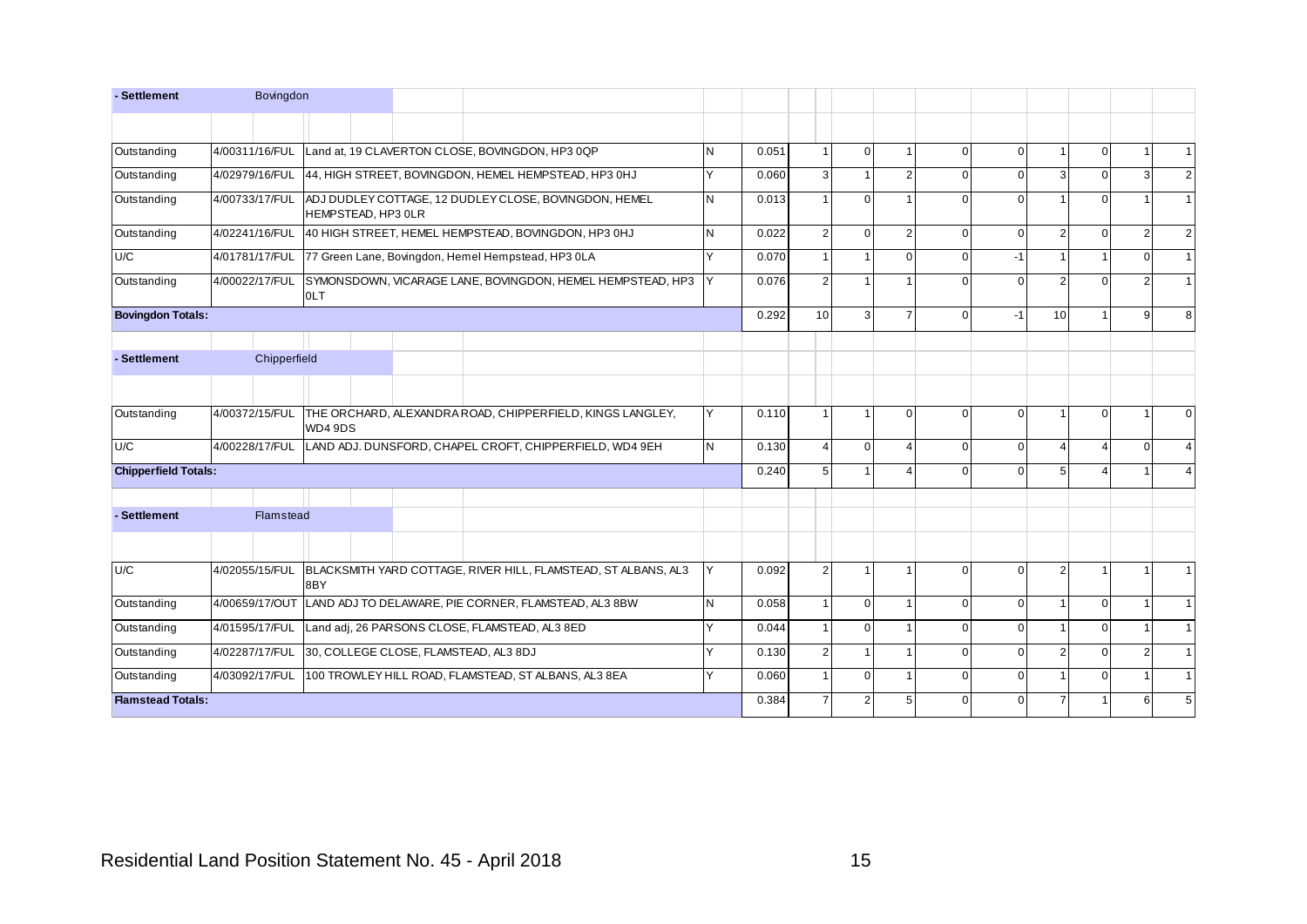| - Settlement |                                                    | <b>Hemel Hempstead</b>                              |                                                                 |   |       |                |                |                |                |                |                         |                         |                |                |
|--------------|----------------------------------------------------|-----------------------------------------------------|-----------------------------------------------------------------|---|-------|----------------|----------------|----------------|----------------|----------------|-------------------------|-------------------------|----------------|----------------|
|              |                                                    |                                                     |                                                                 |   |       |                |                |                |                |                |                         |                         |                |                |
| U/C          | 4/01113/01/FUL R/O 75 High Street, Hemel Hempstead |                                                     |                                                                 |   | 0.007 | $\mathbf{1}$   | $\overline{0}$ | 1              | $\Omega$       | $\Omega$       | $\mathbf{1}$            | $\mathbf{1}$            | $\Omega$       | $\vert$ 1      |
| U/C          | 4/01334/08/FUL                                     | Adj 22 Ritcroft Close, Hemel Hempstead              |                                                                 |   | 0.012 |                | $\mathbf 0$    | 1              | $\Omega$       | $\Omega$       |                         | 1                       | $\mathbf{0}$   | 1              |
| U/C          | 4/00292/13/FUL                                     |                                                     | 109 BENNETTS END ROAD, HEMEL HEMPSTEAD, HP3 8DU                 |   | 0.027 |                | $\mathbf 0$    | 1              | $\overline{0}$ | $\overline{0}$ |                         | 1                       | $\mathbf{0}$   | 1              |
| U/C          | 4/01044/13/FUL                                     |                                                     | 20-22, HIGH STREET, HEMEL HEMPSTEAD, HP1 3AE                    |   | 0.015 |                | $\mathbf 0$    | $\overline{4}$ | $\mathbf{0}$   | $\overline{0}$ | $\overline{4}$          | $\overline{\mathbf{4}}$ | $\mathbf{0}$   | $\overline{4}$ |
| U/C          | 4/02134/13/FUL                                     |                                                     | LAND R/O, 25, DEACONSFIELD ROAD, HEMEL HEMPSTEAD, HP3 9HY       | N | 0.015 |                | $\overline{0}$ | $\mathbf{1}$   | $\overline{0}$ | $\Omega$       | $\mathbf{1}$            | 1                       | $\mathbf{0}$   | 1              |
| U/C          | 4/00747/14/FUL                                     |                                                     | 101 BATHURST ROAD, HEMEL HEMPSTEAD, HP2 5RX                     | N | 0.016 | 1              | $\Omega$       | $\mathbf{1}$   | $\Omega$       | $\Omega$       | $\overline{1}$          | $\mathbf{1}$            | $\Omega$       | 1              |
| U/C          |                                                    |                                                     | 4/01372/14/FUL 17 HIGHCLERE DRIVE, HEMEL HEMPSTEAD, HP3 8BY     |   | 0.215 |                | $\overline{1}$ | $\Omega$       | $\Omega$       | $-1$           |                         | 1                       | $\Omega$       | 1              |
| U/C          | 4/00460/15/FUL                                     |                                                     | 25 MONTGOMERY AVENUE, HEMEL HEMPSTEAD, HP2 4HE                  |   | 0.032 |                | $\mathbf{0}$   | 1              | $\Omega$       | $\Omega$       | $\overline{\mathbf{1}}$ | 1                       | $\Omega$       | 1              |
| Outstanding  |                                                    |                                                     | 4/00677/15/FUL 5 CURTIS ROAD, HEMEL HEMPSTEAD, HP3 8LE          | N | 0.015 |                | $\mathbf{0}$   | 1              | $\Omega$       | $\Omega$       |                         | $\mathbf 0$             |                | 1              |
| U/C          |                                                    |                                                     | 4/03762/14/FUL adj. 2 MAYNARD ROAD, HEMEL HEMPSTEAD, HP2 4TR    | N | 0.039 | $\overline{2}$ | $\mathbf{0}$   | $\overline{2}$ | $\Omega$       | $\Omega$       | 2                       | $\overline{2}$          | $\Omega$       | $\overline{2}$ |
| Outstanding  |                                                    |                                                     | 4/02044/15/OUT 2 BEECHFIELD ROAD, HEMEL HEMPSTEAD, HP1 1PW      | N | 0.027 |                | $\mathbf 0$    | $\mathbf{1}$   | $\Omega$       | $\Omega$       |                         | $\mathbf 0$             |                | 1              |
| Outstanding  |                                                    |                                                     | 4/02409/15/FUL adj. 19 LARCHWOOD ROAD, HEMEL HEMPSTEAD, HP2 5NA | N | 0.013 | $\mathbf{1}$   | $\overline{0}$ | 1              | $\overline{0}$ | $\Omega$       | $\mathbf{1}$            | $\mathbf 0$             |                | 1              |
| U/C          | 4/01673/15/FUL                                     |                                                     | 1 TREMAINE GROVE, HEMEL HEMPSTEAD, HP2 6NS                      |   | 0.065 |                | $\mathbf{0}$   | 4              | $\mathbf{0}$   | $\overline{0}$ | $\boldsymbol{\Delta}$   | 4                       | $\overline{0}$ | $\overline{4}$ |
| Outstanding  | 4/02535/15/FUL                                     |                                                     | LAND AT 14 NASH GREEN, HEMEL HEMPSTEAD, HP3 8AA                 | N | 0.014 |                | $\mathbf{0}$   | 1              | $\overline{0}$ | $\overline{0}$ |                         | $\mathbf 0$             |                | 1              |
| Outstanding  | 4/03415/15/FUL                                     |                                                     | 5 BRAMFIELD PLACE, HEMEL HEMPSTEAD, HP2 7NZ                     | N | 0.015 |                | $\mathbf{0}$   | 1              | $\Omega$       | $\Omega$       | $\overline{\mathbf{1}}$ | $\Omega$                |                | 1              |
| Outstanding  | 4/00280/15/FUL                                     |                                                     | R/O LOCKERS PARK LANE, HEMEL HEMPSTEAD, HP1 1TJ                 | N | 0.069 | $\overline{4}$ | $\Omega$       | $\overline{4}$ | $\Omega$       | $\Omega$       | $\overline{4}$          | $\Omega$                | $\overline{4}$ | $\overline{4}$ |
| U/C          | 4/03908/15/FUL                                     |                                                     | 39 HOWARDS DRIVE, HEMEL HEMPSTEAD, HP1 3NW                      | N | 0.012 |                | $\Omega$       | $\mathbf{1}$   | $\Omega$       | $\Omega$       | $\overline{1}$          | $\mathbf{1}$            | $\Omega$       | 1              |
| Outstanding  | 4/00212/16/FUL                                     |                                                     | adj 1 FELDEN DRIVE, HEMEL HEMPSTEAD, HP3 0BD                    | N | 0.010 |                | $\mathbf{0}$   | 1              | $\Omega$       | $\Omega$       |                         | $\mathbf 0$             |                | 1              |
| U/C          | 4/03903/15/FUL                                     |                                                     | 8-10 WHITE LION ST, HEMEL HEMPSTEAD, HP3 9RQ                    |   | 0.020 | 2 <sup>1</sup> | $\mathbf{0}$   | $\overline{2}$ | $\overline{0}$ | $\Omega$       | $\overline{2}$          | $\overline{2}$          | $\Omega$       | $\overline{2}$ |
| Outstanding  | 4/00325/16/FUL                                     |                                                     | LAND ADJ, 20 CODICOTE ROW, HEMEL HEMPSTEAD, HP2 7JE             |   | 0.020 | $\overline{2}$ | $\mathbf 0$    | $\overline{2}$ | $\overline{0}$ | $\Omega$       | $\overline{2}$          | $\mathbf 0$             | $\overline{2}$ | $\overline{2}$ |
| U/C          | 4/04080/15/FUL                                     |                                                     | LAND R/O,, 29 GEORGE STREET, HEMEL HEMPSTEAD, HP2 5HL           |   | 0.040 | $\overline{2}$ | $\mathbf{0}$   | $\overline{2}$ | $\overline{0}$ | $\Omega$       | 2                       | $\overline{2}$          | $\Omega$       | $\overline{2}$ |
| U/C          | 4/00357/16/FUL                                     |                                                     | 14 MOORLAND ROAD, HEMEL HEMPSTEAD, HP1 1NH                      |   | 0.063 |                | $\mathbf{1}$   | $\mathbf{0}$   | $\overline{0}$ | $-1$           | $\overline{1}$          | $\mathbf{1}$            | $\mathbf 0$    | 1              |
| Outstanding  | 4/01057/16/FUL                                     |                                                     | R/O 8 ST ALBANS HILL, HEMEL HEMPSTEAD, HP3 9NG                  | N | 0.068 | $\mathbf{1}$   | $\Omega$       | 1              | $\Omega$       | $\Omega$       | $\mathbf{1}$            | $\Omega$                |                | 1              |
| Outstanding  | 4/01514/16/FUL                                     |                                                     | 11 COTESMORE ROAD, HEMEL HEMPSTEAD, HP1 2HJ                     | N | 0.012 |                | $\mathbf 0$    | 1              | $\Omega$       | $\Omega$       |                         | $\mathbf 0$             |                | 1              |
| Outstanding  | 4/00230/16/FUL                                     |                                                     | 26 PANCAKE LANE, HEMEL HEMPSTEAD, HP2 4NQ                       |   | 0.078 |                | $\mathbf{1}$   | $\overline{0}$ | $\Omega$       | $\Omega$       |                         | $\Omega$                |                | $\mathbf{0}$   |
| U/C          | 4/01172/16/FUL                                     |                                                     | 1 WILLOW WAY, HEMEL HEMPSTEAD, HP1 3EZ                          | N | 0.017 |                | $\mathbf{0}$   | 1              | $\Omega$       | $\Omega$       | $\overline{1}$          | 1                       | $\Omega$       | 1              |
| Outstanding  |                                                    | 4/01989/16/FUL 7 BOX LANE, HEMEL HEMPSTEAD, HP3 0DH |                                                                 |   | 0.158 | 2 <sub>1</sub> | $\overline{1}$ | 1              | $\Omega$       | $\Omega$       | 2                       | $\Omega$                | $\overline{2}$ | $\vert$ 1      |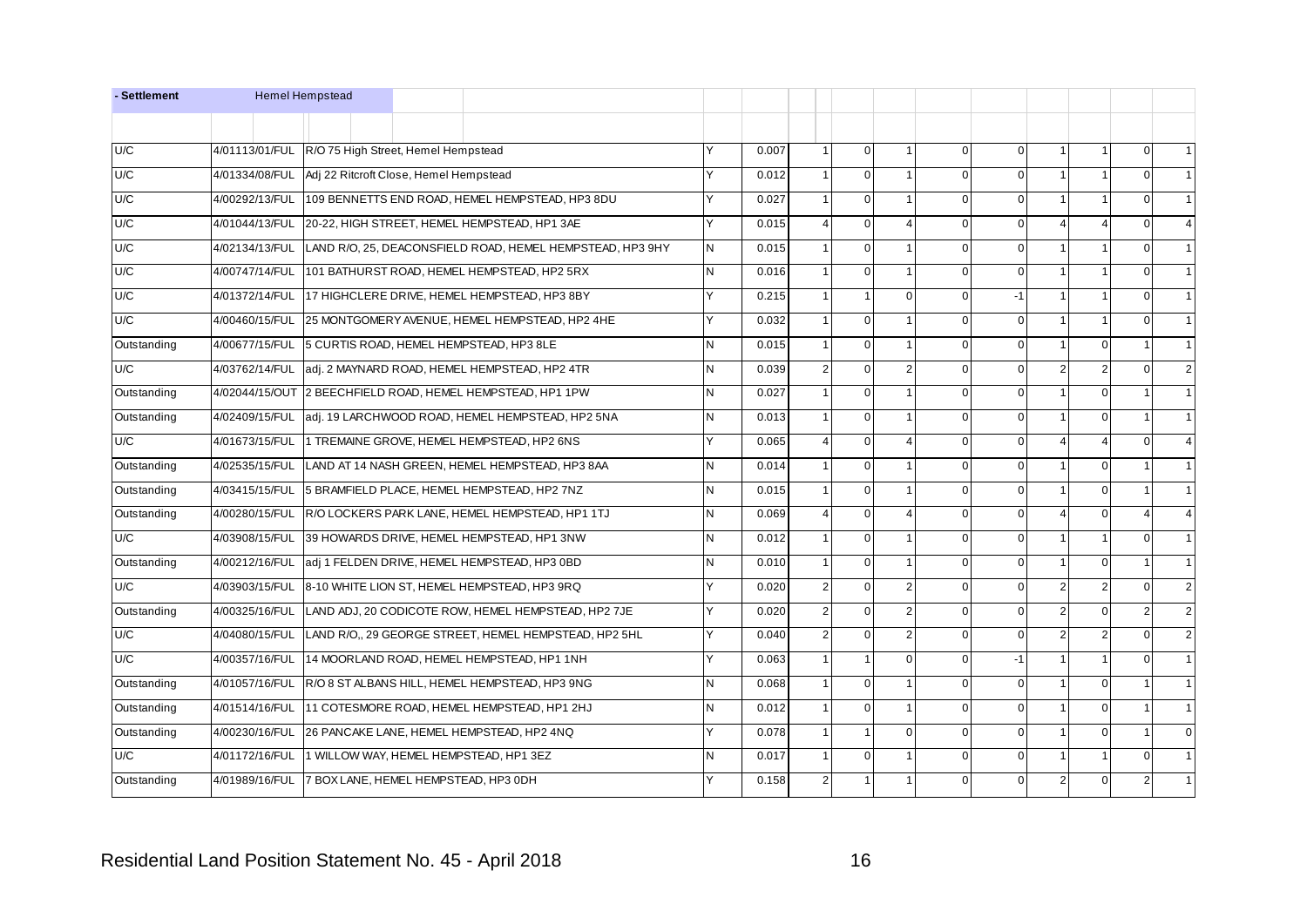| Outstanding | 4/01816/16/FUL | Land adj, 1 CEMETERY HILL, HEMEL HEMPSTEAD, HP1 1JF                          |              | 0.028 |                | $\mathbf{0}$   |                         | $\Omega$       | $\Omega$    | $\overline{1}$ | $\overline{0}$ |                |                |
|-------------|----------------|------------------------------------------------------------------------------|--------------|-------|----------------|----------------|-------------------------|----------------|-------------|----------------|----------------|----------------|----------------|
| U/C         | 4/02137/16/FUL | LAND AT, 29 ELLINGHAM ROAD, HEMEL HEMPSTEAD, HP2 5LE                         | Y            | 0.030 | 1              | $\mathbf{0}$   | $\mathbf 1$             | $\overline{0}$ | $\Omega$    | $\mathbf{1}$   | $\mathbf{1}$   | $\overline{0}$ |                |
| Outstanding | 4/00854/16/FUL | 16 MASONS ROAD, HEMEL HEMPSTEAD, HP2 4QP                                     | IN.          | 0.017 | 1              | $\overline{0}$ |                         | $\overline{0}$ | $\Omega$    | $\overline{1}$ | $\overline{0}$ |                |                |
| U/C         | 4/02248/16/FUL | 44 GREAT WHITES ROAD, HEMEL HEMPSTEAD, HP3 9LH                               | IN.          | 0.013 |                | $\mathbf{0}$   |                         | $\Omega$       | $\Omega$    | $\overline{1}$ | $\mathbf{1}$   | $\Omega$       |                |
| Outstanding | 4/02444/16/FUL | Land adj, 76 ST ALBANS ROAD, HEMEL HEMPSTEAD, HP2 4BA                        | IN.          | 0.037 |                | $\overline{0}$ |                         | $\Omega$       | $\Omega$    | $\mathbf{1}$   | $\overline{0}$ |                |                |
| Outstanding | 4/00173/16/FUL | 115, COWPER ROAD, HEMEL HEMPSTEAD, HP1 1PF                                   | IN.          | 0.102 |                | $\Omega$       |                         | $\Omega$       | $\Omega$    | $\overline{1}$ | $\Omega$       |                |                |
| Outstanding | 4/02450/16/FUL | 85 SUNNYHILL ROAD, HEMEL HEMPSTEAD, HP1 1TA                                  | $\checkmark$ | 0.050 | $\overline{3}$ | $\mathbf{1}$   | $\overline{2}$          | $\overline{0}$ | $\Omega$    | 3              | $\overline{0}$ | 3              | 2 <sub>l</sub> |
| Outstanding | 4/03057/16/FUL | 21, LARCHWOOD ROAD, HEMEL HEMPSTEAD, HP2 5NA                                 | <b>N</b>     | 0.035 |                | $\mathbf{0}$   |                         | $\Omega$       | $\Omega$    | $\overline{1}$ | $\overline{0}$ |                |                |
| Outstanding | 4/02639/16/FUL | 1 & 4 CLIFTON COURT, CORNER HALL, HEMEL HEMPSTEAD, HP3 9XY                   | Υ            | 0.040 | $\overline{4}$ | $\Omega$       | $\overline{\mathbf{4}}$ | $\Omega$       | $\Omega$    | $\overline{4}$ | $\Omega$       | $\overline{4}$ |                |
| Outstanding | 4/03109/16/FUL | SHOP, 51, BELSWAINS LANE, HEMEL HEMPSTEAD, HP3 9PW                           |              | 0.035 | $\overline{3}$ | $\overline{1}$ | $\overline{2}$          | $\Omega$       | $\Omega$    | 3              | $\overline{0}$ | $\overline{3}$ | 2 <sub>l</sub> |
| Outstanding | 4/02821/16/FUL | ADJ. TO 37, BENNETTS END CLOSE, HEMEL HEMPSTEAD, HP3 7DT                     | v            | 0.011 |                | $\overline{0}$ |                         | $\Omega$       | $\Omega$    | $\overline{1}$ | $\overline{0}$ |                |                |
| Outstanding | 4/02448/16/FUL | LAND AT 59, RAYBARN ROAD, HEMEL HEMPSTEAD, HP1 3LX                           | IN.          | 0.031 |                | $\Omega$       |                         | $\Omega$       | $\Omega$    | $\overline{1}$ | $\overline{0}$ |                |                |
| Outstanding | 4/03445/16/FUL | 2, SPRING LANE, HEMEL HEMPSTEAD, HP1 3QH                                     |              | 0.060 |                | $\overline{0}$ |                         | $\Omega$       | $\Omega$    | $\overline{1}$ | $\overline{0}$ |                |                |
| Outstanding | 4/02889/16/FUL | LAND AT 59, HILLFIELD ROAD, HEMEL HEMPSTEAD, HP2 4AB                         | N            | 0.031 |                | $\Omega$       |                         | $\Omega$       | $\Omega$    | $\overline{1}$ | $\overline{0}$ |                |                |
| Outstanding | 4/00082/17/FUL | 48 MEADOW ROAD, HEMEL HEMPSTEAD, HP3 8AJ                                     | N            | 0.017 |                | $\mathbf 0$    | -1                      | $\overline{0}$ | $\mathbf 0$ | $\mathbf 1$    | $\mathbf{0}$   |                |                |
| Outstanding | 4/02294/16/FUL | BELLAVISTA, FELDEN LANE, HEMEL HEMPSTEAD, HP3 OBB                            |              | 0.160 |                | $\overline{1}$ | $\mathbf 0$             | $\Omega$       | $\Omega$    | $\mathbf{1}$   | $\overline{0}$ |                | $\overline{0}$ |
| U/C         |                | 4/03471/16/RES ADJ 14 MOORLAND ROAD, HEMEL HEMPSTEAD, HP1 1NH                | v            | 0.065 |                | $\mathbf{0}$   |                         | $\Omega$       | $\Omega$    | $\overline{1}$ | $\mathbf{1}$   | $\Omega$       |                |
| Outstanding | 4/03443/16/FUL | LAND BETWEEN CONIFERS AND 44, OLD CRABTREE LANE, HEMEL<br>HEMPSTEAD, HP2 4EX | IN.          | 0.036 | $\mathfrak{p}$ | $\Omega$       | 2                       | $\Omega$       | $\Omega$    | $\overline{2}$ | $\overline{0}$ | 2 <sub>l</sub> | $\overline{2}$ |
| Outstanding | 4/01016/16/FUL | 8 NETTLECROFT, HEMEL HEMPSTEAD, HP1 1PQ                                      |              | 0.054 | $\overline{2}$ | $\overline{1}$ | -1                      | $\Omega$       | $\Omega$    | $\overline{2}$ | $\mathbf{0}$   | $\overline{2}$ | 11             |
| Outstanding | 4/00403/17/FUL | adj. 38 MEADOW ROAD, HEMEL HEMPSTEAD, HP3 8AJ                                | IN.          | 0.015 | $\overline{1}$ | $\overline{0}$ | $\mathbf 1$             | $\overline{0}$ | $\Omega$    | $\mathbf{1}$   | $\overline{0}$ | $\mathbf{1}$   |                |
| U/C         | 4/02580/16/FUL | 1 THE CART TRACK, BELSWAINS LANE, HEMEL HEMPSTEAD, HP3 9XA                   | IN.          | 0.023 |                | $\mathbf{0}$   |                         | $\Omega$       | $\Omega$    | $\overline{1}$ | $\mathbf{1}$   | $\Omega$       |                |
| Outstanding | 4/00348/17/FUL | 55 HERBERT STREET, HEMEL HEMPSTEAD, HP2 5HP                                  | IN.          | 0.018 | 1              | $\mathbf{0}$   |                         | $\overline{0}$ | $\Omega$    | $\mathbf{1}$   | $\overline{0}$ |                |                |
| Outstanding | 4/00714/17/FUL | 46 ESSEX MEAD, HEMEL HEMPSTEAD, HP2 6LF                                      | IN.          | 0.016 |                | $\mathbf{0}$   |                         | $\Omega$       | $\Omega$    | $\overline{1}$ | $\overline{0}$ |                |                |
| U/C         | 4/03291/16/FUL | 23 HOLLYBUSH LANE, HEMEL HEMPSTEAD, HP1 2PF                                  | Unkno<br>wn  | 0.026 |                | $\Omega$       |                         | $\Omega$       | $\Omega$    | $\overline{1}$ | $\mathbf{1}$   | $\Omega$       |                |
| U/C         | 4/00686/17/FUL | 15 HARTSBOURNE WAY, HEMEL HEMPSTEAD, HP2 4PS                                 | N            | 0.028 |                | $\mathbf 0$    |                         | $\Omega$       | $\Omega$    | $\overline{1}$ | $\mathbf{1}$   | $\Omega$       |                |
| U/C         | 4/00533/17/FUL | REAR OF 16 AND 18, PASTON ROAD, HEMEL HEMPSTEAD, HP2 5BA                     | Y            | 0.040 | $\overline{2}$ | $\mathbf 0$    | $\overline{2}$          | $\overline{0}$ | $\mathbf 0$ | $\overline{2}$ | $\overline{2}$ | $\overline{0}$ | 2 <sub>1</sub> |
| Outstanding | 4/03638/15/FUL | r/o 7 HUNTING GATE, HEMEL HEMPSTEAD, HP2 6NX                                 | IN.          | 0.050 |                | $\mathbf 0$    | 1                       | $\overline{0}$ | $\Omega$    | $\overline{1}$ | $\mathbf{0}$   |                |                |
| Outstanding | 4/01075/17/FUL | ADJ 10 COPPER BEECH CLOSE, HEMEL HEMPSTEAD, HP3 0DG                          | <b>N</b>     | 0.110 |                | $\mathbf 0$    |                         | $\overline{0}$ | $\mathbf 0$ | $\mathbf{1}$   | $\mathbf 0$    |                |                |
| Outstanding | 4/00901/17/FUL | ADJ 23 PASTON ROAD, HEMEL HEMPSTEAD, HP2 5BA                                 | N            | 0.022 |                | $\mathbf{0}$   |                         | $\Omega$       | $\Omega$    | $\mathbf{1}$   | $\overline{0}$ |                |                |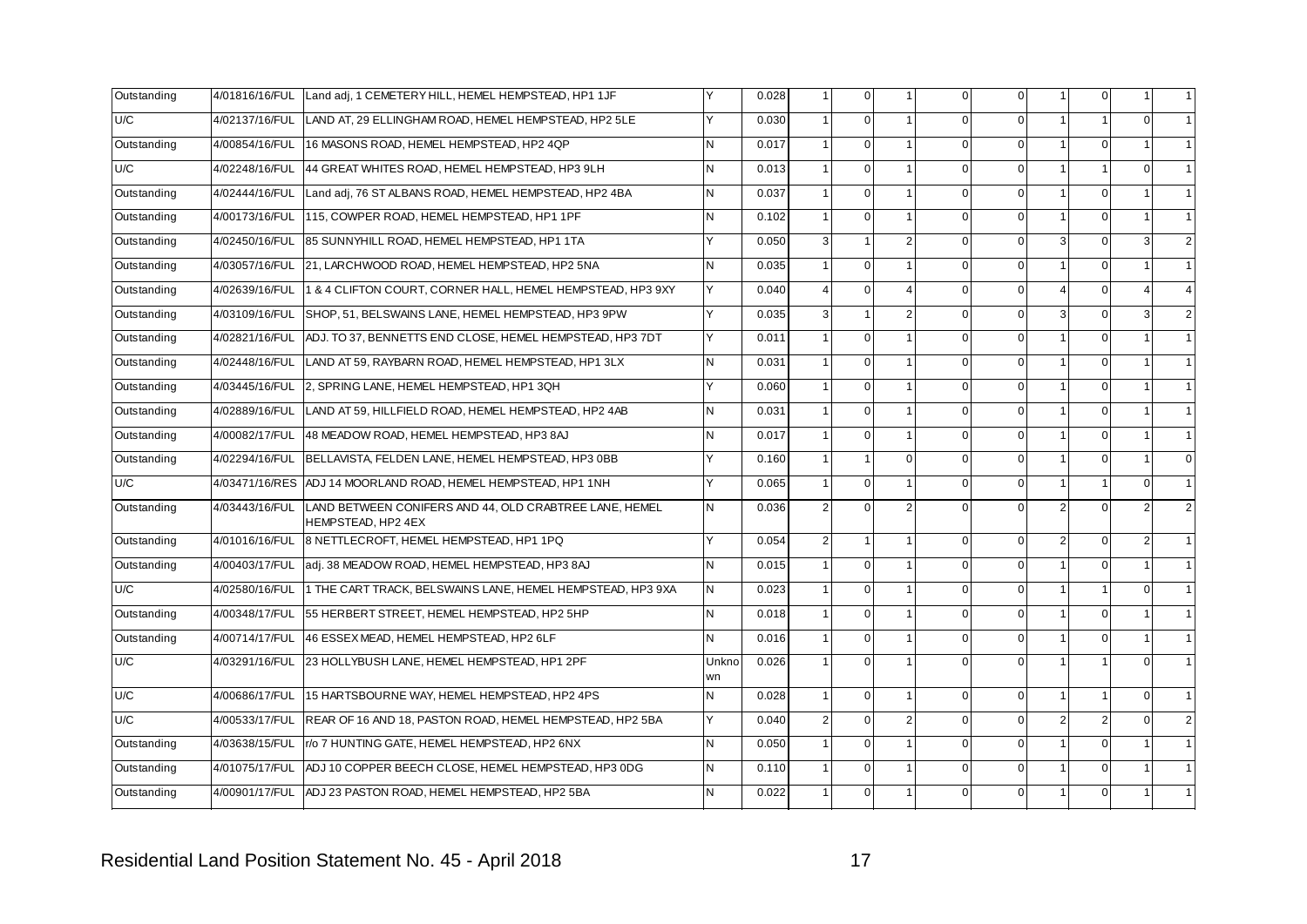| Outstanding | 4/00960/17/FUL | 32 BROADFIELD ROAD, HEMEL HEMPSTEAD, HP2 4DP                     | Y   | 0.045 |                | $\mathbf{0}$ |                | $\overline{0}$ | $\Omega$ |                         | 0              |                | $\mathbf{1}$   |
|-------------|----------------|------------------------------------------------------------------|-----|-------|----------------|--------------|----------------|----------------|----------|-------------------------|----------------|----------------|----------------|
| Outstanding | 4/01404/17/FUL | 10 COOKS VENNE, HEMEL HEMPSTEAD, HP1 3JB                         | N   | 0.024 |                | $\Omega$     | $\overline{1}$ | $\Omega$       | $\Omega$ | $\overline{1}$          | $\mathbf 0$    |                | 1              |
| Outstanding | 4/00886/17/FUL | 12 MEADOW ROAD, HEMEL HEMPSTEAD, HP3 8AH                         | v   | 0.051 |                | $\mathbf 0$  |                | 0              | $\Omega$ |                         | $\Omega$       |                | 1              |
| Outstanding | 4/00726/17/FUL | LAND R/O, 76-78 BELSWAINS LANE, HEMEL HEMPSTEAD, HP3 9PP         | IN. | 0.103 | $\overline{2}$ | $\mathbf{0}$ | 2              | $\overline{0}$ | $\Omega$ | 2                       | $\mathbf 0$    | 2              | $\overline{2}$ |
| Outstanding | 4/01193/17/FUL | Land adj, 32 GARLAND CLOSE, HEMEL HEMPSTEAD, HP2 5HU             | N.  | 0.033 |                | $\mathbf 0$  | $\mathbf{1}$   | $\Omega$       | $\Omega$ |                         | 0              |                | 1              |
| Outstanding | 4/01246/17/FUL | Land adj, 137 FENNYCROFT ROAD, HEMEL HEMPSTEAD, HP1 3NR          | IN. | 0.030 |                | $\mathbf{0}$ |                | $\overline{0}$ | $\Omega$ |                         | $\mathbf 0$    |                | 1              |
| Outstanding | 4/01983/17/FUL | 39 PLANTATION WALK, HEMEL HEMPSTEAD, HP1 3LY                     | N.  | 0.038 |                | $\Omega$     |                | $\Omega$       | $\Omega$ |                         | $\mathbf 0$    |                | 1              |
| U/C         | 4/01722/17/FUL | 12 MAYNARD ROAD, HEMEL HEMPSTEAD, HP2 4TR                        | v   | 0.018 |                | $\Omega$     |                | $\Omega$       | $\Omega$ |                         | 1              | $\mathbf 0$    | 1              |
| Outstanding | 4/01900/17/FUL | 423 BARNACRES ROAD, HEMEL HEMPSTEAD, HP3 8JR                     | N   | 0.036 |                | $\Omega$     |                | $\overline{0}$ | $\Omega$ |                         | $\mathbf 0$    |                | 1              |
| U/C         | 4/01491/17/FUL | LYNDHURST,, 32 HARDY ROAD, HEMEL HEMPSTEAD, HP2 5EG              | Y   | 0.078 | $\overline{2}$ |              |                | 0              | $-1$     | $\overline{2}$          | $\mathbf{1}$   |                | $\overline{2}$ |
| Outstanding | 4/03462/16/FUL | 15 CHIPPERFIELD ROAD, APSLEY, HEMEL HEMPSTEAD, HP3 0AH           | Y   | 0.060 | 2 <sub>1</sub> |              |                | $\overline{0}$ | $\Omega$ | $\overline{2}$          | 0              | $\overline{2}$ | 1              |
| U/C         | 4/02120/17/FUL | LAND ADJ TO 19 ALLDICKS ROAD, HEMEL HEMPSTEAD, HP3 9JJ           | N.  | 0.009 |                | $\Omega$     |                | $\Omega$       | $\Omega$ |                         | $\mathbf{1}$   | $\Omega$       | 1              |
| Outstanding | 4/01401/17/FUL | WOODHALL FARM SURGERY, VALLEY GREEN, HEMEL HEMPSTEAD, HP2<br>7RJ | Y   | 0.068 |                | $\Omega$     |                | U              | $\Omega$ |                         | $\Omega$       |                | $\overline{4}$ |
| Outstanding | 4/02594/17/FUL | 6, CORAL GARDENS, HEMEL HEMPSTEAD, HP2 5ED                       | Y   | 0.019 | $\overline{2}$ | $\mathbf{1}$ | $\mathbf{1}$   | $\overline{0}$ | $\Omega$ | $\overline{2}$          | $\mathbf 0$    | $\overline{2}$ | 1              |
| U/C         | 4/02438/17/FUL | ADJ. 1, WEST VALLEY ROAD, HEMEL HEMPSTEAD, HP3 0AN               | Y   | 0.020 | $\overline{2}$ | $\mathbf 0$  | $\overline{2}$ | $\Omega$       | $\Omega$ | $\overline{2}$          | $\overline{2}$ | $\mathbf 0$    | $\overline{c}$ |
| U/C         | 4/02324/17/FUL | LAND ADJ. 205, TURNERS HILL, HEMEL HEMPSTEAD, HP2 4LW            | Y   | 0.037 |                | $\Omega$     | $\mathbf{1}$   | $\Omega$       | $\Omega$ | $\overline{\mathbf{1}}$ | $\mathbf{1}$   | $\Omega$       | 1              |
| U/C         | 4/02661/17/FUL | 47, HONEYCROSS ROAD, HEMEL HEMPSTEAD, HP1 2JA                    | Y   | 0.030 | 2              | $\Omega$     | $\overline{2}$ | $\Omega$       | $\Omega$ | $\overline{2}$          | $\overline{2}$ | $\Omega$       | $\overline{2}$ |
| Outstanding | 4/02614/17/FUL | LAND ADJ. TO 1, HIGHBARNS, HEMEL HEMPSTEAD, HP3 8AQ              | Y   | 0.017 |                | $\Omega$     |                | $\Omega$       | $\Omega$ |                         | 0              |                | 1              |
| Outstanding | 4/02481/17/FUL | 238, QUEENSWAY, HEMEL HEMPSTEAD, HP2 5DF                         | IN. | 0.170 |                | $\Omega$     | $\overline{1}$ | $\Omega$       | $\Omega$ | $\overline{1}$          | $\mathbf 0$    | $\mathbf{1}$   | 1              |
| Outstanding | 4/02229/17/FUL | LAND ADJ. 64, HIGH RIDGE ROAD, HEMEL HEMPSTEAD, HP3 0AU          | N.  | 0.340 |                | $\Omega$     | $\mathbf{1}$   | $\Omega$       | $\Omega$ |                         | 0              |                | 1              |
| Outstanding | 4/02949/17/FUL | 8 BRANKSOME CLOSE, HEMEL HEMPSTEAD, HP2 7AG                      | Y   | 0.026 |                | $\mathbf{0}$ |                | $\Omega$       | $\Omega$ |                         | 0              |                | 1              |
| Outstanding | 4/02698/17/FUL | 1 GRANGE CLOSE, HEMEL HEMPSTEAD, HP2 4JG                         | Y   | 0.052 |                | $\Omega$     |                | $\Omega$       | $\Omega$ | $\overline{1}$          | $\Omega$       |                | 1              |
| Outstanding | 4/02736/17/FUL | 50 HIGH RIDGE ROAD, HEMEL HEMPSTEAD, HP3 0AG                     | v   | 0.077 | $\overline{2}$ |              |                | $\Omega$       | $\Omega$ | $\overline{2}$          | $\Omega$       | $\overline{2}$ | 1              |
| Outstanding | 4/02691/17/FUL | 25 BELSIZE ROAD, HEMEL HEMPSTEAD, HP3 8DJ                        | Y   | 0.028 |                | $\Omega$     | $\overline{1}$ | $\Omega$       | $\Omega$ |                         | $\Omega$       |                | 1              |
| Outstanding | 4/03264/17/FUL | 105 CHERRY ORCHARD, HEMEL HEMPSTEAD, HP1 3NJ                     | N.  | 0.039 |                | $\Omega$     |                | $\Omega$       | $\Omega$ |                         | 0              |                | 1              |
| Outstanding | 4/00007/18/FUL | THE OLD SCHOOL HOUSE, GEORGE STREET, HEMEL HEMPSTEAD, HP2<br>5HJ | lY. | 0.097 |                | $\Omega$     | $\overline{2}$ |                | $\Omega$ | $\mathcal{P}$           | $\Omega$       |                | $\overline{2}$ |
| Outstanding | 4/03189/17/FUL | 15 HALES PARK CLOSE. HEMEL HEMPSTEAD. HP2 4TJ                    | Y   | 0.020 |                | $\Omega$     |                | $\Omega$       | $\Omega$ |                         | $\Omega$       |                | 1              |
| Outstanding | 4/03022/17/FUL | 26 THE FLAGS, HEMEL HEMPSTEAD, HP2 4QH                           |     | 0.024 |                | $\Omega$     |                | 0              | $\Omega$ |                         | $\Omega$       |                | 1              |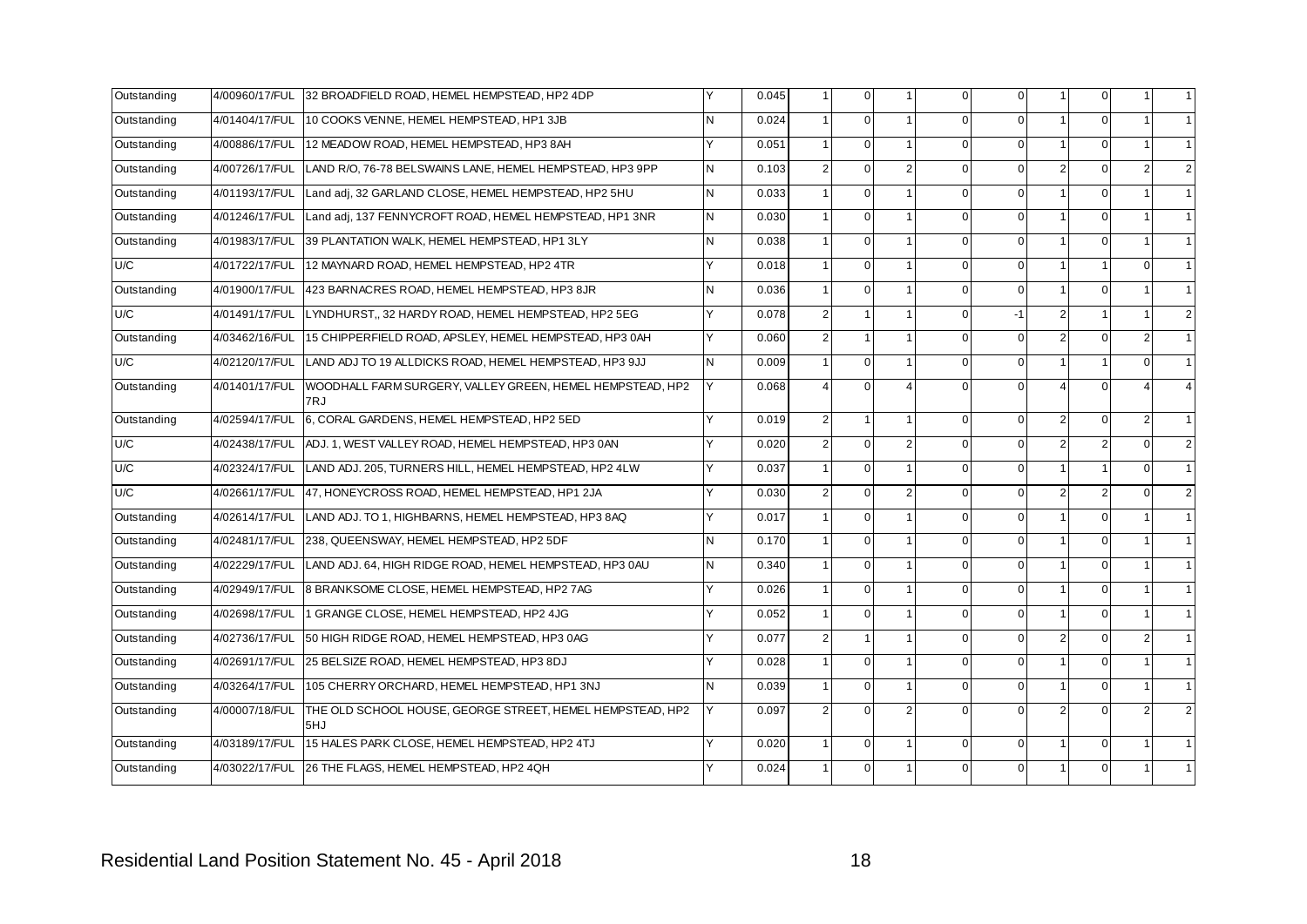| Outstanding                    | 4/00110/18/FUL |                      |  |  |  | 113 WINDMILL ROAD, HEMEL HEMPSTEAD, HP2 4BP                | $\checkmark$ | 0.028 |     | $\Omega$ |                | $\Omega$ | $\Omega$ |                | $\mathbf 0$ |                | $\vert$ 1      |
|--------------------------------|----------------|----------------------|--|--|--|------------------------------------------------------------|--------------|-------|-----|----------|----------------|----------|----------|----------------|-------------|----------------|----------------|
| Outstanding                    | 4/00148/18/FUL |                      |  |  |  | 4 BROAD STREET, HEMEL HEMPSTEAD, HP2 5BW                   | N            | 0.072 |     | $\Omega$ |                | 0        | $\Omega$ |                | $\Omega$    |                | 1              |
| Outstanding                    | 4/03155/17/FUL |                      |  |  |  | 76 ST ALBANS ROAD, HEMEL HEMPSTEAD, HP2 4BA                | IN.          | 0.014 |     | $\Omega$ |                | U        | $\Omega$ |                | $\Omega$    |                | $1 \vert$      |
| Outstanding                    | 4/02841/17/FUL |                      |  |  |  | 1 COMMONS LANE, HEMEL HEMPSTEAD, HP2 5EY                   | Υ            | 0.059 |     | $\Omega$ |                | 0        | $\Omega$ |                | $\Omega$    |                | $\vert$ 1      |
| Outstanding                    | 4/03234/17/FUL |                      |  |  |  | THE GRAPES, GREEN END ROAD, HEMEL HEMPSTEAD, HP1 1QR       | v            | 0.172 |     | $\Omega$ |                | U        | 0        |                | $\Omega$    |                | $\overline{4}$ |
| Outstanding                    | 4/02808/17/FUL |                      |  |  |  | 7 MARLBOROUGH RISE, HEMEL HEMPSTEAD, HP2 6DU               | v            | 0.015 |     | $\Omega$ |                | 0        | $\Omega$ |                | $\Omega$    |                | $1 \vert$      |
| <b>Hemel Hempstead Totals:</b> |                |                      |  |  |  |                                                            |              | 4.243 | 128 | 12       | 116            | $\Omega$ | $-3$     | 128            | 40          | 88             | 119            |
|                                |                |                      |  |  |  |                                                            |              |       |     |          |                |          |          |                |             |                |                |
| - Settlement                   |                | <b>Kings Langley</b> |  |  |  |                                                            |              |       |     |          |                |          |          |                |             |                |                |
|                                |                |                      |  |  |  |                                                            |              |       |     |          |                |          |          |                |             |                |                |
| U/C                            | 4/01578/10/FUL |                      |  |  |  | FAIRFIELD HOUSE, 20 WATFORD ROAD, KINGS LANGLEY, WD4 8EA   | v            | 0.230 |     |          | $\overline{2}$ | U        | $\Omega$ | $\overline{2}$ | 0           | $\overline{2}$ | $\mathbf{1}$   |
| U/C                            | 4/01519/11/FUL |                      |  |  |  | 20 WATFORD ROAD, KINGS LANGLEY, WD4 8EA                    | v            | 0.078 |     | $\Omega$ |                | 0        | $\Omega$ |                | $\Omega$    |                | 1              |
| U/C                            | 4/02194/12/FUL |                      |  |  |  | GREEN SHADOWS, 82 LANGLEY HILL, KINGS LANGLEY, WD4 9HE     | $\checkmark$ | 0.093 |     |          | $\Omega$       | U        | $-1$     |                |             | $\mathbf 0$    |                |
| Outstanding                    | 4/00842/17/FUL |                      |  |  |  | LAND R/O, 45 WATFORD ROAD, KINGS LANGLEY, WD4 8DY          | N            | 0.030 |     | $\Omega$ |                | 0        | $\Omega$ |                | $\Omega$    |                | 1              |
| Outstanding                    | 4/01198/17/FUL |                      |  |  |  | 92 VICARAGE LANE, KINGS LANGLEY, WD4 9HR                   | N            | 0.029 |     | $\Omega$ | $\mathfrak{p}$ |          | $\Omega$ | $\mathcal{P}$  | $\Omega$    | 2              | $\overline{2}$ |
| <b>Kings Langley Totals:</b>   |                |                      |  |  |  |                                                            |              | 0.460 | 8   | 2        | ี              | U        | -1       |                |             | 6              | 6              |
|                                |                |                      |  |  |  |                                                            |              |       |     |          |                |          |          |                |             |                |                |
| - Settlement                   |                | <b>Long Marston</b>  |  |  |  |                                                            |              |       |     |          |                |          |          |                |             |                |                |
|                                |                |                      |  |  |  |                                                            |              |       |     |          |                |          |          |                |             |                |                |
| U/C                            | 4/00768/11     |                      |  |  |  | THE EGG PACKING STATION, STATION ROAD, GUBBLECOTE, HP234QS | IY           | 0.012 |     | $\Omega$ |                | $\Omega$ | $\Omega$ |                | 1           | $\Omega$       | 1              |
| U/C                            | 4/02678/15/FUL |                      |  |  |  | Land R/O LOXLEY FARM, CHAPEL LANE, LONG MARSTON, HP23 4QT  | IN.          | 0.262 |     | $\Omega$ | 3              | U        | 0        | 3              | 3           | $\overline{0}$ | 3              |
| <b>Long Marston Totals:</b>    |                |                      |  |  |  |                                                            |              | 0.274 |     | $\Omega$ |                |          |          |                |             |                | $\overline{4}$ |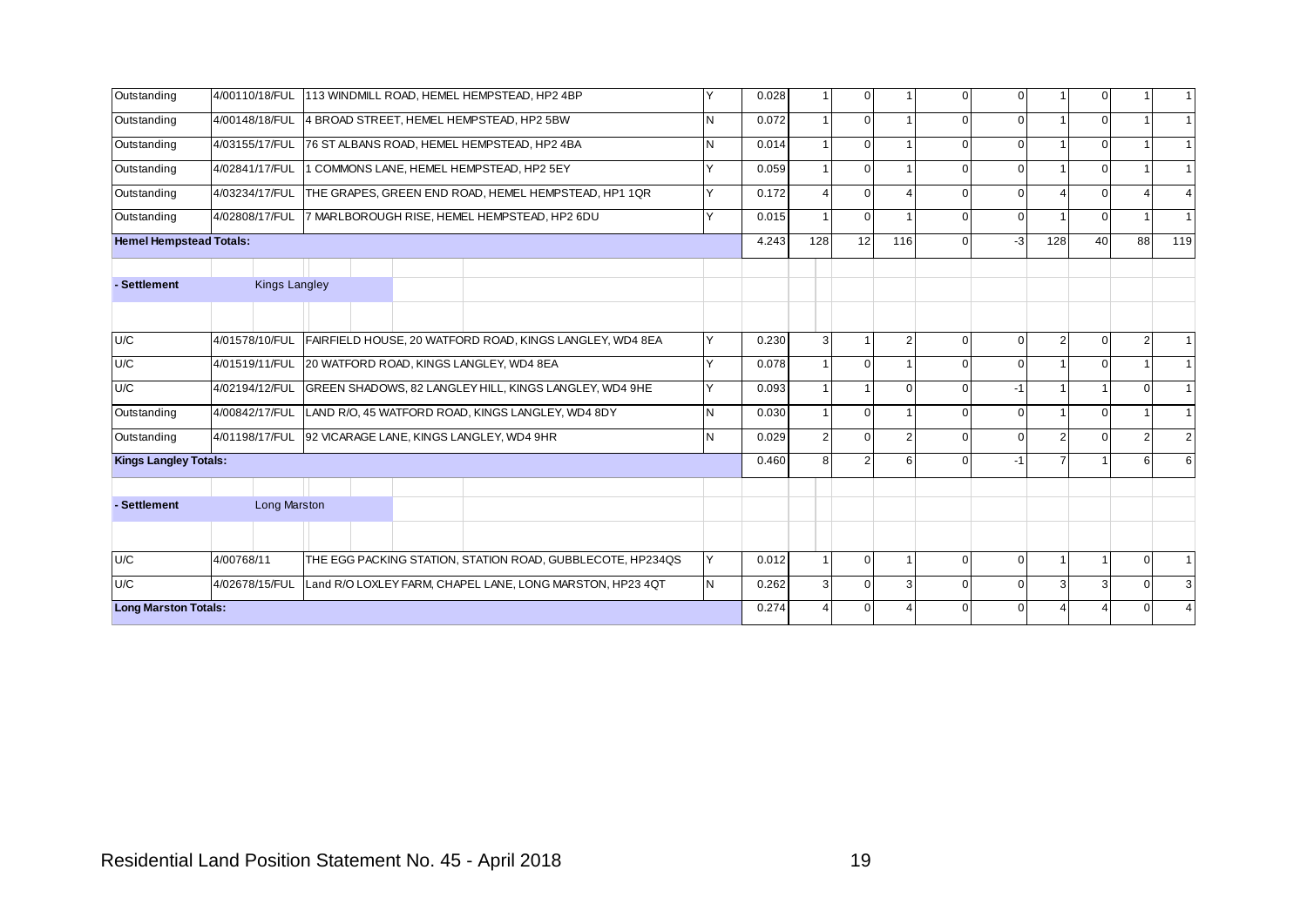| - Settlement              | Markyate              |                                                                       |              |       |                |          |              |          |   |          |                |                |
|---------------------------|-----------------------|-----------------------------------------------------------------------|--------------|-------|----------------|----------|--------------|----------|---|----------|----------------|----------------|
|                           |                       |                                                                       |              |       |                |          |              |          |   |          |                |                |
| U/C                       | 4/00109/14/FUL        | THE SUN INN, 101 HIGH STREET, MARKYATE, ST. ALBANS, AL3 8JG           |              | 0.120 |                | 3        | <sup>n</sup> | $\Omega$ |   | 3        |                | 3              |
| Outstanding               |                       | 4/01420/16/FUL 85 BUCKWOOD ROAD, MARKYATE, ST ALBANS, AL3 8JE         | <b>N</b>     | 0.030 | $\mathbf 0$    |          | <sup>n</sup> | $\Omega$ |   | $\Omega$ |                | 1              |
| Outstanding               |                       | 4/00274/17/FUL 64 HIGH STREET, MARKYATE, ST ALBANS, AL3 8HZ           | <b>N</b>     | 0.086 | $\mathbf 0$    |          |              | $\Omega$ |   | $\Omega$ |                | $1 \vert$      |
| Outstanding               |                       | 4/01946/17/FUL 19-21 HIGH STREET, MARKYATE, ST ALBANS, AL3 8PG        | v            | 0.039 | $\Omega$       |          | $\Omega$     | $\Omega$ |   | $\Omega$ |                | $\vert$ 1      |
| <b>Markyate Totals:</b>   |                       |                                                                       |              | 0.275 |                |          |              | $\Omega$ |   | 3        |                | 6              |
| - Settlement              | Northchurch           |                                                                       |              |       |                |          |              |          |   |          |                |                |
| U/C                       | 4/00199/14/FUL<br>1LL | SOUTH VIEW, SOUTH BANK ROAD, NORTHCHURCH, BERKHAMSTED, HP4 Y          |              | 0.100 |                | $\Omega$ | $\Omega$     | $-1$     |   |          | $\Omega$       | 1              |
| U/C                       | 4/02261/15/FUL        | 1 SOUTH BANK ROAD, NORTHCHURCH, BERKHAMSTED, HP4 1LL                  | v            | 0.053 | $\overline{1}$ | $\Omega$ | $\Omega$     | $-1$     |   | 1        | $\Omega$       | 1              |
| Outstanding               |                       | 4/03502/15/FUL 68 GRANVILLE ROAD, NORTHCHURCH, BERKHAMSTED, HP4 3RN   | IN.          | 0.014 | $\Omega$       |          | $\Omega$     | $\Omega$ |   | $\Omega$ |                | 1              |
| Outstanding               |                       | 4/00427/17/FUL 3 TRING ROAD, DUDSWELL, BERKHAMSTED, HP4 3SF           | $\checkmark$ | 0.120 | -1             | $\Omega$ | <sup>n</sup> | $\Omega$ |   | $\Omega$ |                | $\mathbf{0}$   |
| U/C                       |                       | 4/00657/17/FUL ADJ. 4, ASHBY ROAD, NORTHCHURCH, BERKHAMSTEAD, HP4 3SJ | IN.          | 0.025 | $\mathbf 0$    |          | $\Omega$     | $\Omega$ |   |          | $\overline{0}$ | 1              |
| Northchurch Totals:       |                       |                                                                       |              | 0.312 | 3              |          |              | $-2$     | 5 | 3        | 2              | $\overline{4}$ |
| - Settlement              | Potten End            |                                                                       |              |       |                |          |              |          |   |          |                |                |
| Outstanding               |                       | 4/00356/15/FUL 17 HEMPSTEAD LANE, POTTEN END, BERKHAMSTED, HP4 2RZ    |              | 0.303 |                | $\Omega$ | $\Omega$     | $-1$     |   | $\Omega$ |                |                |
| <b>Potten End Totals:</b> |                       |                                                                       |              | 0.303 |                |          |              | -1       |   | $\Omega$ |                | $1 \vert$      |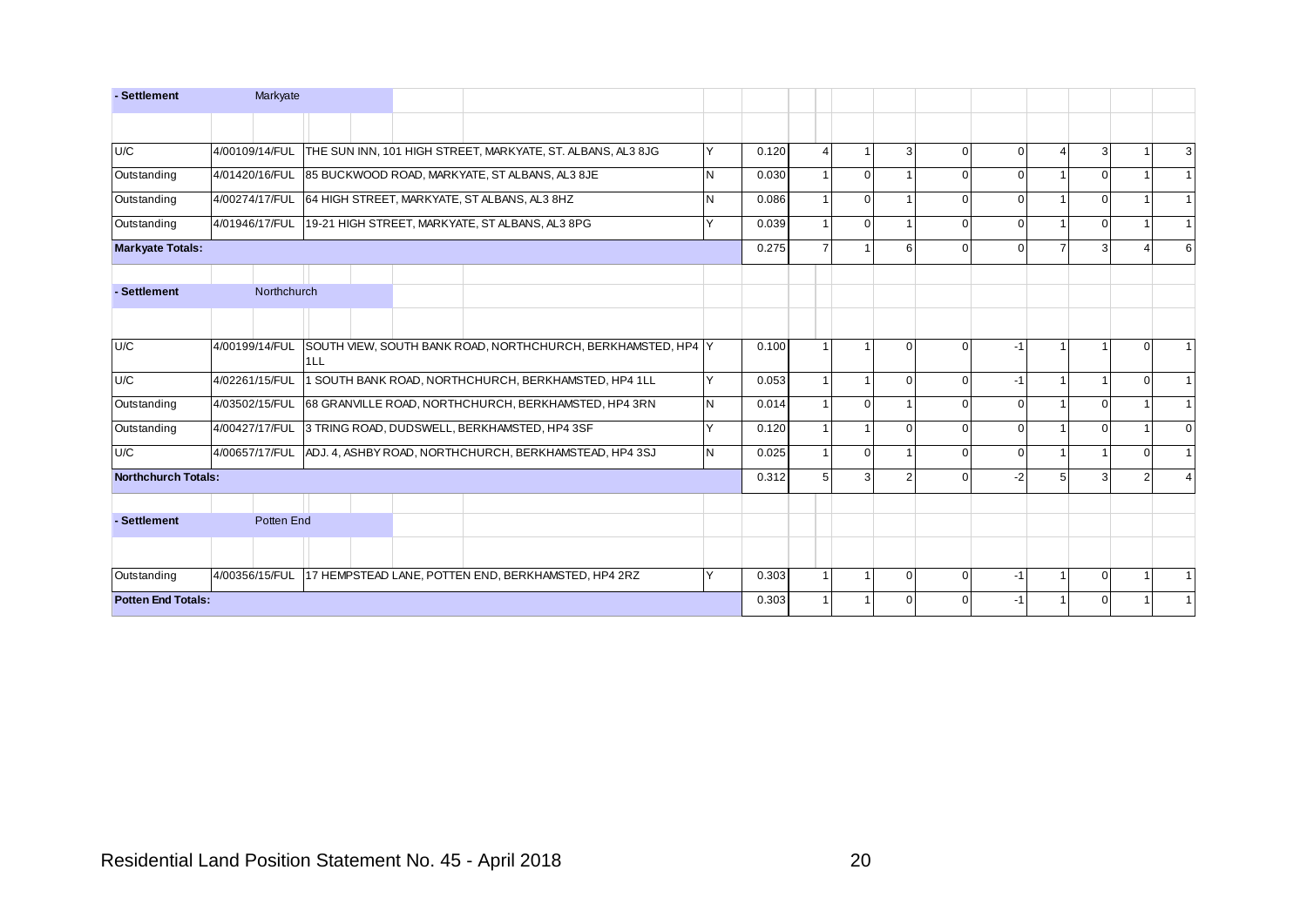| - Settlement | <b>Rest of Dacorum</b> |                                          |                                                               |                                                                           |     |       |                       |                |              |          |                |                         |                |          |             |
|--------------|------------------------|------------------------------------------|---------------------------------------------------------------|---------------------------------------------------------------------------|-----|-------|-----------------------|----------------|--------------|----------|----------------|-------------------------|----------------|----------|-------------|
|              |                        |                                          |                                                               |                                                                           |     |       |                       |                |              |          |                |                         |                |          |             |
| U/C          | 4/00485/14/FUL         |                                          | ROTHAVEN, ROSSWAY LANE, WIGGINTON, TRING, HP23 6GZ            |                                                                           |     | 0.223 |                       |                | $\mathbf{0}$ | $\Omega$ | $\mathbf 0$    | 1                       | 1              | $\Omega$ | $\mathbf 0$ |
| U/C          | 4/02538/14/FUL         |                                          | <b>ITEN OAKS FARM. FLAUNDEN LANE. BOVINGDON. HP3 OPA</b>      |                                                                           | Υ   | 1.100 |                       |                | $\Omega$     | $\Omega$ | $-1$           |                         |                | $\Omega$ |             |
| U/C          | 4/00995/12/FUL         | Smallgrove Farm, Windmill Road, Markyate |                                                               |                                                                           | Y   | 0.610 |                       | $\Omega$       |              | ∩        | $\Omega$       | 1                       |                | ∩        |             |
| U/C          | 4/02504/14/FUL         |                                          |                                                               | LAND ADJ. LONG ACRE, LONG LANE, BOVINGDON, HEMEL HEMPSTEAD                | IY. | 0.470 | $\boldsymbol{\Delta}$ | $\Omega$       |              | $\Omega$ | $\mathbf 0$    | $\overline{\mathbf{4}}$ | 1              |          |             |
| U/C          | 4/00169/15/FUL         |                                          | ROSEMONT, NORTHCHURCH COMMON, BERKHAMSTED, HP4 1LR            |                                                                           | Υ   | 0.650 |                       |                | $\Omega$     | $\Omega$ | $-1$           | 1                       | $\overline{1}$ | $\Omega$ |             |
| Outstanding  | 4/03369/14/FUL         |                                          | WOODLAND VIEW, ROSSWAY, BERKHAMSTED, HP4 3UD                  |                                                                           | Y   | 0.095 |                       |                | $\Omega$     | $\Omega$ | $\Omega$       | 1                       | $\Omega$       |          | $\Omega$    |
| Outstanding  |                        | HEMPSTEAD, HP1 2RS                       |                                                               | 4/02120/15/FUL THE COMPLETE OUTDOORS. LONDON ROAD, BOURNE END, HEMEL      | Y   | 0.227 | $\mathbf{3}$          | $\Omega$       | з            | 0        | $\Omega$       | 3                       | $\Omega$       |          |             |
| U/C          | 4/02811/15/FUL         | HP4 2RS                                  |                                                               | OAKWOOD HOUSE, BULLBEGGARS LANE, POTTEN END, BERKHAMSTED,                 | IY  | 0.180 |                       | $\mathbf 0$    |              | $\Omega$ | $\mathbf 0$    | 1                       |                | $\Omega$ |             |
| U/C          | 4/02922/15/FUL         | 9JN                                      |                                                               | ORCHARD LODGE, MEGG LANE, CHIPPERFIELD, KINGS LANGLEY, WD4                | IY. | 0.182 |                       |                | $\Omega$     | $\Omega$ | $-1$           | 1                       | $\mathbf{1}$   | $\Omega$ |             |
| U/C          | 4/02853/15/FUL         | 8DE                                      |                                                               | MILLFIELD BUNGALOW, FRIENDLESS LANE, FLAMSTEAD, ST ALBANS, AL3 Y          |     | 0.578 |                       |                | O            |          |                | $\overline{0}$          | $\Omega$       | $\Omega$ | $-1$        |
| Outstanding  | 4/02981/15/FUL         | 1HH                                      |                                                               | 1-2 CASTLE HILL FARM COTTAGES, CASTLE HILL, BERKHAMSTED, HP4              | Y   | 0.315 |                       |                | $\Omega$     | ∩        | $\mathbf 0$    | 1                       | $\overline{0}$ |          | $\Omega$    |
| Outstanding  | 4/02932/14/FUL         |                                          | <b>IREMAGEN, BOX LANE, HEMEL HEMPSTEAD, HP3 ODJ</b>           |                                                                           | Υ   | 0.420 | $\overline{2}$        |                |              | $\Omega$ | $\overline{0}$ | $\overline{2}$          | $\Omega$       |          |             |
| Outstanding  | 4/03598/15/FUL         | HP1 2RH                                  |                                                               | WESTBROOK EDGE, LONDON ROAD, BOURNE END, HEMEL HEMPSTEAD, Y               |     | 0.267 |                       |                | $\Omega$     |          | $\mathbf 0$    |                         | $\mathbf{0}$   |          |             |
| Outstanding  | 4/03765/15/FUL         |                                          |                                                               | BERKHAMSTED GOLF CLUB. THE COMMON. BERKHAMSTED. HP4 2QB                   | Y   | 0.083 | 3                     | $\overline{2}$ |              | $\Omega$ | $\Omega$       | $\overline{3}$          | $\Omega$       | 3        |             |
| U/C          |                        | WD4 9JW                                  |                                                               | 4/01212/16/FUL WAPPENHAM COTTAGE, MEGG LANE, CHIPPERFIELD, KINGS LANGLEY, | Y   | 0.120 |                       |                | $\Omega$     | $\Omega$ | $-1$           |                         |                | $\Omega$ |             |
| Outstanding  |                        |                                          |                                                               | 4/01749/16/OUT Land adj, 37 ROUGHDOWN AVENUE, HEMEL HEMPSTEAD, HP3 9BH    | N   | 0.110 |                       | $\mathbf 0$    |              | $\Omega$ | $\mathbf{0}$   | 1                       | $\overline{0}$ |          |             |
| Outstanding  | 4/02861/16/FUL         |                                          | BAG END. HOGPITS BOTTOM. FLAUNDEN. HP3 0PX                    |                                                                           | Υ   | 0.840 |                       |                | $\Omega$     | $\Omega$ | $-1$           |                         | $\Omega$       |          |             |
| U/C          | 4/00930/16/FUL         |                                          | WINCHWICKS, FRITHSDEN COPSE, POTTEN END, HP4 2RG              |                                                                           | Y   | 0.411 |                       |                | $\Omega$     | $\Omega$ | $-1$           | 1                       | $\mathbf{1}$   | $\Omega$ |             |
| Outstanding  | 4/02528/16/FUL         |                                          | GAMNEL FARM, BULBOURNE ROAD, TRING, HP23 5HF                  |                                                                           | N   | 0.583 | $\overline{4}$        |                | 3            | $\Omega$ | $-1$           | 4                       | $\Omega$       |          |             |
| U/C          | 4/03423/16/FUL         |                                          | BEECHURST, CADDINGTON COMMON, MARKYATE                        |                                                                           | v   | 0.260 |                       |                | O            | $\Omega$ | $-1$           |                         |                | $\Omega$ |             |
| Outstanding  | 4/00004/17/FUL         | HP3 0PG                                  |                                                               | THE BUNGALOW FARM, VENUS HILL, BOVINGDON, HEMEL HEMPSTEAD,                | IY  | 0.143 | $\mathbf{1}$          |                | $\Omega$     | $\Omega$ | $\Omega$       | $\mathbf{1}$            | $\Omega$       |          | $\Omega$    |
| U/C          | 4/00781/17/FUL         |                                          | THE BUNGALOW, HOLLYBUSH LANE, FLAMSTEAD, AL3 8DQ              |                                                                           | Y   | 0.160 |                       |                | $\Omega$     | $\Omega$ | $-1$           | $\overline{1}$          | $\overline{1}$ | $\Omega$ |             |
| Outstanding  | 4/00440/17/FUL         |                                          | ITHE BEECHES. CHESHAM ROAD. BERKHAMSTED. HP4 2SZ              |                                                                           | Υ   | 1.510 |                       |                | $\Omega$     | $\Omega$ | $\Omega$       | $\mathbf{1}$            | $\Omega$       |          | $\Omega$    |
| Outstanding  | 4/01080/17/FUL         |                                          | THE WOODYARD, WATER LANE, BOVINGDON, HP3 0NA                  |                                                                           | Υ   | 0.106 |                       |                | O            | 0        | $\mathbf{0}$   | 1                       | $\mathbf{0}$   |          | $\Omega$    |
| U/C          |                        |                                          | 4/01006/17/ROC THREEFIELDS, SHEETHANGER LANE, FELDEN, HP3 0BJ |                                                                           | v   | 2.660 |                       |                | ∩            |          | $-1$           | 1                       |                |          |             |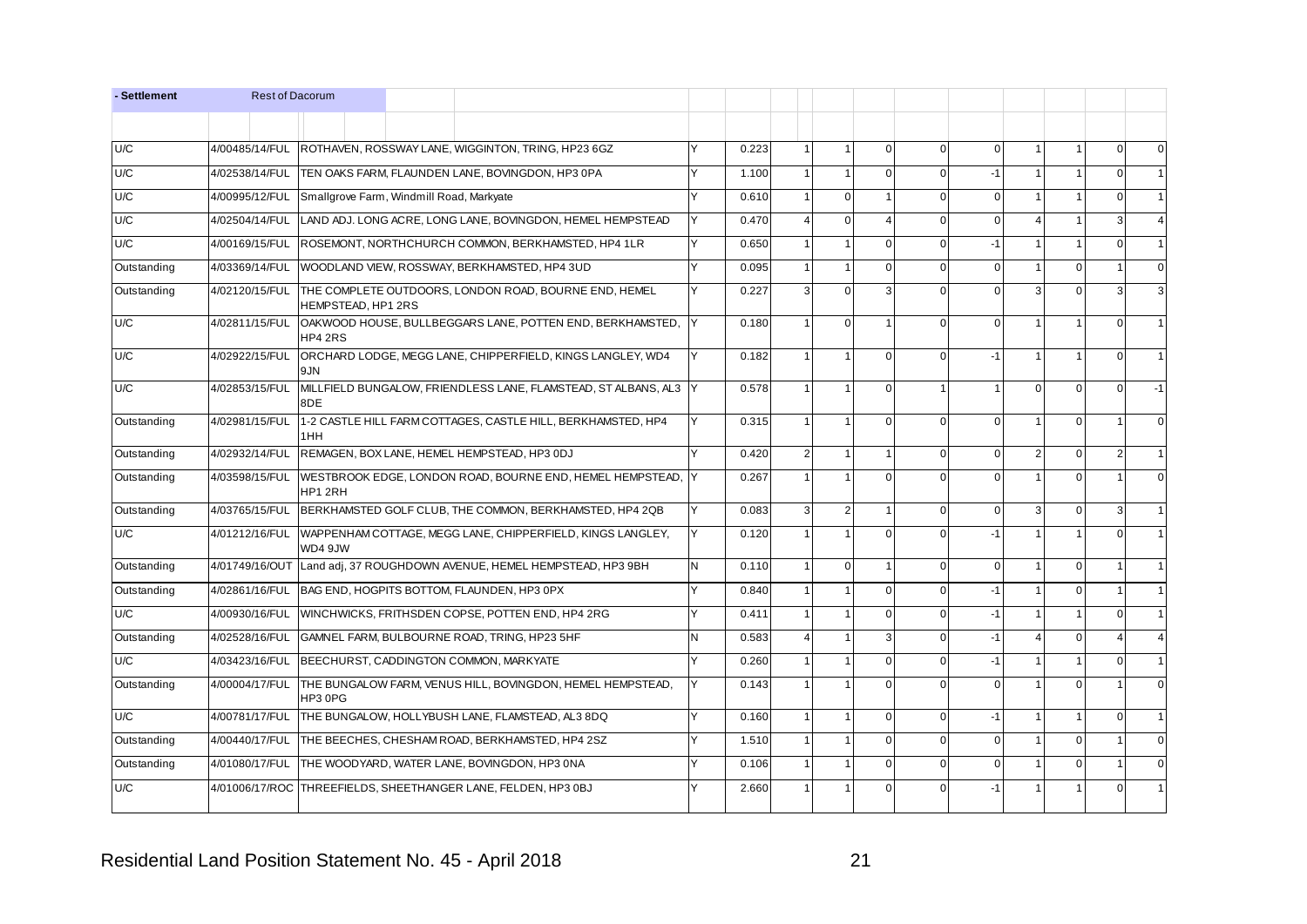| Outstanding                    | 4/01841/17/FUL | 167 CHAULDEN LANE, HEMEL HEMPSTEAD, HP1 2BT                                                  |    | 0.760  | $\overline{\mathbf{1}}$ | $\mathbf{1}$     | $\mathbf{0}$   | $\Omega$ | $\Omega$    |                       | 0           |          | $\Omega$ |
|--------------------------------|----------------|----------------------------------------------------------------------------------------------|----|--------|-------------------------|------------------|----------------|----------|-------------|-----------------------|-------------|----------|----------|
| Outstanding                    | 4/02215/17/FUL | PUDDS CROSS FARM, SHANTOCK HALL LANE, BOVINGDON, HEMEL<br>HEMPSTEAD, HP3 0NQ                 | N  | 0.030  | -1                      | $\mathbf{0}$     |                | $\Omega$ | $\Omega$    |                       | $\Omega$    |          |          |
| Outstanding                    | 4/02206/17/FUL | LAND EAST OF 9 MEADOW WAY. HEMEL HEMPSTEAD, HP3 0AT                                          | N  | 0.116  | $\overline{2}$          | $\mathbf{0}$     | $\overline{2}$ | $\Omega$ | $\Omega$    | $\overline{2}$        | $\Omega$    |          |          |
| Outstanding                    | 4/02407/17/FUL | LAND ADJ ELM COTTAGE, CHAPEL CROFT, CHIPPERFIELD, WD4 9EQ                                    |    | 0.118  |                         | $\mathbf 0$      |                |          | $\Omega$    |                       | $\Omega$    |          |          |
| Outstanding                    | 4/02073/17/FUL | PENDLEY FARM, STATION ROAD, TRING, HP23 5QY                                                  |    | 0.370  |                         | $\mathbf 0$      | 4              | $\Omega$ | $\mathbf 0$ | $\boldsymbol{\Delta}$ | $\mathbf 0$ |          |          |
| Outstanding                    | 4/02557/16/FUL | THE LAURELS, SHENDISH DRIVE, LEADING FROM LONDON ROAD,<br>SHENDISH, HEMEL HEMPSTEAD, HP3 0AA |    | 0.038  |                         | $\mathbf 0$      |                |          | $\Omega$    |                       | $\Omega$    |          |          |
| Outstanding                    | 4/02504/17/FUL | SOUTH ACRES, CHESHAM ROAD, WIGGINTON, TRING, HP23 6JE                                        |    | 0.180  | -1                      | $\mathbf{1}$     | $\overline{0}$ | $\Omega$ | $\Omega$    |                       | $\Omega$    |          |          |
| Outstanding                    | 4/00829/17/FUL | BAG END, HOGPITS BOTTOM, FLAUNDEN, HEMEL HEMPSTEAD, HP3 0PX                                  |    | 0.100  |                         | $\mathbf 0$      |                |          | $\Omega$    |                       | $\Omega$    |          |          |
| Outstanding                    | 4/02646/17/FUL | THE STABLES, POCKETSDELL LANE, BOVINGDON, HEMEL HEMPSTEAD,<br>HP3 0NH                        |    | 0.462  | $\overline{1}$          | $\mathbf{0}$     | 1              | $\Omega$ | $\Omega$    |                       | $\Omega$    |          |          |
| <b>Rest of Dacorum Totals:</b> |                |                                                                                              |    | 14.477 | 49                      | 23               | 26             |          | -9          | 48                    | 12          | 36       | 35       |
|                                |                |                                                                                              |    |        |                         |                  |                |          |             |                       |             |          |          |
| - Settlement                   | Rural area     |                                                                                              |    |        |                         |                  |                |          |             |                       |             |          |          |
|                                |                |                                                                                              |    |        |                         |                  |                |          |             |                       |             |          |          |
| U/C                            | 4/01394/12/FUL | THE BUNGALOW, ST. MARGARETS, GREAT GADDESDEN, HP1 3BZ                                        |    | 0.150  | -1                      | $\mathbf{1}$     | $\overline{0}$ | $\Omega$ | $-1$        |                       |             | $\Omega$ |          |
| U/C                            | 4/00293/14/FUL | 1 BRADDEN COTTAGES, BRADDEN LANE, GADDESDEN ROW, HEMEL<br>HEMPSTEAD, HP2 6HZ                 |    | 0.026  |                         | $\Omega$         |                | $\Omega$ | $\Omega$    |                       |             |          |          |
| U/C                            |                | 4/02874/15/FUL HONEYBROOK, ST MARGARETS, GREAT GADDESDEN, HP1 3BZ                            |    | 0.460  | $\overline{2}$          | $\mathbf{1}$     | 1              |          |             |                       | $\mathbf 0$ |          | U        |
| Outstanding                    | 4/01439/15/FUL | LAND ADJ WESTLANDS FARM, NORTHFIELD ROAD, STATION ROAD,<br>ALDBURY, TRING, HP23 5RS          |    | 0.480  |                         | $\overline{1}$   | $\Omega$       | $\Omega$ | $\Omega$    |                       | $\Omega$    |          |          |
| Outstanding                    | 4/03166/15/FUL | Land adj, WIDMORE FARM, BRADDEN LANE, GADDESDEN ROW, HP2 6JB                                 | N  | 0.053  | $\overline{2}$          | $\boldsymbol{0}$ | $\mathfrak{p}$ | $\Omega$ | $\Omega$    | $\overline{2}$        | $\mathbf 0$ | 2        |          |
| Outstanding                    | 4/02680/15/FUL | LITTLE BEANEY, NETTLEDEN ROAD NORTH, LITTLE GADDESDEN, HP4<br>1PE                            |    | 0.102  |                         | $\overline{1}$   | $\overline{0}$ |          | $\Omega$    |                       | $\Omega$    |          |          |
| Outstanding                    | 4/01728/16/FUL | BEECHING HOUSE, STATION ROAD, LONG MARSTON, TRING, HP23 4QZ                                  | N. | 0.180  | $\overline{1}$          | $\mathbf 0$      | 1              | $\Omega$ | $\Omega$    |                       | $\mathbf 0$ |          |          |
| Outstanding                    | 4/02488/16/FUL | THE WALLED GARDEN, STOCKS ROAD, ALDBURY, TRING, HP23 5RZ                                     | N  | 0.390  |                         | $\mathbf{0}$     |                | $\Omega$ | $\Omega$    |                       | $\Omega$    |          |          |
| Outstanding                    | 4/00453/17/FUL | THE RETREAT, NEW GROUND ROAD, ALDBURY, TRING, HP23 5SF                                       |    | 0.160  | $\overline{1}$          | $\mathbf{1}$     | $\overline{0}$ | $\Omega$ | $\Omega$    |                       | $\mathbf 0$ |          |          |
| Outstanding                    | 4/00910/17/FUL | POOKS HILL, GOLF CLUB ROAD, LITTLE GADDESDEN, HP4 1LY                                        |    | 0.400  |                         | $\mathbf{1}$     | $\overline{0}$ |          | $-1$        |                       | $\Omega$    |          |          |
| Outstanding                    | 4/03125/17/FUL | 7 TRING ROAD, WILSTONE, TRING, HP23 4NU                                                      |    | 0.180  | $\overline{1}$          | $\mathbf{0}$     | 1              | $\Omega$ | $\Omega$    |                       | $\mathbf 0$ |          |          |
| U/C                            | 4/02712/17/FUL | THE OAK HOUSE, NETTLEDEN ROAD NORTH, LITTLE GADDESDEN,<br>BERKHAMSTED, HP4 1PE               |    | 0.400  |                         | $\mathbf 0$      |                |          | $\Omega$    |                       |             |          |          |
| <b>Rural area Totals:</b>      |                |                                                                                              |    | 2.981  | 14                      | 6                | 8              |          | $-1$        | 13                    | 3           | 10       | 9        |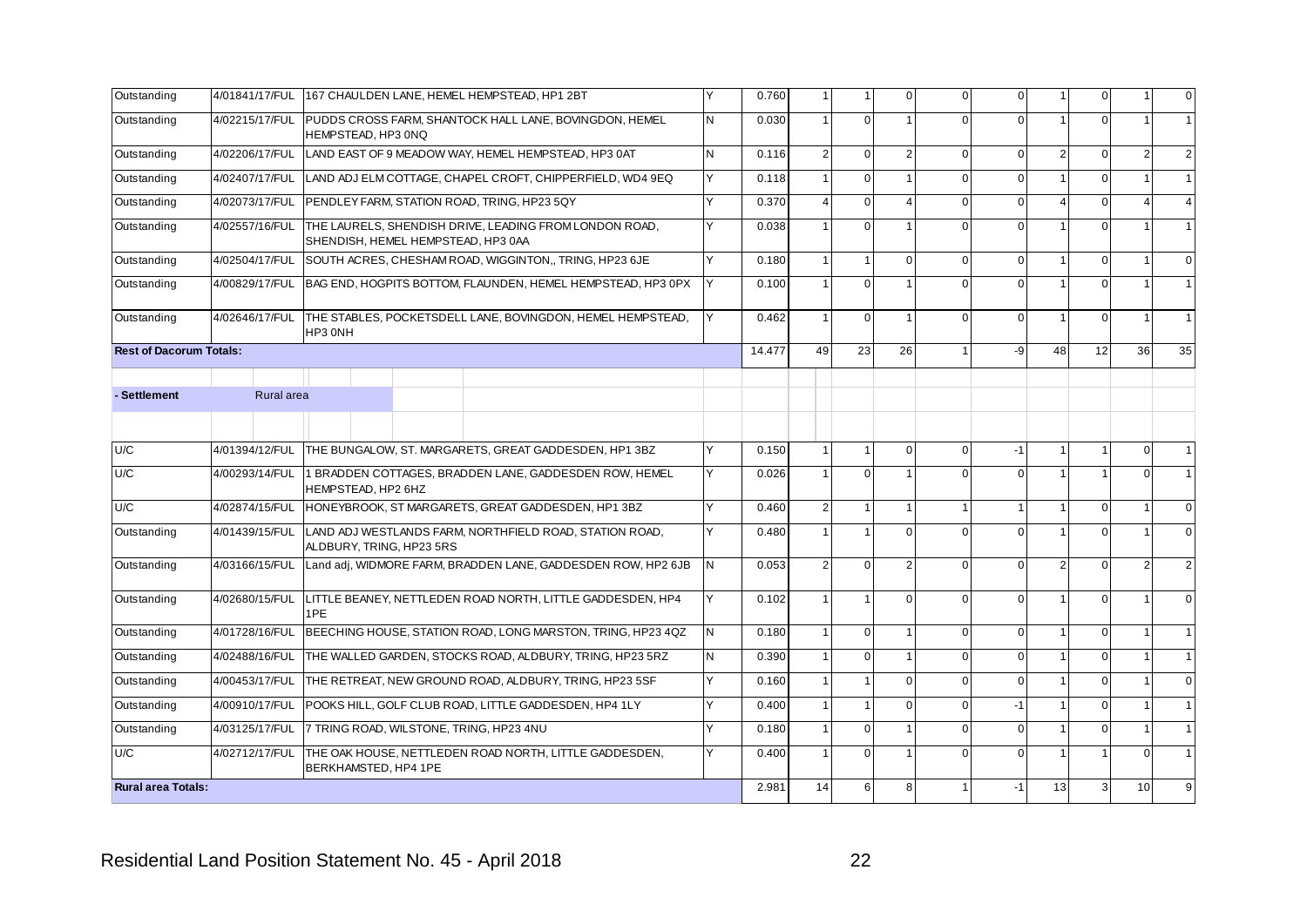| - Settlement              | Tring                                             |  |                                       |                                                          |   |         |                         |                |                |          |          |                       |              |          |                         |
|---------------------------|---------------------------------------------------|--|---------------------------------------|----------------------------------------------------------|---|---------|-------------------------|----------------|----------------|----------|----------|-----------------------|--------------|----------|-------------------------|
|                           |                                                   |  |                                       |                                                          |   |         |                         |                |                |          |          |                       |              |          |                         |
| U/C                       | 4/03690/15/FUL                                    |  | 72 LONGFIELD ROAD, TRING, HP23 4DF    |                                                          |   | 0.099   | 3                       | $\mathbf{1}$   | $\overline{2}$ |          | $\Omega$ | $\overline{2}$        | $\mathbf{2}$ | $\Omega$ | $\overline{2}$          |
| Outstanding               | 4/03949/15/FUL                                    |  | R/O, 100 HIGH STREET, TRING, HP23 4AF |                                                          |   | 0.007   |                         | $\mathbf 0$    |                | $\Omega$ | $\Omega$ |                       | $\Omega$     |          |                         |
| U/C                       | 4/01241/16/FUL                                    |  | 44 NEW ROAD, TRING, HP23 5EX          |                                                          |   | 0.028   |                         | $\overline{0}$ |                | $\Omega$ | $\Omega$ |                       | $\Omega$     |          |                         |
| U/C                       | 4/00157/17/FUL                                    |  |                                       | TRING HEALTH CENTRE, STATION ROAD, TRING, HP23 5NF       | Ÿ | 0.160   | $\Delta$                | $\Omega$       | 4              | $\Omega$ | $\Omega$ | $\boldsymbol{\Delta}$ | 4            | $\Omega$ | 4                       |
| U/C                       | 4/00883/17/MFA                                    |  |                                       | THE ARTS EDUCATIONAL SCHOOL, TRING PARK, TRING, HP23 5LX | v | 0.140   | $\overline{2}$          | $\mathbf{0}$   | $\overline{2}$ | $\Omega$ | $\Omega$ | $\overline{2}$        | $\Omega$     |          | $\overline{2}$          |
| U/C                       | 4/01806/17/FUL                                    |  |                                       | LAND AT 35 GROVE ROAD, TRING, HP23 5HA                   | N | 0.020   | $\overline{1}$          | $\mathbf{0}$   | $\overline{1}$ | $\Omega$ | $\Omega$ |                       |              | $\Omega$ |                         |
| Outstanding               | 4/01574/17/FUL                                    |  |                                       | 3 GROVE FARM COTTAGE, MARSHCROFT LANE, TRING, HP23 5PP   | N | 0.035   | -1                      | $\overline{0}$ |                | $\Omega$ | $\Omega$ |                       | $\Omega$     |          | -1                      |
| U/C                       | 4/02204/17/FUL 86 LONGFIELD ROAD, TRING, HP23 4DF |  |                                       |                                                          | Y | 0.049   | $\overline{1}$          | $\mathbf{1}$   | $\Omega$       | $\Omega$ | $-1$     |                       | $\mathbf{1}$ | $\Omega$ | $\overline{\mathbf{1}}$ |
| Outstanding               | 4/02610/17/FUL                                    |  |                                       | WESTOE, 51, STATION ROAD, TRING, HP23 5NW                | N | 0.110   | $\overline{\mathbf{1}}$ | $\mathbf{0}$   | $\overline{1}$ | $\Omega$ | $\Omega$ |                       | $\Omega$     |          | -1                      |
| <b>Tring Totals:</b>      |                                                   |  |                                       |                                                          |   | 0.648   | 15                      | 2              | 13             |          | $-1$     | 14                    | 8            | 6        | 14                      |
|                           |                                                   |  |                                       |                                                          |   |         |                         |                |                |          |          |                       |              |          |                         |
| - Settlement              | Wigginton                                         |  |                                       |                                                          |   |         |                         |                |                |          |          |                       |              |          |                         |
|                           |                                                   |  |                                       |                                                          |   |         |                         |                |                |          |          |                       |              |          |                         |
| U/C                       | 4/03844/15/FUL                                    |  |                                       | THE WHITE HOUSE, HEMP LANE, WIGGINTON, TRING, HP23 6HF   |   | 0.729   | $\overline{\mathbf{1}}$ | $\mathbf{1}$   | $\Omega$       | $\Omega$ | $-1$     |                       |              | $\Omega$ | $\overline{\mathbf{1}}$ |
| Outstanding               | 4/02093/16/FUL                                    |  |                                       | 1 FOX CLOSE, WIGGINTON, TRING, HP23 6ED                  | N | 0.070   | 1                       | $\mathbf{0}$   | $\mathbf 1$    | $\Omega$ | $\Omega$ |                       | $\Omega$     |          |                         |
| <b>Wigginton Totals:</b>  |                                                   |  |                                       |                                                          |   | 0.799   | 2                       | $\overline{1}$ |                | $\Omega$ | $-1$     | 2                     |              |          | 2                       |
| - Settlement              | Wilstone                                          |  |                                       |                                                          |   |         |                         |                |                |          |          |                       |              |          |                         |
|                           |                                                   |  |                                       |                                                          | v |         | 3                       | $\mathbf{1}$   |                | $\Omega$ |          |                       |              | 3        |                         |
| Outstanding               | 4/03106/17/ROC 17 TRING ROAD, WILSTONE, HP23 4NU  |  |                                       |                                                          |   | 0.063   |                         |                | $\overline{2}$ |          | $-1$     | 3                     | $\Omega$     |          | 3                       |
| <b>Wilstone Totals:</b>   |                                                   |  |                                       |                                                          |   | 0.063   | 3                       | $\mathbf{1}$   | $\overline{2}$ | $\Omega$ | $-1$     | 3                     | $\Omega$     | 3        | 3                       |
| <b>Small Site Totals:</b> |                                                   |  |                                       |                                                          |   | 27.190  | 282                     | 63             | 219            | 3        | $-23$    | 278                   | 88           | 190      | 241                     |
| <b>Report Total:</b>      |                                                   |  |                                       |                                                          |   | 110.063 | 3288                    | 106            | 3182           | 729      | 697      | 2520                  | 771          | 1749     | 2446                    |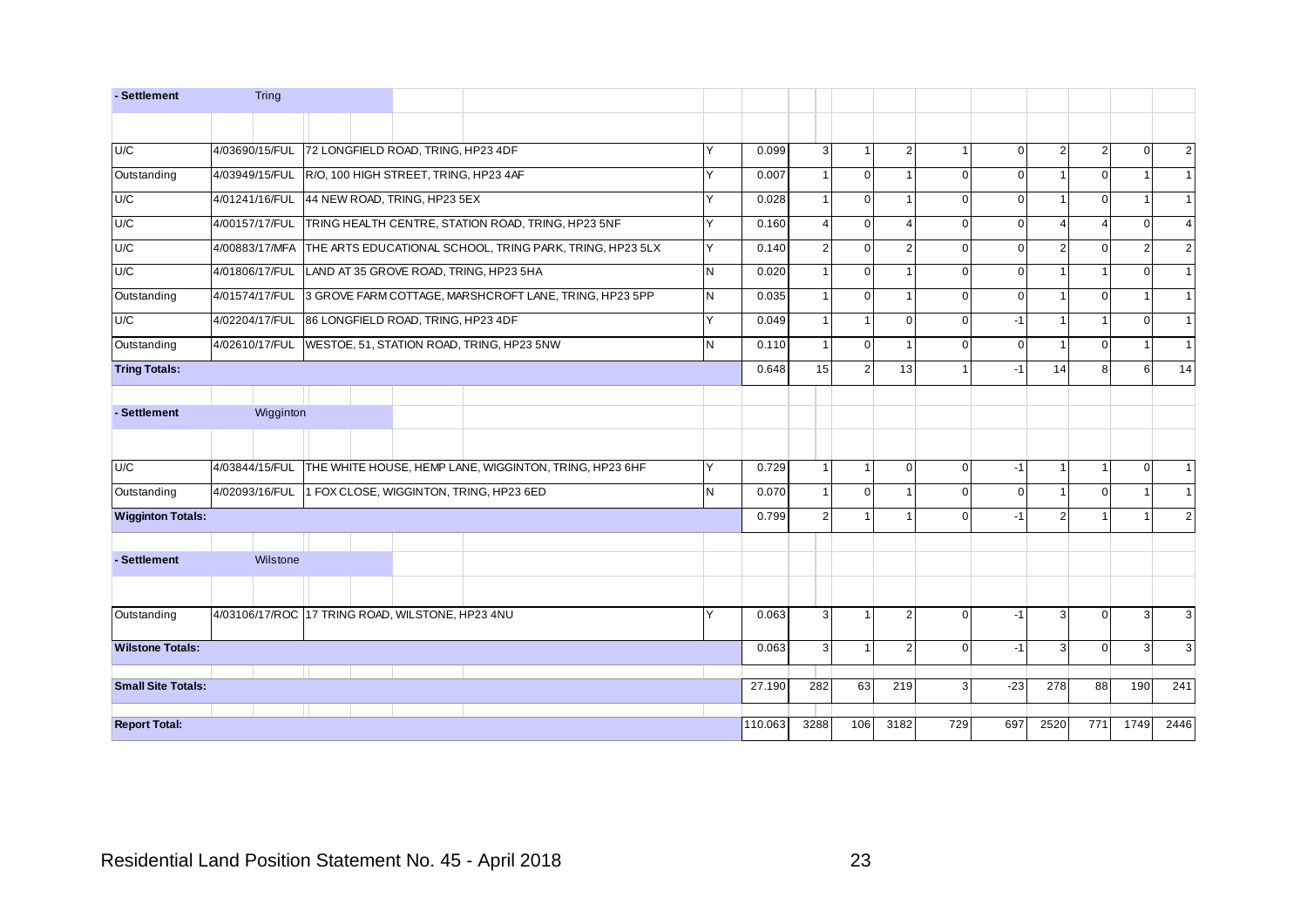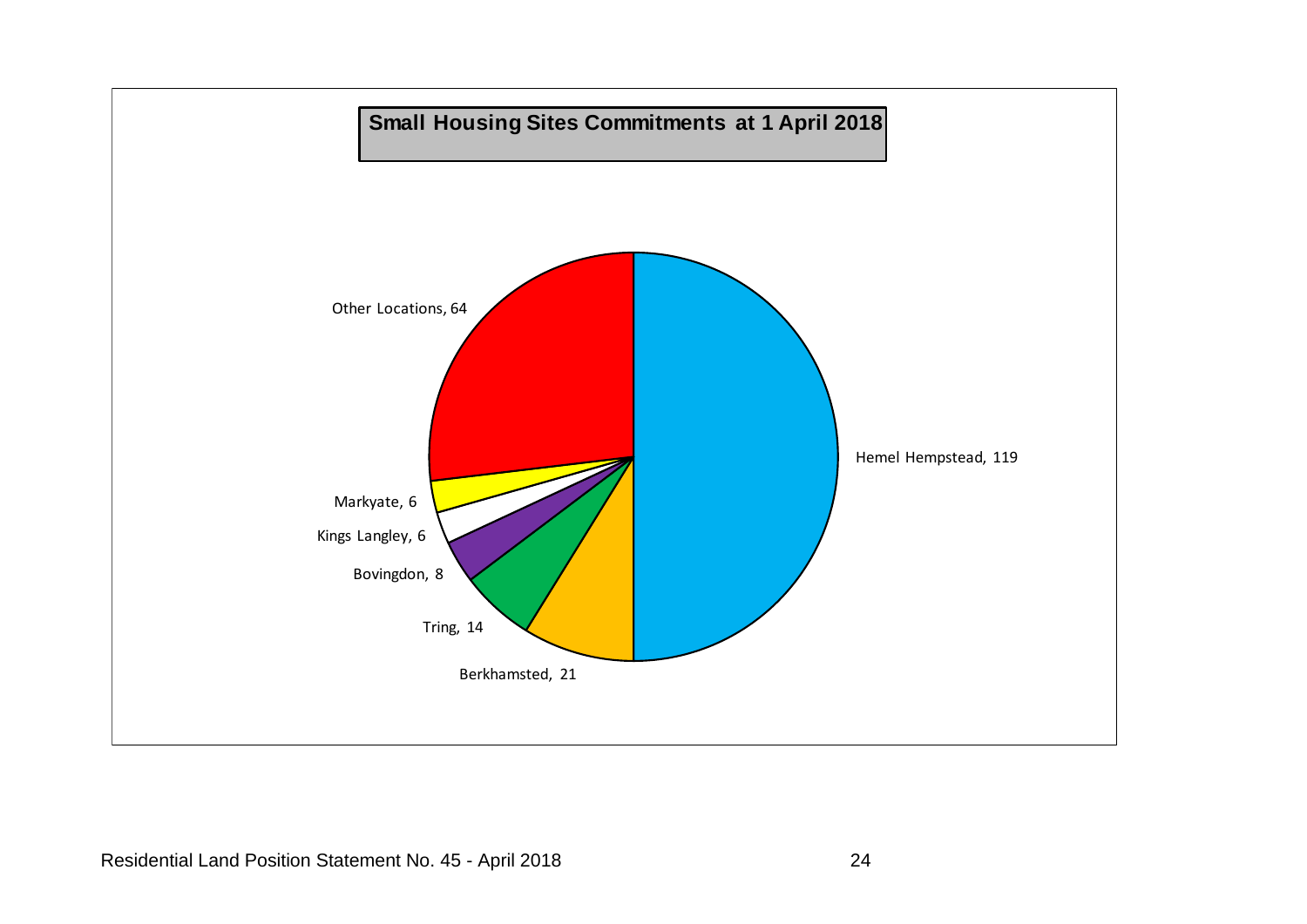|                                                                                                                                       | 5. SUMMARY OF RESIDENTIAL COMMITMENTS AT 1 APRIL 2018 |                |                                |                         |                |              |                |                         |  |  |  |  |  |
|---------------------------------------------------------------------------------------------------------------------------------------|-------------------------------------------------------|----------------|--------------------------------|-------------------------|----------------|--------------|----------------|-------------------------|--|--|--|--|--|
|                                                                                                                                       |                                                       |                |                                |                         |                |              |                |                         |  |  |  |  |  |
| <b>SETTLEMENT</b>                                                                                                                     |                                                       |                | <b>LARGE SITES SMALL SITES</b> |                         | <b>CON/COU</b> |              |                | <b>TOTALS</b>           |  |  |  |  |  |
|                                                                                                                                       | <b>Gross</b>                                          | <b>Net</b>     | <b>Gross</b>                   | <b>Net</b>              | <b>Gross</b>   | <b>Net</b>   | <b>Gross</b>   | <b>Net</b>              |  |  |  |  |  |
| Identified settlements:                                                                                                               |                                                       |                |                                |                         |                |              |                |                         |  |  |  |  |  |
| Hemel Hempstead                                                                                                                       | 1311                                                  | 1309           | 128                            | 119                     | 548            | 524          | 1987           | 1952                    |  |  |  |  |  |
| <b>Berkhamsted</b>                                                                                                                    | 24                                                    | 24             | 24                             | 21                      | 39             | 37           | 87             | 82                      |  |  |  |  |  |
| Tring                                                                                                                                 | 37                                                    | 37             | 14                             | 14                      | 59             | 58           | 110            | 109                     |  |  |  |  |  |
| Bovingdon                                                                                                                             | 8                                                     | 8              | 10                             | 8                       | $\overline{7}$ | 6            | 25             | 22                      |  |  |  |  |  |
| Kings Langley                                                                                                                         | 0                                                     | 0              | $\overline{7}$                 | 6                       | 8              | 6            | 15             | 12                      |  |  |  |  |  |
| Markyate                                                                                                                              | $\overline{2}$                                        | $\overline{2}$ | $\overline{7}$                 | 6                       | $\overline{2}$ | $\mathbf{1}$ | 11             | 9                       |  |  |  |  |  |
| Northchurch                                                                                                                           | $\mathbf 0$                                           | $\mathbf 0$    | 5                              | $\overline{\mathbf{4}}$ | $\mathbf 0$    | 0            | 5              | $\overline{\mathbf{4}}$ |  |  |  |  |  |
| Aldbury                                                                                                                               | 0                                                     | $\mathbf 0$    | 0                              | 0                       | $\mathbf 0$    | $\mathbf 0$  | 0              | 0                       |  |  |  |  |  |
| Chipperfield                                                                                                                          | 0                                                     | $\mathbf 0$    | 5                              | 4                       | $\mathbf 0$    | 0            | 5              | 4                       |  |  |  |  |  |
| Flamstead                                                                                                                             | 0                                                     | $\overline{0}$ | $\overline{7}$                 | 5                       | $\mathbf 0$    | $\mathbf 0$  | $\overline{7}$ | 5                       |  |  |  |  |  |
| Long Marston                                                                                                                          | 0                                                     | $\mathbf 0$    | $\overline{4}$                 | 4                       | $\overline{0}$ | 0            | $\overline{4}$ | $\overline{4}$          |  |  |  |  |  |
| Potten End                                                                                                                            | 0                                                     | 0              | 1                              | 1                       | $\mathbf 0$    | 0            | 1              | 1                       |  |  |  |  |  |
| Wigginton                                                                                                                             | 0                                                     | $\mathsf 0$    | $\overline{2}$                 | $\overline{2}$          | $\overline{0}$ | $\mathbf 0$  | $\overline{2}$ | $\overline{2}$          |  |  |  |  |  |
| Wilstone                                                                                                                              | 0                                                     | $\mathbf 0$    | 3                              | 3                       | $\mathbf 0$    | 0            | 3              | 3                       |  |  |  |  |  |
| Rest of Dacorum                                                                                                                       | 107                                                   | 106            | 61                             | 45                      | 90             | 87           | 258            | 238                     |  |  |  |  |  |
| <b>TOTALS</b>                                                                                                                         | 1489                                                  | 1486           | 278                            | 242                     | 753            | 719          | 2520           | 2447                    |  |  |  |  |  |
| Note:                                                                                                                                 |                                                       |                |                                |                         |                |              |                |                         |  |  |  |  |  |
| "Identified settlements" are those settlements identified as a town, large village or selected<br>small village in the Core Strategy. |                                                       |                |                                |                         |                |              |                |                         |  |  |  |  |  |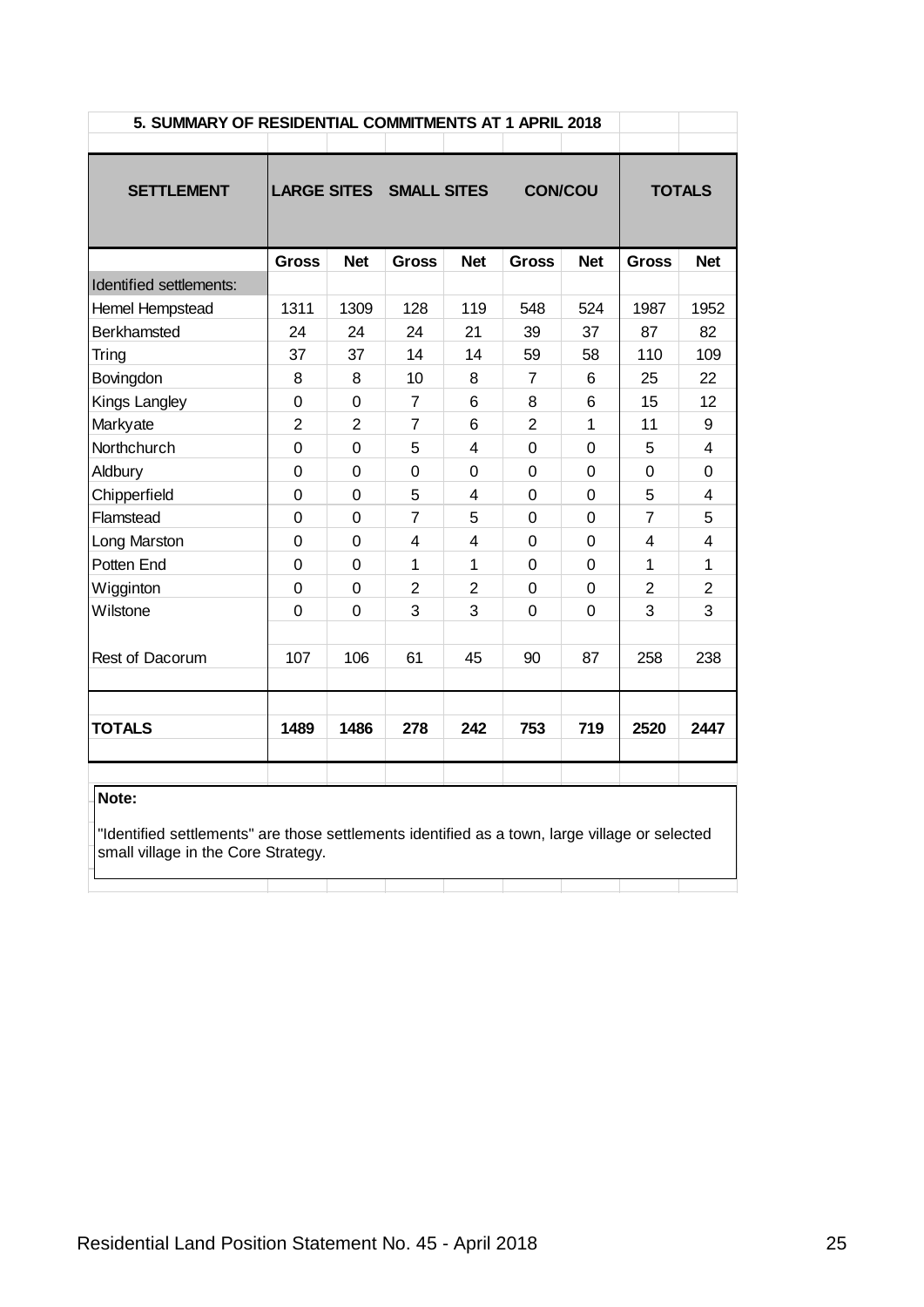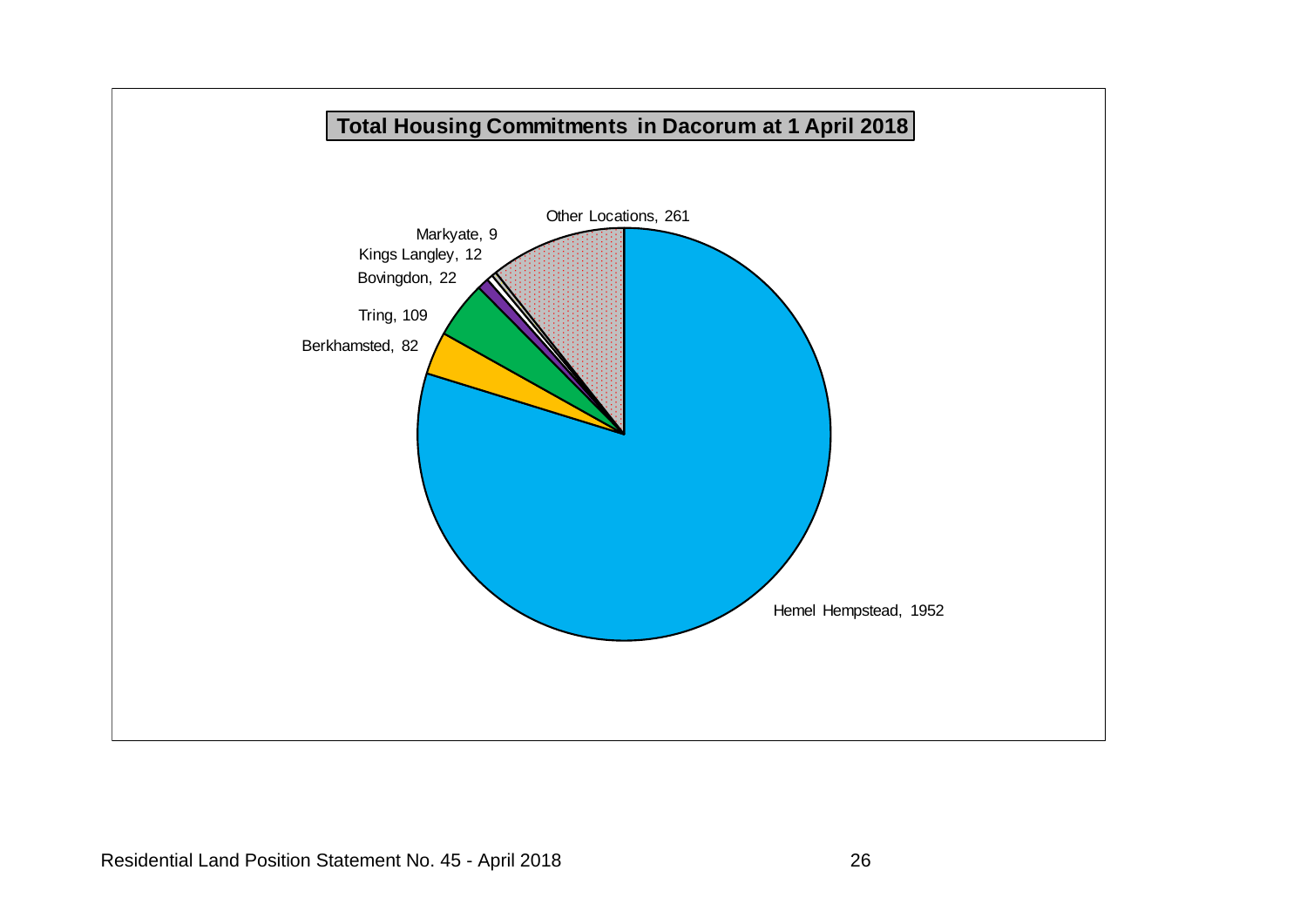|                                                                                                | 6. DWELLING COMPLETIONS (1 APRIL 2017 - 31 MARCH 2018) |                |                                |                         |                |             |                |               |  |  |  |  |
|------------------------------------------------------------------------------------------------|--------------------------------------------------------|----------------|--------------------------------|-------------------------|----------------|-------------|----------------|---------------|--|--|--|--|
|                                                                                                |                                                        |                |                                |                         |                |             |                |               |  |  |  |  |
| <b>SETTLEMENT</b>                                                                              |                                                        |                | <b>LARGE SITES SMALL SITES</b> |                         | <b>CON/COU</b> |             |                | <b>TOTALS</b> |  |  |  |  |
|                                                                                                |                                                        |                |                                |                         |                |             |                |               |  |  |  |  |
|                                                                                                | Gross                                                  | <b>Net</b>     | <b>Gross</b>                   | <b>Net</b>              | <b>Gross</b>   | <b>Net</b>  | <b>Gross</b>   | <b>Net</b>    |  |  |  |  |
| Identified settlements:                                                                        |                                                        |                |                                |                         |                |             |                |               |  |  |  |  |
| Hemel Hempstead                                                                                | 360                                                    | 356            | 18                             | 16                      | 69             | 61          | 447            | 433           |  |  |  |  |
| <b>Berkhamsted</b>                                                                             | 10                                                     | 10             | 14                             | 12                      | 6              | 2           | 30             | 24            |  |  |  |  |
| Tring                                                                                          | 10                                                     | 10             | $\overline{2}$                 | $\mathbf{1}$            | $\overline{2}$ | $\mathbf 0$ | 14             | 11            |  |  |  |  |
| Bovingdon                                                                                      | 0                                                      | $\overline{0}$ | $\mathbf{1}$                   | 0                       | $\overline{0}$ | 0           | 1              | 0             |  |  |  |  |
| Kings Langley                                                                                  | $\mathbf 0$                                            | -1             | 4                              | $\overline{\mathbf{4}}$ | 0              | 0           | $\overline{4}$ | 3             |  |  |  |  |
| Markyate                                                                                       | 0                                                      | 0              | 0                              | 0                       | 0              | 0           | 0              | 0             |  |  |  |  |
| Northchurch                                                                                    | 56                                                     | 56             | 6                              | 6                       | $\overline{0}$ | 0           | 62             | 62            |  |  |  |  |
| Aldbury                                                                                        | 0                                                      | 0              | $\mathbf 0$                    | $\mathbf 0$             | $\overline{0}$ | 0           | $\mathbf 0$    | $\mathbf 0$   |  |  |  |  |
| Chipperfield                                                                                   | 0                                                      | 0              | $\mathbf 0$                    | 0                       | 0              | 0           | $\mathbf 0$    | $\mathbf 0$   |  |  |  |  |
| Flamstead                                                                                      | 0                                                      | 0              | $\mathbf 0$                    | 0                       | 0              | $-1$        | $\overline{0}$ | $-1$          |  |  |  |  |
| Long Marston                                                                                   | 0                                                      | $\overline{0}$ | $\Omega$                       | 0                       | $\overline{0}$ | 0           | 0              | $\Omega$      |  |  |  |  |
| Potten End                                                                                     | 0                                                      | $\overline{0}$ | $\mathbf 0$                    | $\Omega$                | 0              | 0           | $\mathbf 0$    | 0             |  |  |  |  |
| Wigginton                                                                                      | 0                                                      | 0              | 0                              | 0                       | 0              | 0           | 0              | 0             |  |  |  |  |
| Wilstone                                                                                       | $\overline{0}$                                         | 0              | $\mathbf 0$                    | -2                      | 0              | 0           | $\overline{0}$ | $-2$          |  |  |  |  |
|                                                                                                |                                                        |                |                                |                         |                |             |                |               |  |  |  |  |
| Rest of Dacorum                                                                                | 21                                                     | 21             | 40                             | 29                      | 9              | 6           | 70             | 56            |  |  |  |  |
|                                                                                                |                                                        |                |                                |                         |                |             |                |               |  |  |  |  |
| <b>TOTALS</b>                                                                                  | 457                                                    | 452            | 85                             | 66                      | 86             | 68          | 628            | 586           |  |  |  |  |
|                                                                                                |                                                        |                |                                |                         |                |             |                |               |  |  |  |  |
| Note:                                                                                          |                                                        |                |                                |                         |                |             |                |               |  |  |  |  |
|                                                                                                |                                                        |                |                                |                         |                |             |                |               |  |  |  |  |
| "Identified settlements" are those settlements identified as a town, large village or selected |                                                        |                |                                |                         |                |             |                |               |  |  |  |  |
|                                                                                                | small village in the Core Strategy.                    |                |                                |                         |                |             |                |               |  |  |  |  |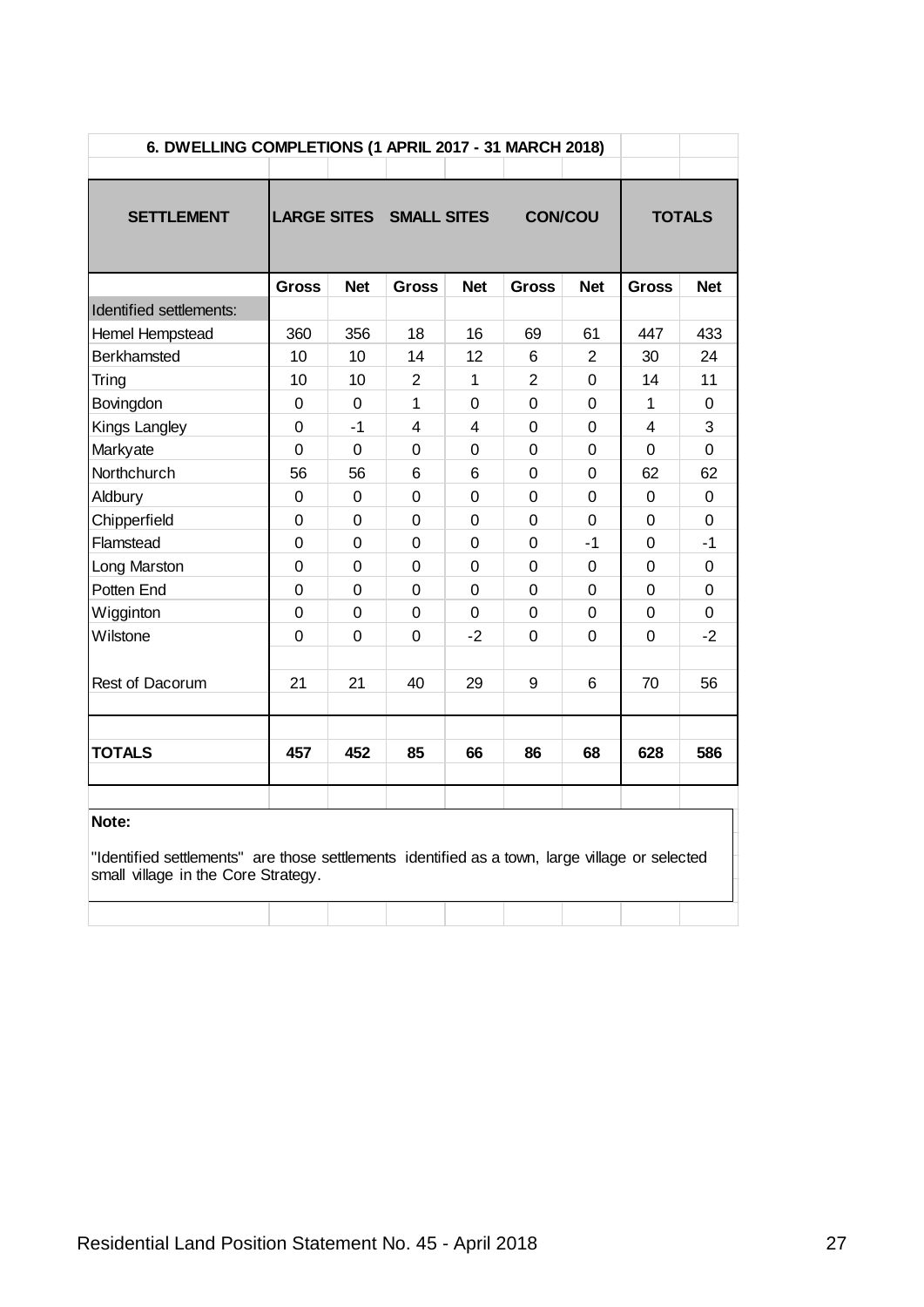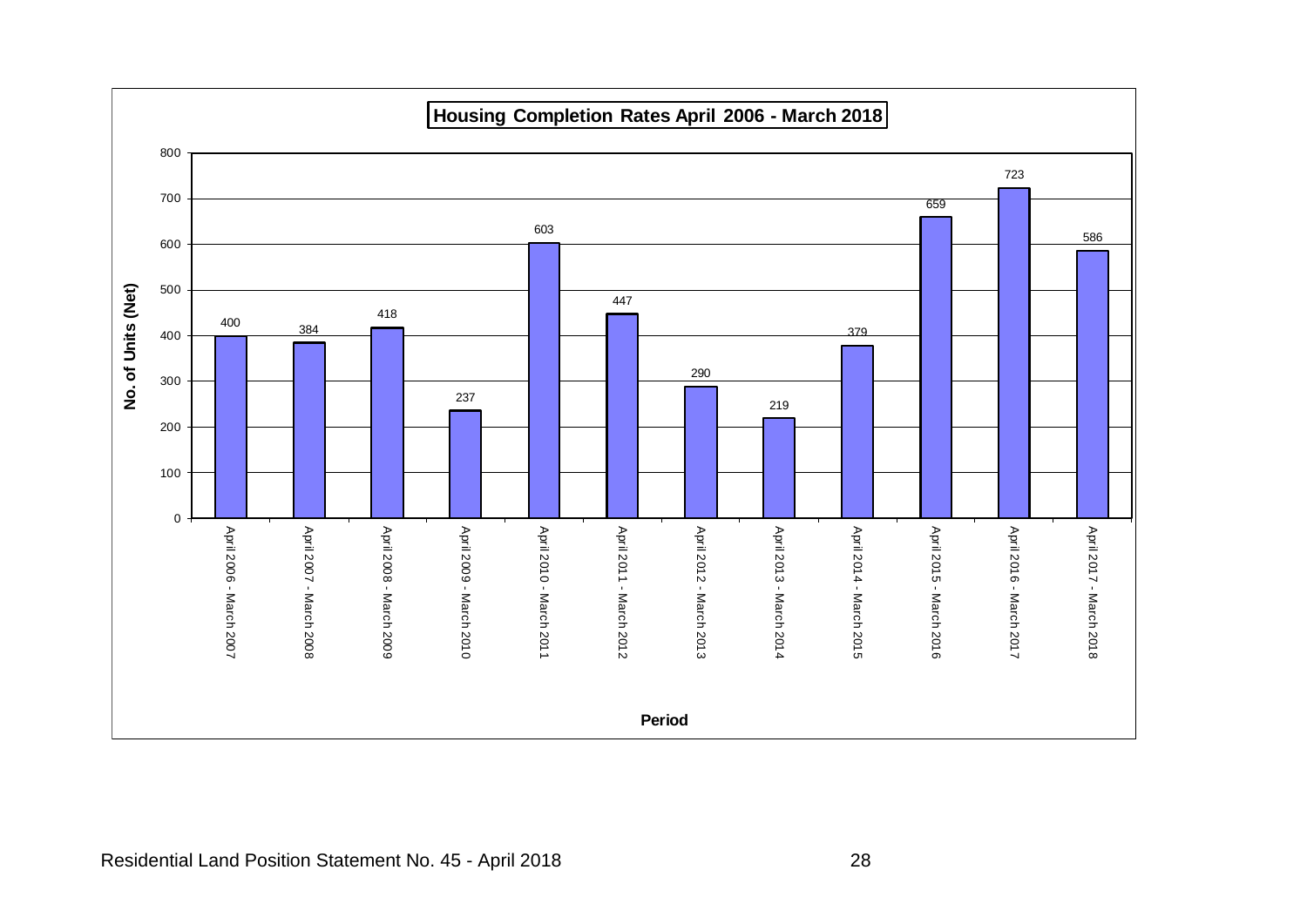### **7. FINALLY COMPLETED SITES**

| <b>Permission Reference</b> | <b>Address</b>                                          | Permission<br><b>Classification</b> | <b>Net Res</b><br>$($ or |                | No. of Units      |                 |
|-----------------------------|---------------------------------------------------------|-------------------------------------|--------------------------|----------------|-------------------|-----------------|
|                             |                                                         |                                     | Gross)<br>Area           | Proposed       | Loss <sub>1</sub> | <b>Net Gain</b> |
| <b>Settlement</b>           | <b>Berkhamsted</b>                                      |                                     |                          |                |                   |                 |
| 4/00089/16/FUL              | 29 SHRUBLANDS ROAD, BERKHAMSTED, HP4 3HX                | <b>Small Site</b>                   | 0.124                    | 3 <sup>1</sup> | $\mathbf{1}$      | 2               |
| 4/00736/16/FUL              | adj 2 MARLIN CLOSE, BERKHAMSTED, HP4 3JX                | <b>Small Site</b>                   | 0.024                    | $\mathbf{1}$   | $\Omega$          | $\mathbf{1}$    |
| 4/00871/15/FUL              | LAND ADJ. TO, 43 LOXLEY ROAD, BERKHAMSTED, HP4 3PS      | <b>Small Site</b>                   | 0.014                    | 1              | $\Omega$          | $\mathbf{1}$    |
| 4/01228/15/FUL              | THE PENNANT, DOCTORS COMMONS ROAD, BERKHAMSTED, HP4 3DW | <b>Small Site</b>                   | 0.060                    | $\overline{2}$ | $\mathbf{1}$      | $\mathbf{1}$    |
| 4/01387/16/FUL              | CHURCH HALL, 30 KINGS ROAD, BERKHAMSTED, HP4 3BD        | CON/COU                             | 0.023                    |                | $\Omega$          | $\mathbf{1}$    |
| 4/01399/16/FUL              | 305 HIGH STREET, BERKHAMSTED, HP4 1AJ                   | CON/COU                             | 0.012                    | 1              | $\overline{2}$    | $-1$            |
| 4/01643/15/FUL              | adj. 14 PRIORY GARDENS, BERKHAMSTED, HP4 2DR            | <b>Small Site</b>                   | 0.017                    |                | $\Omega$          | $\mathbf{1}$    |
| 4/01797/17NMA               | 20 MEADWAY, BERKHAMSTED, HP4 2PN                        | <b>Small Site</b>                   | 0.170                    | 1              | $\Omega$          | $\overline{1}$  |
| 4/01848/17/FUL              | 109 HIGH STREET, BERKHAMSTED, HP4 2DG                   | CON/COU                             | 0.037                    |                | $\Omega$          | $\overline{1}$  |
| 4/02011/16/FUL              | 24 CASTLE STREET, BERKHAMSTED, HP4 2DW                  | CON/COU                             | 0.030                    | 1              | $\mathbf{1}$      | $\mathbf{0}$    |
| 4/02106/16/FUL              | 2 BARNCROFT ROAD, BERKHAMSTED, HP4 3NL                  | <b>Small Site</b>                   | 0.077                    | 1              | $\mathbf{1}$      | $\Omega$        |
| 4/02390/15/FUL              | QUANTOCK, 21 MEADWAY, BERKHAMSTED, HP4 2PN              | <b>Small Site</b>                   | 0.190                    | 1              | $\mathbf{1}$      | $\mathbf{0}$    |
| 4/02467/16/FUL              | 52, RIDGEWAY, BERKHAMSTED, HP4 3LD                      | <b>Small Site</b>                   | 0.043                    | 1              | $\Omega$          | $\mathbf{1}$    |
| 4/02978/16/FUL              | HAVENCROFT, 13 BANK MILL, BERKHAMSTED, HP4 2ER          | <b>Small Site</b>                   | 0.041                    | $\overline{2}$ | $\Omega$          | $\overline{2}$  |
| 4/03815/15/FUL              | 1 COBB ROAD, BERKHAMSTED, HP4 3LE                       | CON/COU                             | 0.054                    | $\overline{2}$ | $\overline{1}$    | $\mathbf{1}$    |
| <b>Berkhamsted Totals:</b>  |                                                         |                                     |                          | 20             | 8                 | 12              |
|                             |                                                         |                                     |                          |                |                   |                 |
| <b>Settlement</b>           | Bovingdon                                               |                                     |                          |                |                   |                 |
|                             |                                                         |                                     |                          |                |                   |                 |
| 4/00522/15/FUL              | 1 BOVINGDON GREEN, BOVINGDON, HEMEL HEMPSTEAD, HP3 0LD  | <b>Small Site</b>                   | 0.070                    | 1              | $\overline{0}$    | $\mathbf{1}$    |
| <b>Bovingdon Totals:</b>    |                                                         |                                     |                          |                | $\Omega$          | $\overline{1}$  |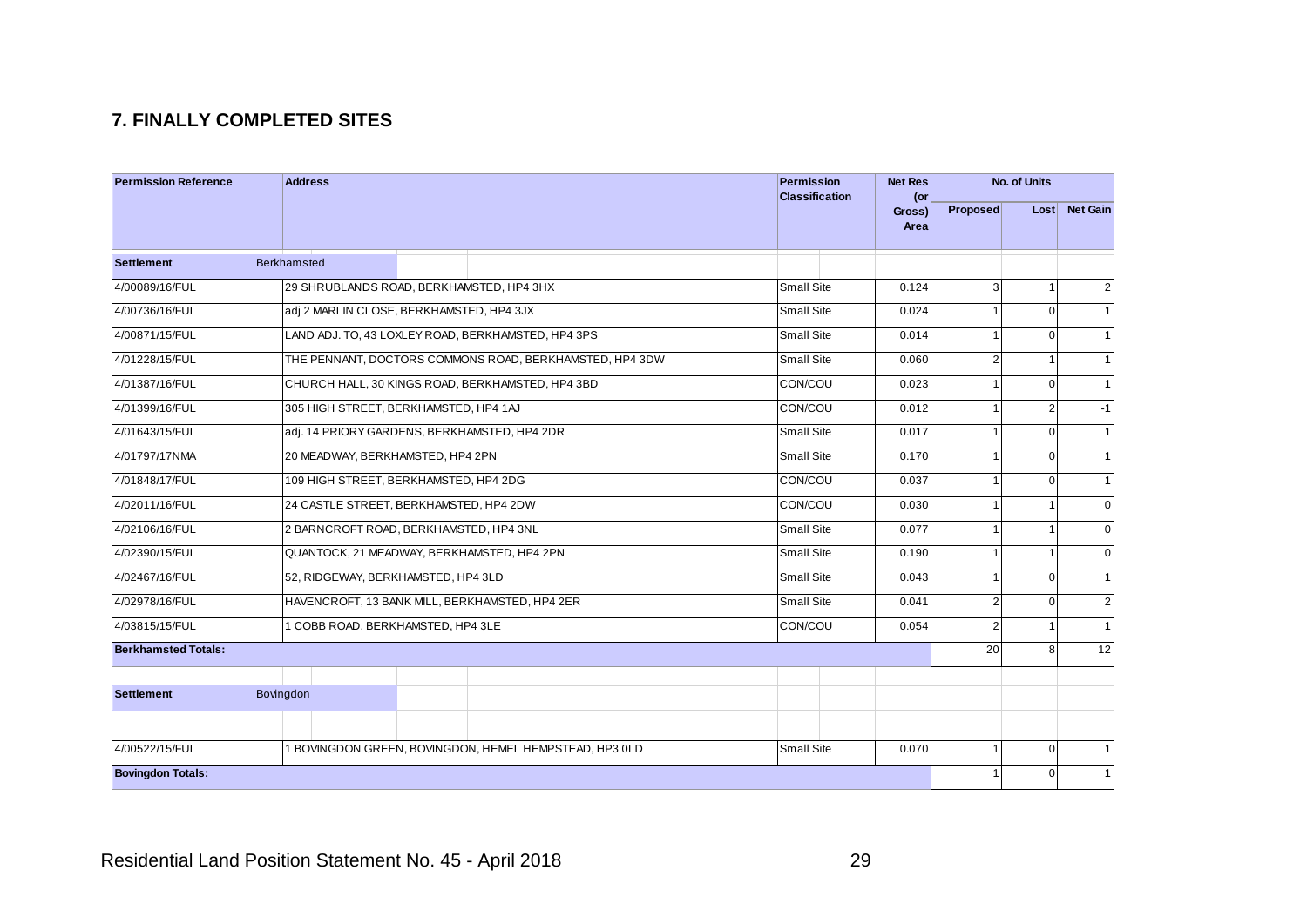| <b>Net Res</b><br>(or<br>Proposed<br>Gross) | No. of Units<br>Loss <sub>1</sub> | Net Gain       |
|---------------------------------------------|-----------------------------------|----------------|
| Area                                        |                                   |                |
|                                             |                                   |                |
|                                             |                                   |                |
| $\overline{2}$<br>0.016                     | $\mathbf{1}$                      | $\mathbf{1}$   |
| $\overline{2}$<br>0.031                     | $\overline{1}$                    | $\mathbf{1}$   |
| 0.004<br>$\mathbf{1}$                       | $\overline{0}$                    | $\mathbf{1}$   |
| 0.090<br>$\overline{\mathbf{c}}$            | $\overline{0}$                    | $2\vert$       |
| 0.017<br>$\mathbf{1}$                       | $\overline{0}$                    | 1              |
| 0.010<br>$\mathbf{1}$                       | $\overline{0}$                    | $\mathbf{1}$   |
| 0.195<br>$\mathbf{1}$                       | 1 <sup>1</sup>                    | $\Omega$       |
| 130<br>1.430                                | $\overline{0}$                    | 130            |
| 0.008<br>$\mathbf{1}$                       | $\overline{0}$                    | $\mathbf{1}$   |
| 0.040<br>3                                  | 1                                 | 2 <sup>1</sup> |
| 0.134<br>14                                 | $\Omega$                          | 14             |
| 0.032<br>$\overline{2}$                     | 1                                 | 1              |
| 0.021<br>$\mathbf{1}$                       | $\overline{0}$                    | $\mathbf{1}$   |
| 0.030<br>$\overline{\mathbf{c}}$            | $\mathbf{1}$                      | $\mathbf{1}$   |
| 0.025<br>$\mathbf{1}$                       | $\overline{0}$                    | 1              |
| 0.020<br>$\mathbf{1}$                       | $\overline{0}$                    | $\mathbf{1}$   |
| 9<br>0.113                                  | $\Omega$                          | $\overline{9}$ |
| 0.150<br>13                                 | $\overline{0}$                    | 13             |
| 0.029<br>1                                  | $\overline{0}$                    | $\mathbf{1}$   |
| 0.008<br>1                                  | $\overline{0}$                    | $\mathbf{1}$   |
| 0.130<br>39                                 | $\Omega$                          | 39             |
| 0.021<br>$\overline{2}$                     | 1                                 | 1              |
| 0.148<br>$\mathbf{1}$                       | 1                                 | $\overline{0}$ |
|                                             |                                   |                |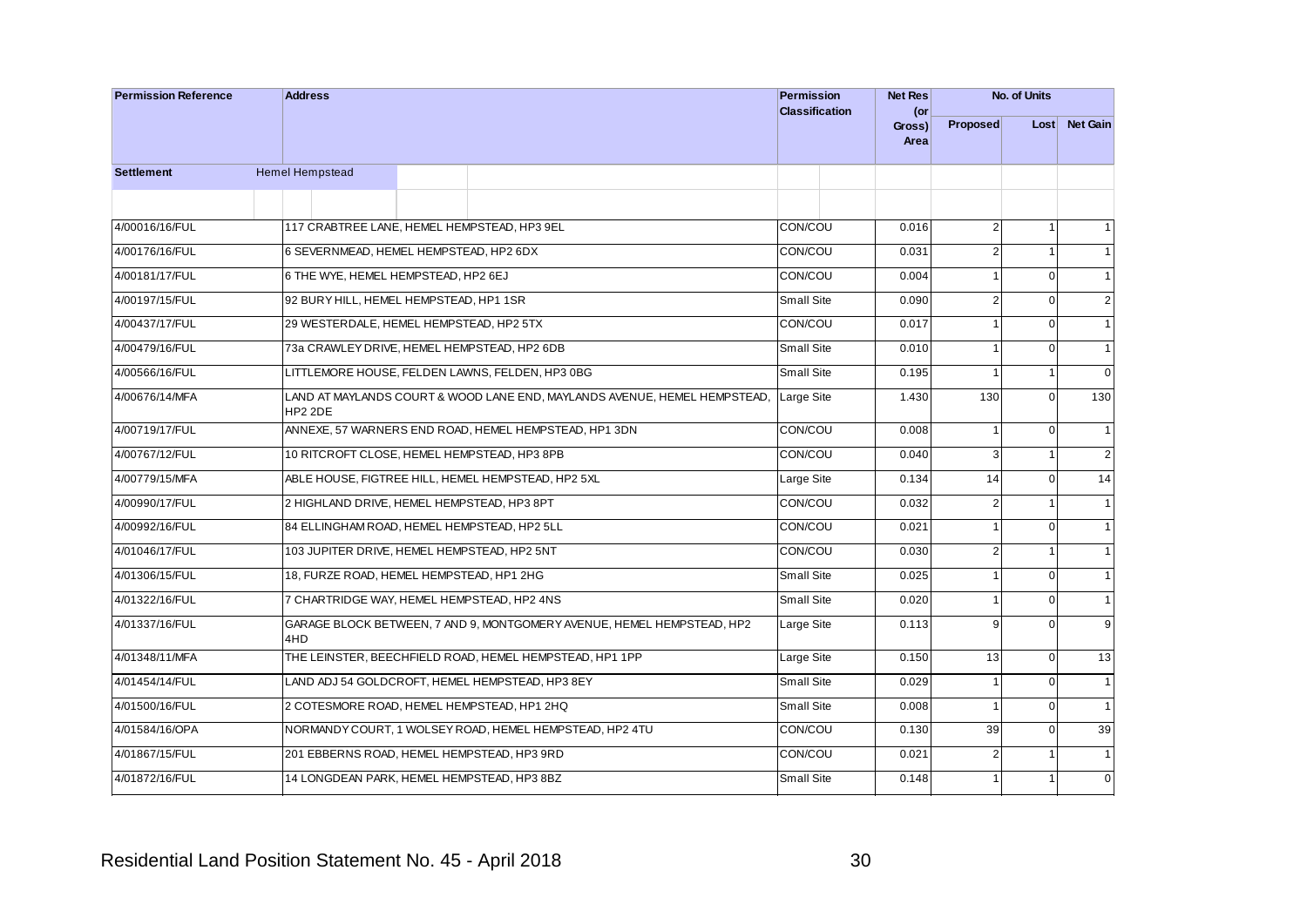| <b>Permission Reference</b> | <b>Address</b> | Permission     | Net Res |                 | No. of Units      |                 |
|-----------------------------|----------------|----------------|---------|-----------------|-------------------|-----------------|
|                             |                | Classification | (or     |                 |                   |                 |
|                             |                |                | Gross)  | <b>Proposed</b> | Loss <sub>1</sub> | <b>Net Gain</b> |
|                             |                |                | Area    |                 |                   |                 |
|                             |                |                |         |                 |                   |                 |

|                                |                                                                                                         |                   | Gross)<br>Area | <b>Proposed</b>  | Lost∣           | <b>Net Gain</b> |
|--------------------------------|---------------------------------------------------------------------------------------------------------|-------------------|----------------|------------------|-----------------|-----------------|
|                                |                                                                                                         |                   |                |                  |                 |                 |
| 4/01872/16/FUL                 | 14 LONGDEAN PARK, HEMEL HEMPSTEAD, HP3 8BZ                                                              | <b>Small Site</b> | 0.148          | $\mathbf{1}$     | 1               | $\mathbf 0$     |
| 4/01937/16/FUL                 | LAND ADJ, 2 GREENSIDE, LEVERSTOCK GREEN ROAD, HEMEL HEMPSTEAD, HP3 8QQ                                  | <b>Small Site</b> | 0.022          | $\mathbf{1}$     | $\overline{0}$  | $\mathbf{1}$    |
| 4/01986/16/OPA                 | UNIT 4, 160 MARLOWES, HEMEL HEMPSTEAD, HP1 1BA                                                          | CON/COU           | 0.025          | $\overline{2}$   | $\overline{0}$  | $\overline{2}$  |
| 4/02013/13/FUL                 | (BLOCK H), LAND AT JUNCTION OF COTTERELLS AND, STATION ROAD, HEMEL<br>HEMPSTEAD, HP1 1FW                | Large Site        | 0.247          | 9                | $\mathbf{0}$    | 9               |
| 4/02130/16/FUL                 | Land adj, 53 RISEDALE ROAD, HEMEL HEMPSTEAD, HP3 9NW                                                    | <b>Small Site</b> | 0.022          |                  | $\mathbf{0}$    | $\mathbf{1}$    |
| 4/02403/16/FUL                 | Land adj, 136C ST AGNELLS LANE, HEMEL HEMPSTEAD, HP2 6LQ                                                | <b>Small Site</b> | 0.030          | $\overline{ }$   | $\mathbf{0}$    | $\mathbf{1}$    |
| 4/02405/17/LDE                 | 11 MERSEY PLACE, HEMEL HEMPSTEAD, HP2 6EB                                                               | CON/COU           | 0.015          | $\overline{2}$   | $\mathbf{1}$    | $\mathbf{1}$    |
| 4/02681/15/FUL                 | 129 MARLINS TURN, HEMEL HEMPSTEAD, HP1 3LW                                                              | <b>Small Site</b> | 0.016          |                  | $\overline{0}$  | $\mathbf{1}$    |
| 4/02801/15/RES                 | LAND AT WESTWICK FARM, WESTWICK ROW, HEMEL HEMPSTEAD, HP2 4UD                                           | Large Site        | 1.022          | 26               | $\mathbf 0$     | 26              |
| 4/02862/16/FUL                 | 38 TURNERS HILL, HEMEL HEMPSTEAD, HP2 4LD                                                               | Small Site        | 0.017          | $\overline{2}$   | $\mathbf 0$     | $\sqrt{2}$      |
| 4/02928/16/FUL                 | HIGHFIELD SURGERY, JUPITER DRIVE, HEMEL HEMPSTEAD, HP2 5NT                                              | Large Site        | 0.046          | $6 \overline{6}$ | $\Omega$        | 6               |
| 4/03139/16/OPA                 | 6 CLIFTON COURT, CORNER HALL, HEMEL HEMPSTEAD, HP3 9XY                                                  | CON/COU           | 0.007          | 8                | $\mathbf{0}$    | 8               |
| 4/03159/15/FUL                 | 53 OLIVER ROAD, HEMEL HEMPSTEAD, HP3 9PZ                                                                | <b>Small Site</b> | 0.013          | 1                | $\overline{0}$  | $\mathbf{1}$    |
| 4/03288/17/FUL                 | 14 BRONTE CRESCENT, HEMEL HEMPSTEAD, HP2 7NT                                                            | CON/COU           | 0.027          |                  | $\overline{0}$  | $\mathbf{1}$    |
| 4/03357/14/FUL                 | LAND BETWEEN, 50 HARDY ROAD & 20 LAUREL CLOSE, (REAR OF 97 ADEYFIELD ROAD),<br>HEMEL HEMPSTEAD, HP2 5EB | Small Site        | 0.052          | $\overline{2}$   | $\overline{0}$  | $\overline{2}$  |
| 4/03498/14/FUL                 | 17 MIDDLE HILL, HEMEL HEMPSTEAD, HP1 2JQ                                                                | <b>Small Site</b> | 0.006          |                  | $\mathbf{0}$    | $\mathbf{1}$    |
| 4/03660/15/FUL                 | 137 ADEYFIELD ROAD, HEMEL HEMPSTEAD, HP2 5JZ                                                            | Large Site        | 0.158          | 5 <sup>1</sup>   | $\mathbf{1}$    | $\overline{4}$  |
| <b>Hemel Hempstead Totals:</b> |                                                                                                         |                   |                | 300              | 10 <sup>1</sup> | 290             |
| <b>Settlement</b>              | Kings Langley                                                                                           |                   |                |                  |                 |                 |
|                                |                                                                                                         |                   |                |                  |                 |                 |
| 4/00182/15/FUL                 | 84 - 86 VICARAGE LANE, KINGS LANGLEY, WD4 9HR                                                           | <b>Small Site</b> | 0.089          | $\overline{2}$   | $\mathbf{1}$    | $\mathbf{1}$    |
| 4/00196/15/FUL                 | LAND AT, FIVE ACRES, KINGS LANGLEY, WD4 9JU                                                             | <b>Small Site</b> | 0.116          | $\overline{2}$   | $\mathbf{0}$    | $\overline{2}$  |
| <b>Kings Langley Totals:</b>   |                                                                                                         |                   |                | $\overline{4}$   | $\mathbf{1}$    | 3               |

| <b>Settlement</b>            | Kings Langley |                                               |                   |       |  |                |
|------------------------------|---------------|-----------------------------------------------|-------------------|-------|--|----------------|
|                              |               |                                               |                   |       |  |                |
| 4/00182/15/FUL               |               | 84 - 86 VICARAGE LANE, KINGS LANGLEY, WD4 9HR | <b>Small Site</b> | 0.089 |  |                |
| 4/00196/15/FUL               |               | LAND AT, FIVE ACRES, KINGS LANGLEY, WD4 9JU   | <b>Small Site</b> | 0.116 |  | $\overline{2}$ |
| <b>Kings Langley Totals:</b> |               |                                               |                   |       |  | 3              |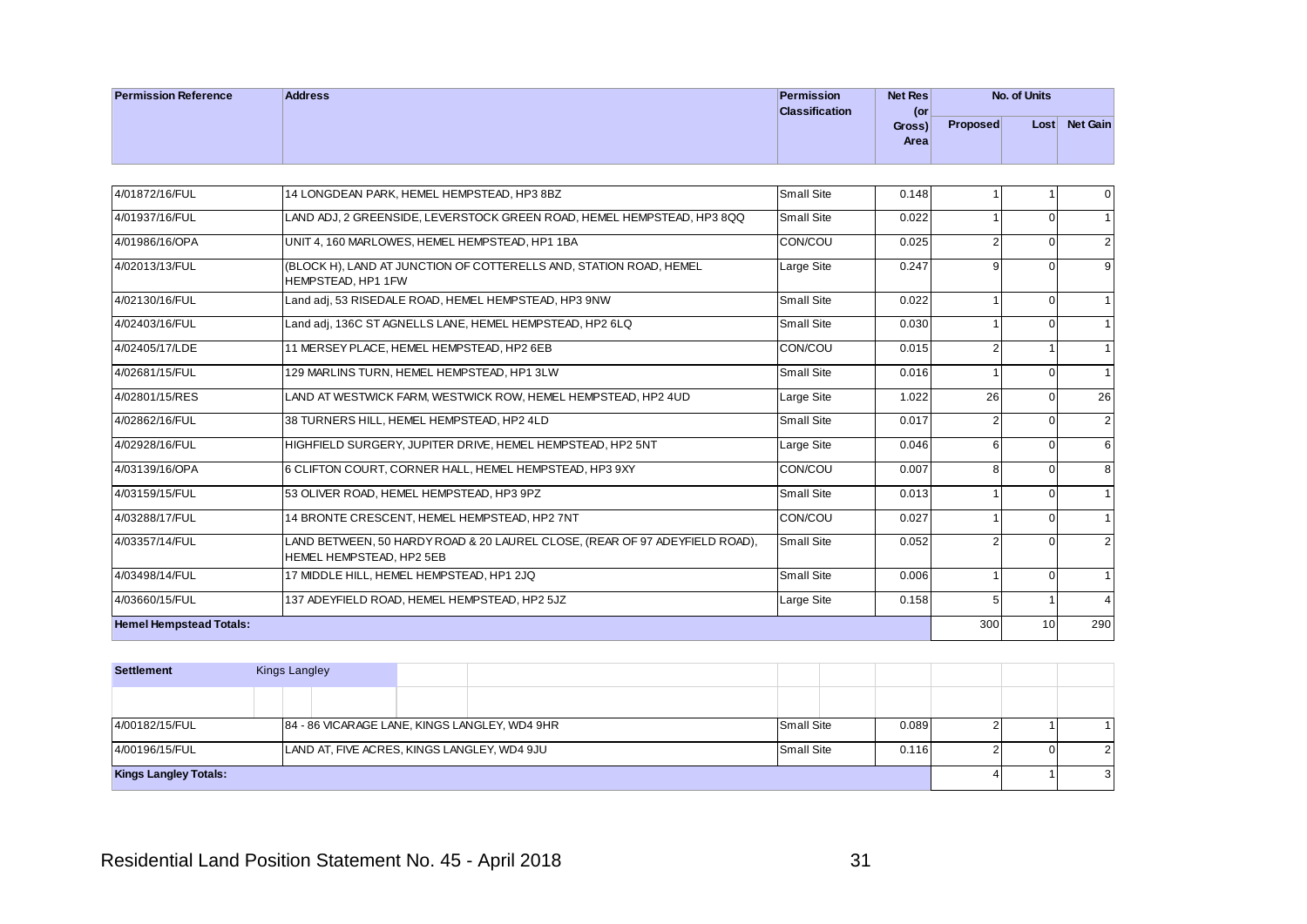| <b>Permission Reference</b> | <b>Address</b> | Net Res<br>Permission        |                 | No. of Un |
|-----------------------------|----------------|------------------------------|-----------------|-----------|
|                             |                | <b>Classification</b><br>(or |                 |           |
|                             |                | Gross)                       | <b>Proposed</b> |           |
|                             |                | <b>Area</b>                  |                 |           |
|                             |                |                              |                 |           |

| <b>Settlement</b><br>Northchurch<br>4/03241/14/MFA<br>LAND AT JUNCTION OF, DURRANTS LANE &, SHOOTERSWAY, BERKHAMSTED<br>Large Site<br>3.689<br>92<br>$\overline{0}$<br>4/01739/16/NMA<br>8 NEW ROAD, NORTHCHURCH, BERKHAMSTED, HP4 3QY<br>Small Site<br>0.029<br>$\overline{2}$<br>$\mathsf{O}\xspace$<br>4/03564/15/FUL<br>Land R/O (Chandlers Mews), 8 NEW ROAD, NORTHCHURCH, HP4 3QY<br>Small Site<br>0.114<br>$\overline{4}$<br>$\mathsf{O}\xspace$<br>98<br>Northchurch Totals:<br>$\mathsf{O}\xspace$ |  |  |  |  |  | Gross)<br>Area | <b>Proposed</b> | L |
|-------------------------------------------------------------------------------------------------------------------------------------------------------------------------------------------------------------------------------------------------------------------------------------------------------------------------------------------------------------------------------------------------------------------------------------------------------------------------------------------------------------|--|--|--|--|--|----------------|-----------------|---|
| 92<br>$\overline{2}$<br>$\overline{4}$<br>98                                                                                                                                                                                                                                                                                                                                                                                                                                                                |  |  |  |  |  |                |                 |   |
|                                                                                                                                                                                                                                                                                                                                                                                                                                                                                                             |  |  |  |  |  |                |                 |   |
|                                                                                                                                                                                                                                                                                                                                                                                                                                                                                                             |  |  |  |  |  |                |                 |   |
|                                                                                                                                                                                                                                                                                                                                                                                                                                                                                                             |  |  |  |  |  |                |                 |   |
|                                                                                                                                                                                                                                                                                                                                                                                                                                                                                                             |  |  |  |  |  |                |                 |   |
|                                                                                                                                                                                                                                                                                                                                                                                                                                                                                                             |  |  |  |  |  |                |                 |   |
|                                                                                                                                                                                                                                                                                                                                                                                                                                                                                                             |  |  |  |  |  |                |                 |   |
|                                                                                                                                                                                                                                                                                                                                                                                                                                                                                                             |  |  |  |  |  |                |                 |   |
|                                                                                                                                                                                                                                                                                                                                                                                                                                                                                                             |  |  |  |  |  |                |                 |   |
|                                                                                                                                                                                                                                                                                                                                                                                                                                                                                                             |  |  |  |  |  |                |                 |   |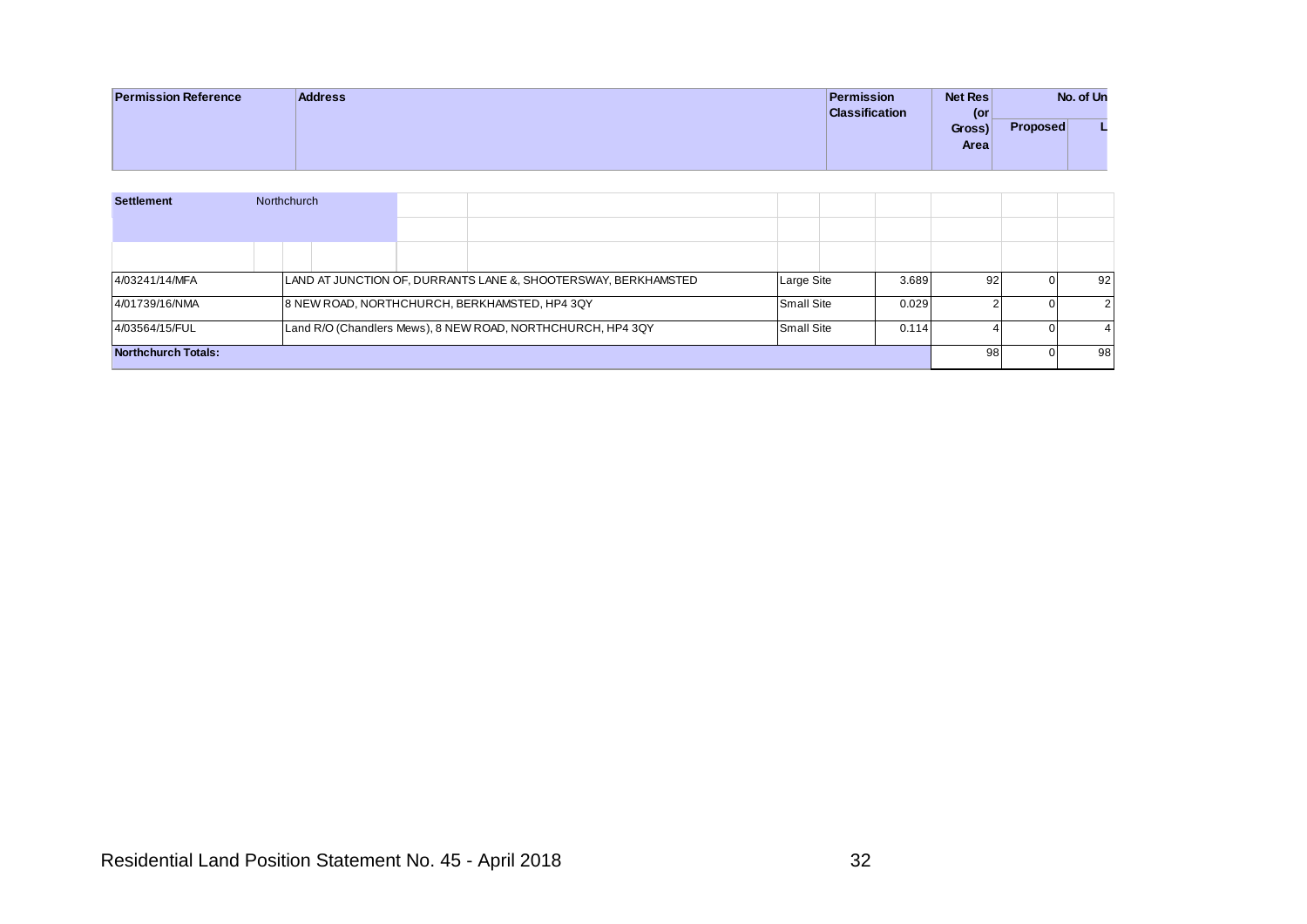| <b>Permission Reference</b> | <b>Address</b> | Net Res<br>Permission        |                 | No. of Units |                 |
|-----------------------------|----------------|------------------------------|-----------------|--------------|-----------------|
|                             |                | <b>Classification</b><br>(or |                 |              |                 |
|                             |                | Gross)                       | <b>Proposed</b> | Lost         | <b>Net Gain</b> |
|                             |                | Area                         |                 |              |                 |
|                             |                |                              |                 |              |                 |

| <b>Settlement</b><br><b>Outside Policy Settlement</b><br>SHANTOCK, VENUS HILL, BOVINGDON, HP3 0PG<br>4/01227/16/FUL<br>Small Site<br>COW HOUSE, LANGLEY LODGE FARM, LANGLEY LODGE LANE, KINGS LANGLEY, WD4 8QN<br>4/01810/13/FUL<br>Small Site<br>RUNWAYS FARM, UPPER BOURNE END LANE, HEMEL HEMPSTEAD, HP1 2RR<br>4/01818/16/FUL<br>Small Site<br>LITTLE HEATH GREAT FARM, LITTLE HEATH LANE, LITTLE HEATH, BERKHAMSTED, HP4 2RT<br>4/01882/15/FUL<br><b>Small Site</b><br>DON'S WOOD, FLAUNDEN LANE, BOVINGDON, HP3 0PQ<br>Small Site<br>4/02135/17/FUL<br>4/02206/16/FUL<br>WOODSIDE, CHESHAM ROAD, WIGGINTON, TRING, HP23 6JE<br>CON/COU<br>BROWNS SPRING FARM, PLOUGH LANE, POTTEN END, BERKHAMSTED, HP4 2QX<br>Small Site<br>4/02242/17/LDE<br>4/02750/15/FUL<br>FRITHSDEN HOUSE, FRITHSDEN COPSE, POTTEN END, BERKHAMSTED, HP4 2RG<br>Small Site<br>4/02853/15/FUL<br>MILLFIELD BUNGALOW, FRIENDLESS LANE, FLAMSTEAD, ST ALBANS, AL3 8DE<br>Small Site<br>CON/COU<br>4/02969/17/LDE<br>BUNGALOW, CHERRY TREE FARM, CHESHAM ROAD, WIGGINTON, TRING, HP23 6JG | 0.241<br>0.025<br>0.200<br>0.300<br>1.900<br>0.010<br>0.040<br>1.990 | $\mathbf{1}$<br>$\mathbf{1}$<br>$\mathbf 0$<br>$\mathbf{1}$<br>1<br>$\mathbf 0$<br>$\mathbf{1}$<br>$\mathbf{1}$<br>$\mathbf{0}$<br>$\mathbf{1}$ | $\mathbf{0}$<br>$\mathbf{1}$<br>$\mathbf{0}$<br>$\mathbf{1}$<br>$\mathbf{0}$<br>$\mathbf{1}$ |
|--------------------------------------------------------------------------------------------------------------------------------------------------------------------------------------------------------------------------------------------------------------------------------------------------------------------------------------------------------------------------------------------------------------------------------------------------------------------------------------------------------------------------------------------------------------------------------------------------------------------------------------------------------------------------------------------------------------------------------------------------------------------------------------------------------------------------------------------------------------------------------------------------------------------------------------------------------------------------------------------------------------------------------------------------------------------|----------------------------------------------------------------------|-------------------------------------------------------------------------------------------------------------------------------------------------|----------------------------------------------------------------------------------------------|
|                                                                                                                                                                                                                                                                                                                                                                                                                                                                                                                                                                                                                                                                                                                                                                                                                                                                                                                                                                                                                                                                    |                                                                      |                                                                                                                                                 |                                                                                              |
|                                                                                                                                                                                                                                                                                                                                                                                                                                                                                                                                                                                                                                                                                                                                                                                                                                                                                                                                                                                                                                                                    |                                                                      |                                                                                                                                                 |                                                                                              |
|                                                                                                                                                                                                                                                                                                                                                                                                                                                                                                                                                                                                                                                                                                                                                                                                                                                                                                                                                                                                                                                                    |                                                                      |                                                                                                                                                 |                                                                                              |
|                                                                                                                                                                                                                                                                                                                                                                                                                                                                                                                                                                                                                                                                                                                                                                                                                                                                                                                                                                                                                                                                    |                                                                      |                                                                                                                                                 |                                                                                              |
|                                                                                                                                                                                                                                                                                                                                                                                                                                                                                                                                                                                                                                                                                                                                                                                                                                                                                                                                                                                                                                                                    |                                                                      |                                                                                                                                                 |                                                                                              |
|                                                                                                                                                                                                                                                                                                                                                                                                                                                                                                                                                                                                                                                                                                                                                                                                                                                                                                                                                                                                                                                                    |                                                                      |                                                                                                                                                 |                                                                                              |
|                                                                                                                                                                                                                                                                                                                                                                                                                                                                                                                                                                                                                                                                                                                                                                                                                                                                                                                                                                                                                                                                    |                                                                      |                                                                                                                                                 |                                                                                              |
|                                                                                                                                                                                                                                                                                                                                                                                                                                                                                                                                                                                                                                                                                                                                                                                                                                                                                                                                                                                                                                                                    |                                                                      |                                                                                                                                                 |                                                                                              |
|                                                                                                                                                                                                                                                                                                                                                                                                                                                                                                                                                                                                                                                                                                                                                                                                                                                                                                                                                                                                                                                                    |                                                                      |                                                                                                                                                 |                                                                                              |
|                                                                                                                                                                                                                                                                                                                                                                                                                                                                                                                                                                                                                                                                                                                                                                                                                                                                                                                                                                                                                                                                    |                                                                      | $\Omega$<br>1                                                                                                                                   | $\mathbf{1}$                                                                                 |
|                                                                                                                                                                                                                                                                                                                                                                                                                                                                                                                                                                                                                                                                                                                                                                                                                                                                                                                                                                                                                                                                    |                                                                      | $\mathbf{1}$<br>$\mathbf{1}$                                                                                                                    | $\Omega$                                                                                     |
|                                                                                                                                                                                                                                                                                                                                                                                                                                                                                                                                                                                                                                                                                                                                                                                                                                                                                                                                                                                                                                                                    | 0.578                                                                | $\mathbf{1}$<br>1                                                                                                                               | $\mathbf{0}$                                                                                 |
|                                                                                                                                                                                                                                                                                                                                                                                                                                                                                                                                                                                                                                                                                                                                                                                                                                                                                                                                                                                                                                                                    | 0.035                                                                | $\mathbf 0$<br>1                                                                                                                                | $\mathbf{1}$                                                                                 |
| 4/03038/16/FUL<br>KEEPERS COTTAGE, HALF MOON LANE, PEPPERSTOCK, LU1 4LL<br>Small Site                                                                                                                                                                                                                                                                                                                                                                                                                                                                                                                                                                                                                                                                                                                                                                                                                                                                                                                                                                              | 0.235                                                                | 3<br>$\mathbf{0}$                                                                                                                               | 3                                                                                            |
| 4/03182/15/FUL<br>BEAUPORT, FRITHSDEN COPSE, POTTEN END, HP4 2RQ<br>Small Site                                                                                                                                                                                                                                                                                                                                                                                                                                                                                                                                                                                                                                                                                                                                                                                                                                                                                                                                                                                     | 0.400                                                                | $\mathbf{1}$<br>1                                                                                                                               | $\Omega$                                                                                     |
| COW ROAST MARINA, WHARF LANE, COW ROAST, TRING, HP23 5FQ<br>Small Site<br>4/03279/16/MFA                                                                                                                                                                                                                                                                                                                                                                                                                                                                                                                                                                                                                                                                                                                                                                                                                                                                                                                                                                           | 0.022                                                                | $\Omega$<br>10                                                                                                                                  | 10                                                                                           |
| 4/03479/15/FUL<br>BEECHURST, CADDINGTON COMMON, MARKYATE, AL3 8QF<br>Small Site                                                                                                                                                                                                                                                                                                                                                                                                                                                                                                                                                                                                                                                                                                                                                                                                                                                                                                                                                                                    | 0.200                                                                | $\mathbf{0}$<br>$\overline{2}$                                                                                                                  | 2                                                                                            |
| 4/03511/15/FUL<br>HIGHWAYS, NORTHCHURCH COMMON, BERKHAMSTED, HP4 1LR<br>Small Site                                                                                                                                                                                                                                                                                                                                                                                                                                                                                                                                                                                                                                                                                                                                                                                                                                                                                                                                                                                 | 0.205                                                                | $\mathbf{1}$<br>1                                                                                                                               | $\mathbf{0}$                                                                                 |
| 4/03519/15/FUL<br>KINTYRE, TROWLEY BOTTOM, FLAMSTEAD, ST ALBANS, AL3 8DW<br>Small Site                                                                                                                                                                                                                                                                                                                                                                                                                                                                                                                                                                                                                                                                                                                                                                                                                                                                                                                                                                             | 0.204                                                                | $\overline{1}$<br>1                                                                                                                             | $\mathbf{0}$                                                                                 |
| CON/COU<br>4/03572/14/FUL<br>PENDLEY FARM, STATION ROAD, TRING, HP23 5QY                                                                                                                                                                                                                                                                                                                                                                                                                                                                                                                                                                                                                                                                                                                                                                                                                                                                                                                                                                                           | 0.940                                                                | 3<br>$\overline{7}$                                                                                                                             | $\overline{4}$                                                                               |
| Small Site<br>4/04009/15/FUL<br>WOODVIEW, TINKERS LANE, WIGGINTON, TRING, HP23 6JB                                                                                                                                                                                                                                                                                                                                                                                                                                                                                                                                                                                                                                                                                                                                                                                                                                                                                                                                                                                 | 0.190                                                                | $\mathbf{1}$<br>1                                                                                                                               | $\mathbf{0}$                                                                                 |
| 4/04047/15/FUL<br>Land at, DUNSLEY ORCHARD, LONDON ROAD, TRING, HP23 6HA<br><b>Small Site</b>                                                                                                                                                                                                                                                                                                                                                                                                                                                                                                                                                                                                                                                                                                                                                                                                                                                                                                                                                                      | 0.344                                                                | $\mathbf 0$<br>1                                                                                                                                | $\mathbf{1}$                                                                                 |
| <b>Outside Policy Settlement Totals:</b>                                                                                                                                                                                                                                                                                                                                                                                                                                                                                                                                                                                                                                                                                                                                                                                                                                                                                                                                                                                                                           |                                                                      | 12<br>37                                                                                                                                        | 25                                                                                           |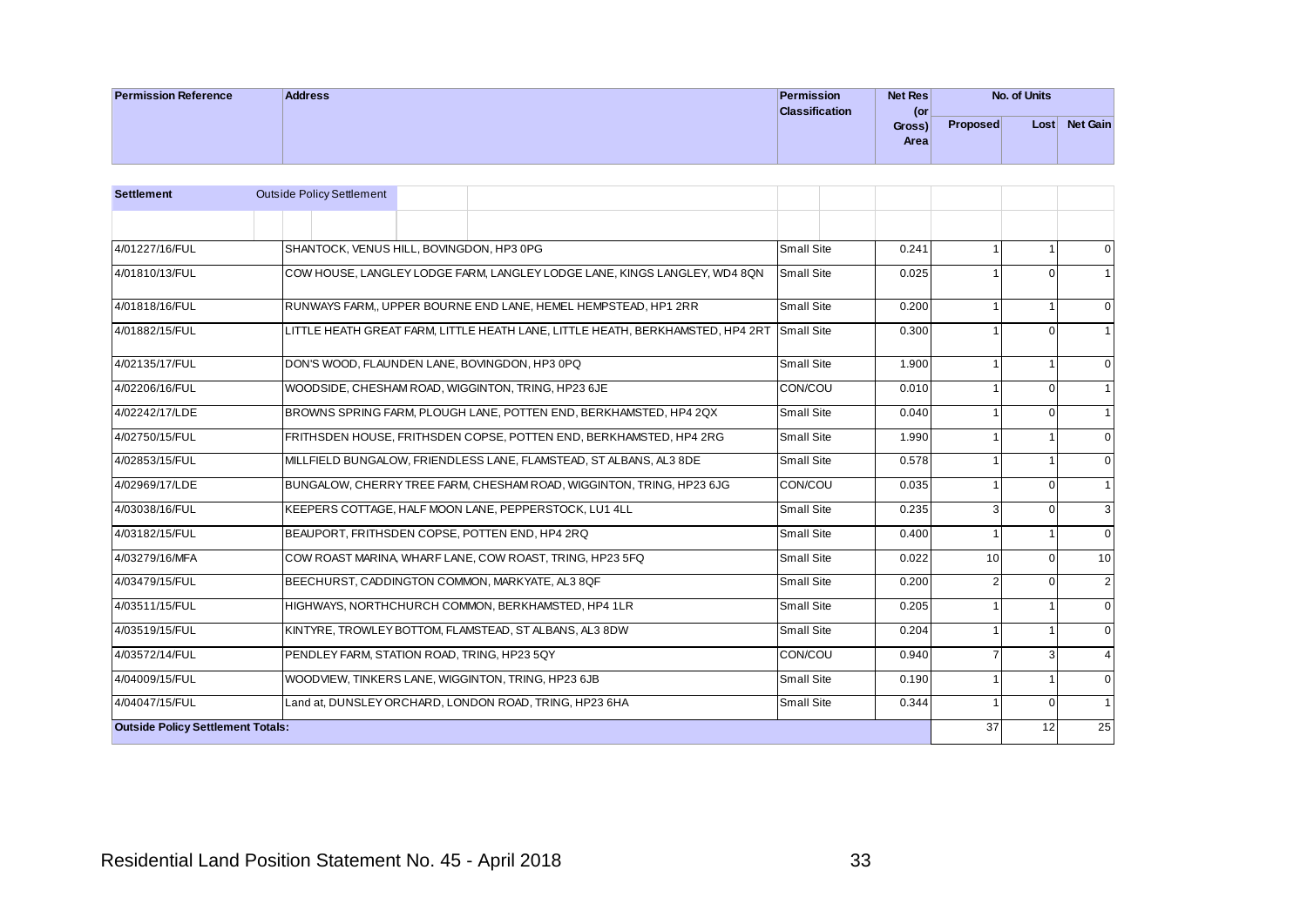| <b>Permission Reference</b> | <b>Address</b> | Permission            | Net Res |                 | No. of Units |                 |
|-----------------------------|----------------|-----------------------|---------|-----------------|--------------|-----------------|
|                             |                | <b>Classification</b> | (or     |                 |              |                 |
|                             |                |                       | Gross)  | <b>Proposed</b> | Lost         | <b>Net Gain</b> |
|                             |                |                       | Area    |                 |              |                 |
|                             |                |                       |         |                 |              |                 |

|                               |              |                                             |                                                                           |                   | Gross)<br>Area | <b>Proposed</b> |                | Lost Net Gain  |
|-------------------------------|--------------|---------------------------------------------|---------------------------------------------------------------------------|-------------------|----------------|-----------------|----------------|----------------|
| <b>Settlement</b>             |              | Rural area                                  |                                                                           |                   |                |                 |                |                |
|                               |              |                                             |                                                                           |                   |                |                 |                |                |
|                               |              |                                             |                                                                           |                   |                |                 |                |                |
| 4/00434/14/MFA                |              |                                             | FORMER EGG PACKING FACILITY, LUKES LANE, GUBBLECOTE, TRING, HP23 4FA      | Large Site        | 1.112          | 21              | $\mathbf{0}$   | 21             |
| 4/01334/16/FUL                |              |                                             | WILSTONE GREAT FARM, NEW ROAD, WILSTONE, HP23 4PA                         | CON/COU           | 0.055          | 3               | $\mathbf 0$    | $\mathbf{3}$   |
| 4/01460/15/FUL                |              |                                             | CHARNIS, RINGSHALL DRIVE, ASHRIDGE PARK, LITTLE GADDESDEN, HP4 1NP        | Small Site        | 1.730          | 1               | $\mathbf{1}$   | $\mathbf 0$    |
| 4/02353/14/FUL                |              |                                             | COTTON SPRING FARM, FRIENDLESS LANE, MARKYATE, AL3 8AF                    | Small Site        | 0.520          | $\overline{4}$  | $\overline{0}$ | $\overline{4}$ |
| 4/02503/14/FUL                |              |                                             | SOUTHINGS FARM, GADDESDEN ROW, HEMEL HEMPSTEAD, HP2 6HX                   | CON/COU           | 0.388          | 3               | $\mathbf{0}$   | $\sqrt{3}$     |
| 4/02699/15/FUL                |              |                                             | MOSSHALL FARM, NETTLEDEN ROAD NORTH, LITTLE GADDESDEN, HP4 1PE            | <b>Small Site</b> | 0.120          | $\overline{1}$  | 1              | $\mathbf{0}$   |
| 4/03282/16/FUL                |              |                                             | LAND SOUTH OF 30, WEST DENE, GREAT GADDESDEN, HP2 6HU                     | Small Site        | 0.124          | $\overline{4}$  | $\mathbf{0}$   | $\overline{4}$ |
| 4/03292/14/FUL                |              |                                             | PHEASANT FIELD, RINGSHALL DRIVE, ASHRIDGE PARK, LITTLE GADDESDEN, HP4 1NP | <b>Small Site</b> | 0.290          | $\mathbf{1}$    | $\mathbf{1}$   | $\mathbf 0$    |
| <b>Rural area Totals:</b>     |              |                                             |                                                                           |                   |                | 38              | 3              | 35             |
|                               |              |                                             |                                                                           |                   |                |                 |                |                |
| <b>Settlement</b>             | <b>Tring</b> |                                             |                                                                           |                   |                |                 |                |                |
|                               |              |                                             |                                                                           |                   |                |                 |                |                |
| 4/02884/15/MFA                |              |                                             | JR SMITH TRANSPORT LTD, LANGDON STREET, TRING, HP23 6DJ                   | Large Site        | 0.270          | 10              | $\mathbf 0$    | 10             |
| 4/02936/15/FUL                |              | HIGH DRIVE, AYLESBURY ROAD, TRING, HP23 4DJ |                                                                           | <b>Small Site</b> | 0.120          | $\mathbf{1}$    | 1              | $\mathbf 0$    |
| 4/03733/15/FUL                |              |                                             | OLD WEAVERS PLACE, ALBERT STREET, TRING, HP23 6DH                         | CON/COU           | 0.045          | $\overline{1}$  | $\overline{2}$ | $-1$           |
| 4/03941/15/FUL                |              | 89 AKEMAN STREET, TRING, HP23 6AA           |                                                                           | CON/COU           | 0.004          | $\overline{1}$  | $\overline{0}$ | $\mathbf{1}$   |
| <b>Tring Totals:</b>          |              |                                             |                                                                           |                   |                | 13              | $\overline{3}$ | 10             |
| <b>Total All Settlements:</b> |              |                                             |                                                                           |                   |                | 511             | 37             | 474            |
|                               |              |                                             |                                                                           |                   |                |                 |                |                |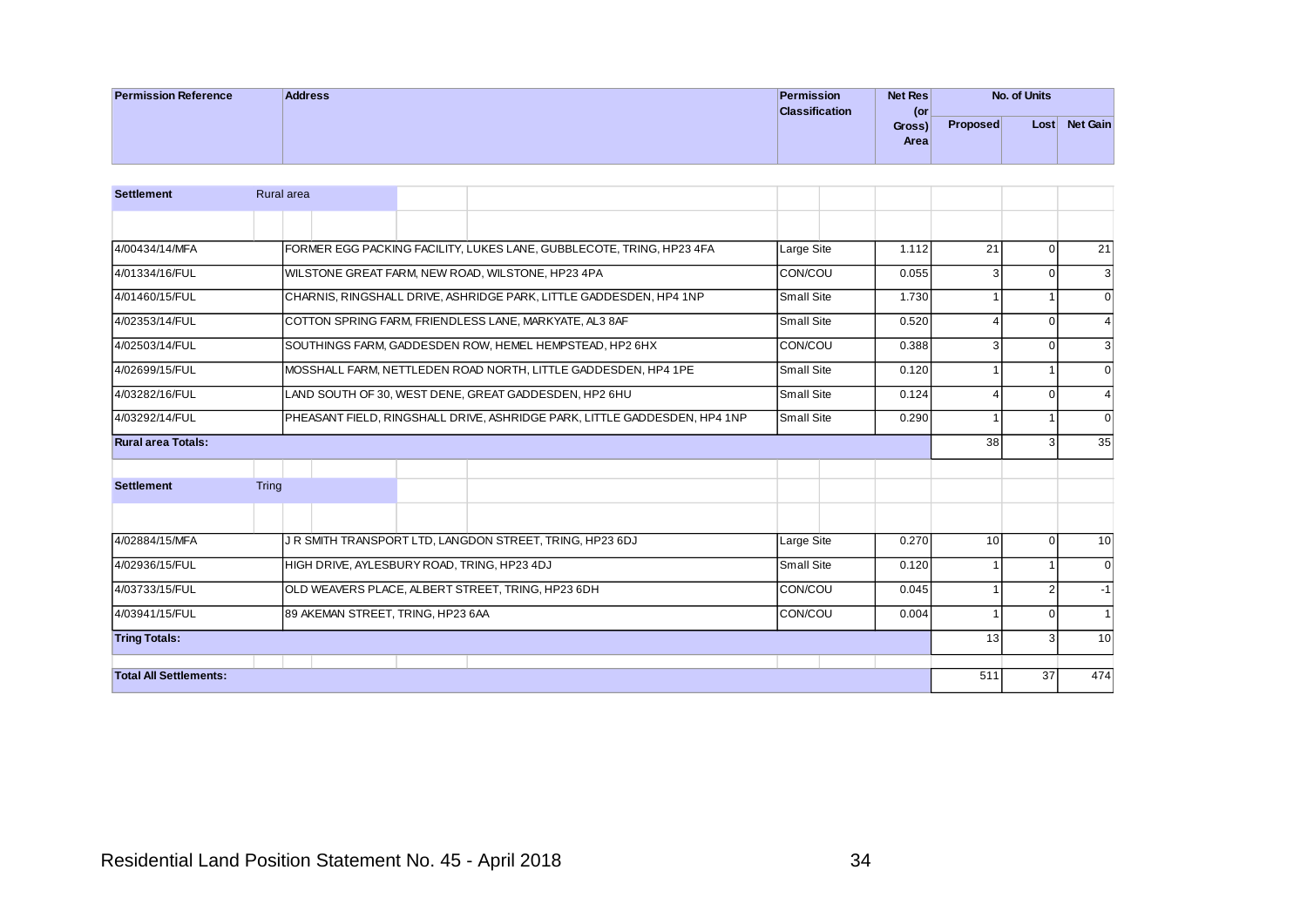## **8. Planning applications awaiting the completion of s.106 agreements**

| <b>PP Ref</b>                                               | <b>Address</b>   |                        |  |                                                                             | <b>Permission</b><br><b>Classification</b> | Net Res (or<br>Gross) Area |                 | <b>No of Units</b> |          |
|-------------------------------------------------------------|------------------|------------------------|--|-----------------------------------------------------------------------------|--------------------------------------------|----------------------------|-----------------|--------------------|----------|
|                                                             |                  |                        |  |                                                                             |                                            |                            | <b>Proposed</b> | Lost               | Net Gain |
|                                                             |                  |                        |  |                                                                             |                                            |                            |                 |                    |          |
| <b>Settlement</b>                                           |                  | <b>Berkhamsted</b>     |  |                                                                             |                                            |                            |                 |                    |          |
|                                                             |                  |                        |  |                                                                             |                                            |                            |                 |                    |          |
| 4/03325/17/MFA 9-11 & 13, HIGH STREET, BERKHAMSTED, HP4 2BX |                  |                        |  |                                                                             | Large Site                                 | 0.100                      | 11              | $\Omega$           | 11       |
| <b>Berkhamsted Totals:</b>                                  |                  |                        |  |                                                                             |                                            |                            | 11              | 0                  | 11       |
| <b>Settlement</b>                                           |                  | <b>Hemel Hempstead</b> |  |                                                                             |                                            |                            |                 |                    |          |
|                                                             | <b>HEMPSTEAD</b> |                        |  | 4/02539/16/MOA LAND BETWEEN THREE CHERRY TREES LANE AND CHERRY TREES, HEMEL | <b>Large Site</b>                          | 0.500                      | 415             | $\Omega$           | 415      |
| 4/00995/18/MFA                                              |                  |                        |  | LAND NORTH OF HARRIER CLOSE, HARRIER CLOSE, HEMEL HEMPSTEAD                 | Large Site                                 | 0.500                      | 28              | $\Omega$           | 28       |
| <b>Hemel Hempstead Totals:</b>                              |                  |                        |  |                                                                             |                                            |                            | 443             | U                  | 443      |
|                                                             |                  |                        |  |                                                                             |                                            |                            |                 |                    |          |
| <b>Report Total:</b>                                        |                  |                        |  |                                                                             |                                            |                            | 454             | 0                  | 454      |